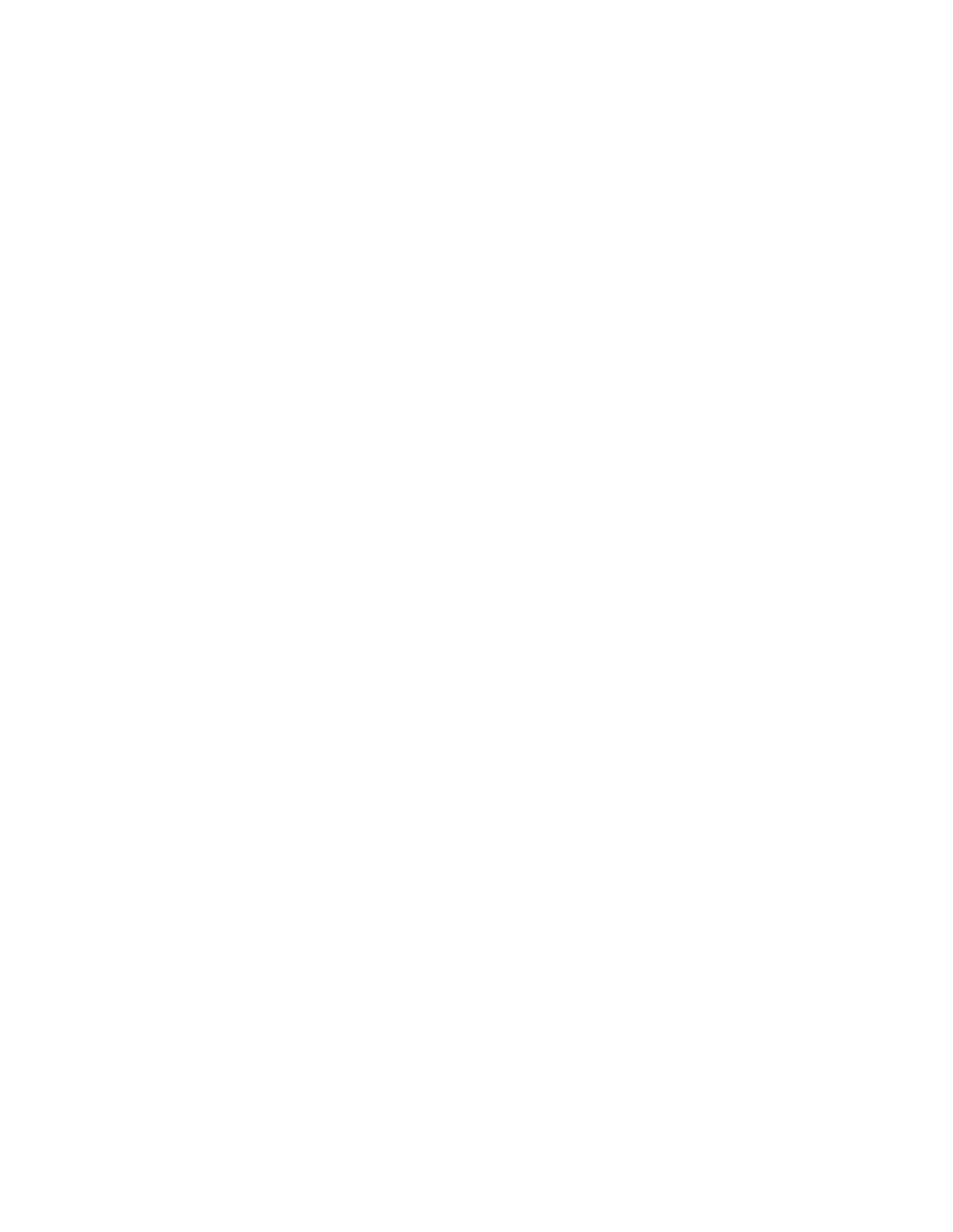# **State Regulation of Residential Facilities for Children with Mental Illness**

Henry Ireys Lori Achman Ama Takyi

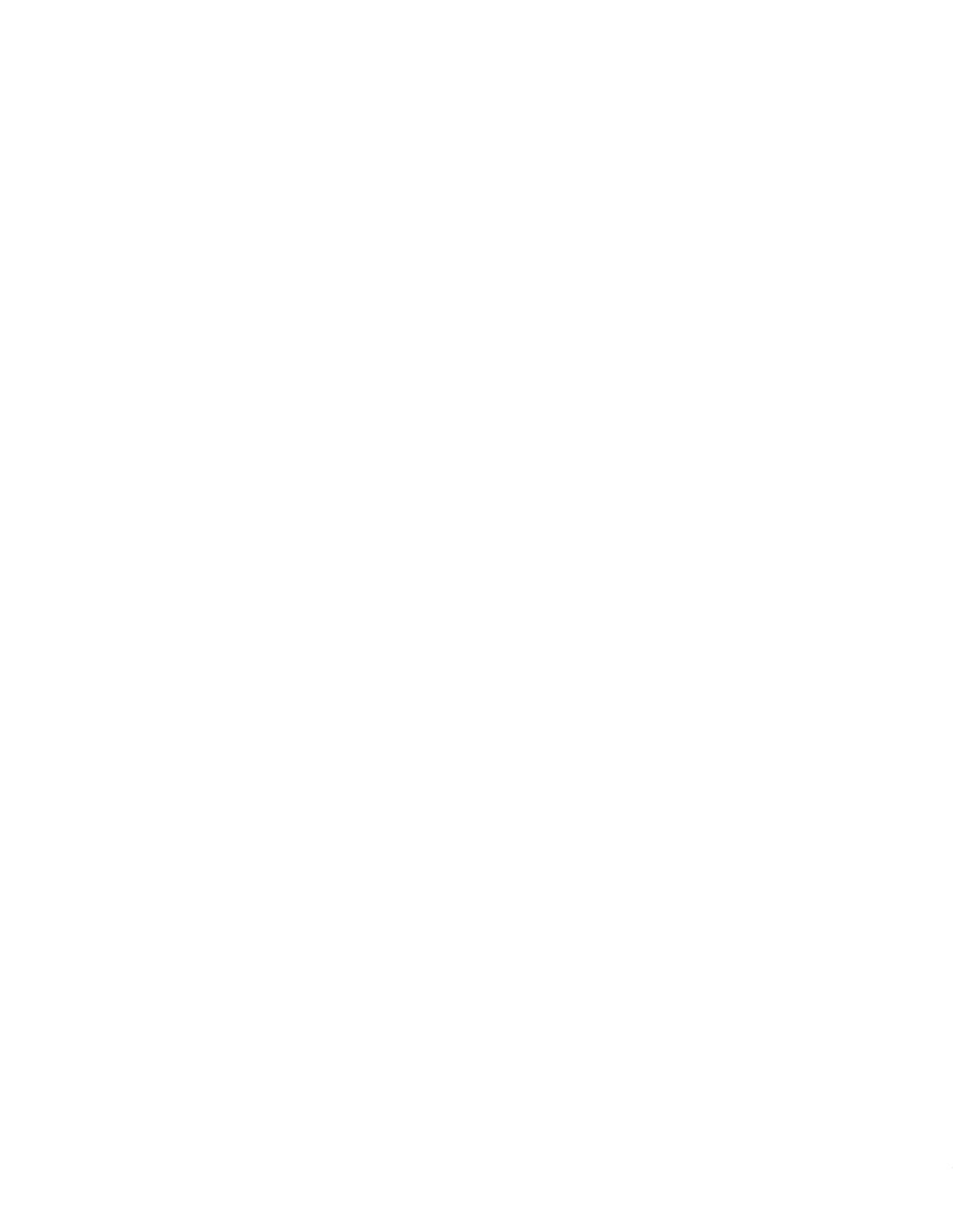## Acknowledgments

This report was prepared by Mathematica Policy Research, Inc. (MPR), for the Substance Abuse and Mental Health Services Administration (SAMHSA) of the U.S. Department of Health and Human Services (DHHS) under Contract No. 282-98-0021 (36). The authors of the report are Lori Achman, M.P.P., Henry T. Ireys, Ph.D., and Ama Takyi, M.A., of MPR. Judith L. Teich, M.S.W., of the Center for Mental Health Services (CMHS), SAMHSA, served as government project officer, and Jeffrey A. Buck, Ph.D., Associate Director for Organization and Financing, CMHS, served as advisor.

#### *Disclaimer*

Material for this report was prepared by MPR for SAMHSA, DHHS, under Contract Number 282-98-0021, Task Order No. 36. The content of this publication does not necessarily reflect the views, opinions, or policies of CMHS, SAMHSA, or DHHS.

#### *Public Domain Notice*

All material appearing in this report is in the public domain and may be reproduced or copied without permission from SAMHSA or CMHS. Citation of the source is appreciated. However, this publication may not be reproduced or distributed for a fee without the specific, written authorization of the Office of Communications, SAMHSA, DHHS.

#### *Electronic Access and Copies of Publication*

This publication can be accessed electronically through the following Internet World Wide Web address: www.samhsa.hhs.gov/. For additional free copies of this document, please call SAMHSA's National Mental Health Information Center at 1-800-789-2647 or 1-800-228-0427 (TTD).

#### *Recommended Citation*

Ireys HT, Achman L, Takyi A. *State Regulation of Residential Facilities for Children with Mental Illness*. DHHS Pub. No. (SMA) 06-4167. Rockville, MD: Center for Mental Health Services, Substance Abuse and Mental Health Services Administration, 2006.

#### *Originating Office*

Office of the Associate Director for Organization and Financing, Center for Mental Health Services, Substance Abuse and Mental Health Services Administration, One Choke Cherry Road, 6-1065, Rockville, MD 20857. DHHS Publication No. (SMA) 06-4167 Printed 2006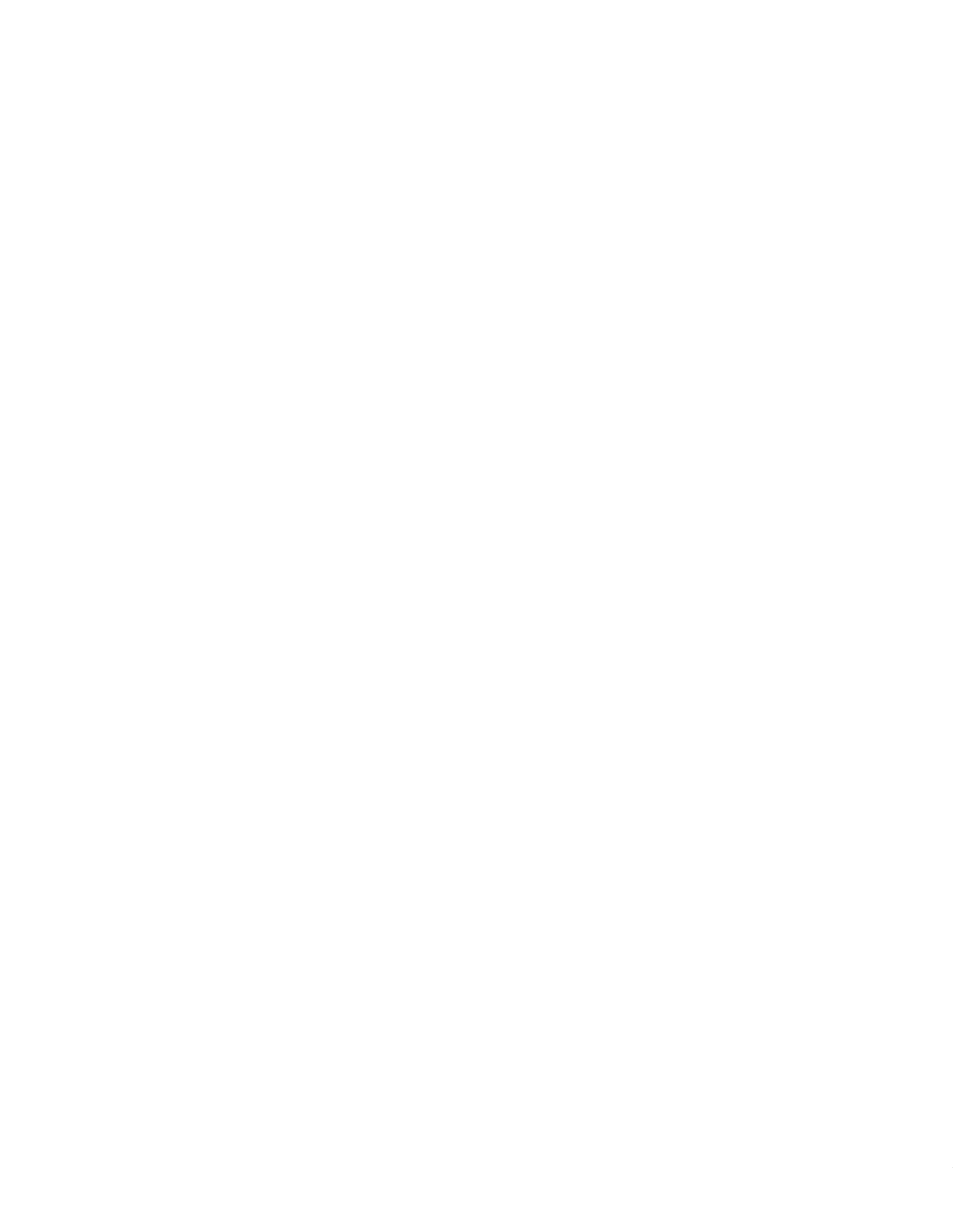# Table of Contents

| I.  |             |                                                                               |
|-----|-------------|-------------------------------------------------------------------------------|
|     | A.          | Organizations Providing Residential Care  4                                   |
|     | <b>B.</b>   |                                                                               |
|     | C.          |                                                                               |
| II. |             |                                                                               |
|     | A.          |                                                                               |
|     | <b>B.</b>   |                                                                               |
|     | $C_{\cdot}$ |                                                                               |
|     | D.          |                                                                               |
|     |             | III. Number of Residential Facility Types, Associated Facilities, and Beds 15 |
|     | $A_{-}$     | Number of Beds Associated with Facilities 18                                  |
|     | <b>B.</b>   |                                                                               |
|     | $C_{\cdot}$ |                                                                               |
|     | D.          |                                                                               |
|     |             |                                                                               |
|     | A.          |                                                                               |
|     | <b>B.</b>   |                                                                               |
|     | $C_{\cdot}$ |                                                                               |
|     | D.          |                                                                               |
|     | Ε.          | Regulations Governing Selected Facility Characteristics 26                    |
|     |             | 1.                                                                            |
|     |             | 2. Required Education Level of Facility Directors  28                         |
|     | F.          |                                                                               |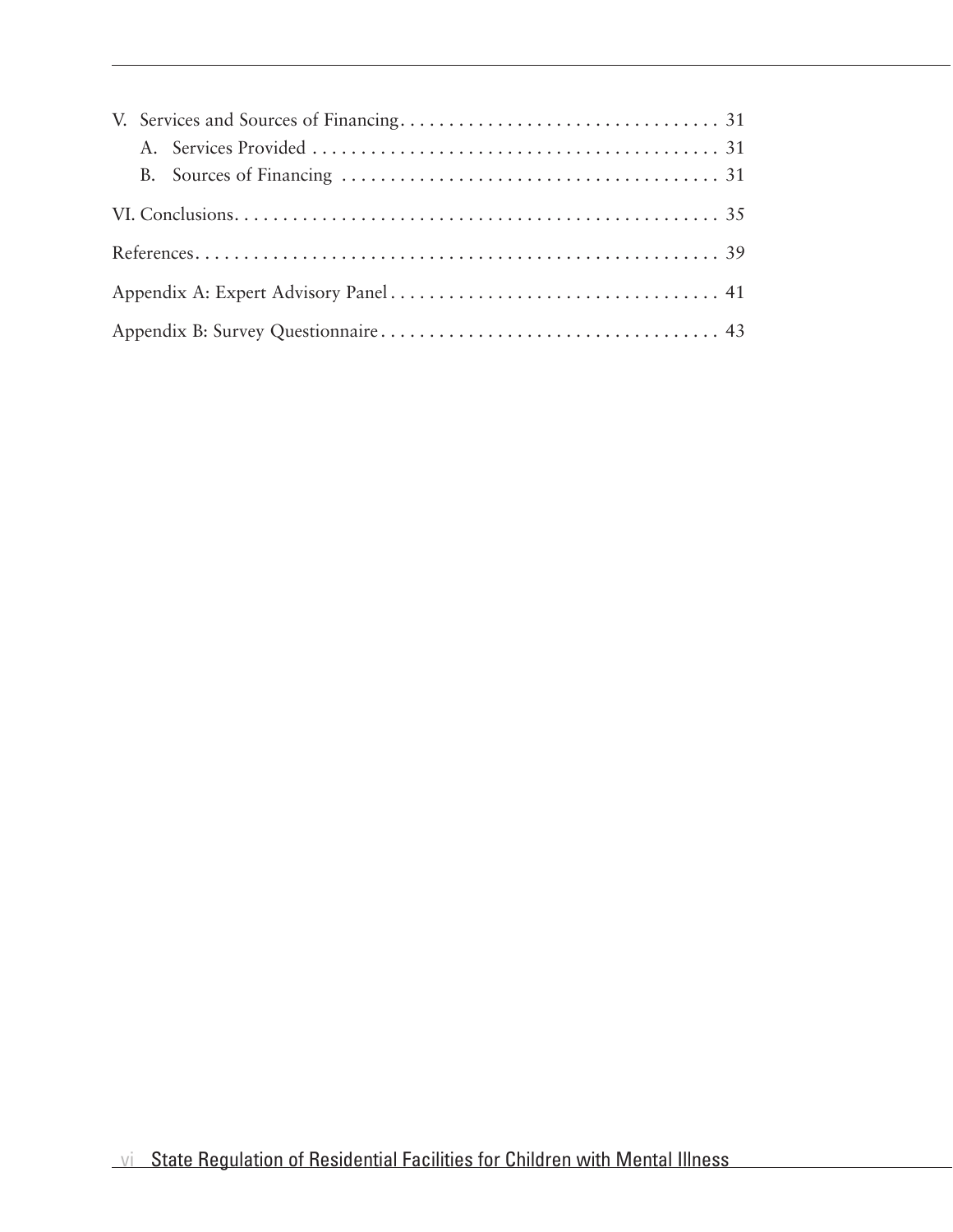### List of Tables

| I.1   | Average Daily Census of Children Under 21 Years and Number<br>of Beds in 24-hour Residential Care Organizations Funded and                                                              |
|-------|-----------------------------------------------------------------------------------------------------------------------------------------------------------------------------------------|
| II.1  | Criteria for Identifying Residential Facilities for Children                                                                                                                            |
| II.2  | Percent of Respondents Indicating Source of Information for                                                                                                                             |
| III.1 | Types of Residential Facilities for Children with Mental Illness,<br>Associated Facilities, and Average Number of Residents per                                                         |
| III.2 | Residential Facilities for Children with Mental Illness and<br>Associated Facilities and Beds, by Average Number of                                                                     |
| III.3 | Ownership of Residential Facilities for Children with                                                                                                                                   |
| III.4 | Average Lengths of Stay in Residential Facilities for Children                                                                                                                          |
| IV.1  | Selected Agencies Licensing or Certifying Residential<br>Facilities for Children with Mental Illness, 2003  22                                                                          |
| IV.2  | Number of Agencies Involved in Licensing or Certifying<br>Residential Facilities for Children with Mental Illness, 2003  22                                                             |
| IV.3  | Procedures Required by States for Initial Licensure or<br>Certification and Renewal of License or Certification of<br>Residential Facilities for Children with Mental Illness, 2003  23 |
| IV.4  | State Agencies Reviewing Complaints Against Residential<br>Facilities for Children with Mental Illness, 2003  24                                                                        |
| IV.5  | Number of Agencies Involved in Reviewing Complaints<br>Made Against Residential Facilities for Children with                                                                            |
| IV.6  | Adverse Events or Critical Incidents Required to be Reported<br>by Facilities for Children with Mental Illness, 2003 25                                                                 |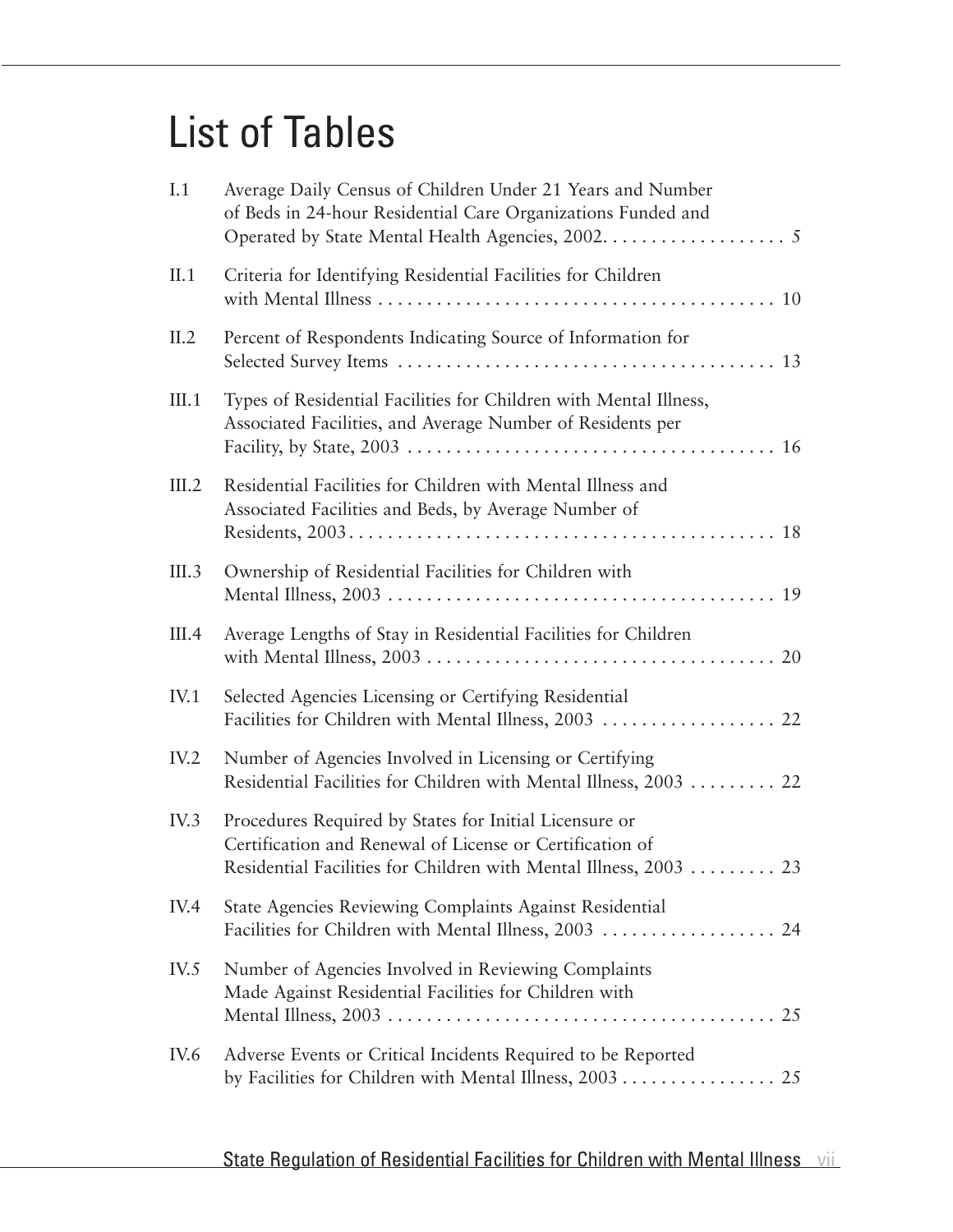| IV.7            | Agencies Involved in Conducting Unannounced or<br>Announced Visits to Residential Facilities for Children                        |
|-----------------|----------------------------------------------------------------------------------------------------------------------------------|
| IV.8            | Residential Facilities Subject to State Requirements for<br>Resident-to-Staff Ratios and Minimum Education Levels                |
| IV.9            | Daytime Resident-to-Staff Minimum Ratios in Residential                                                                          |
|                 | IV.10 Minimum Education Requirements for Facility Directors                                                                      |
| V.1             | Number and Percent of Residential Facilities for Children<br>with Mental Illness Required to Provide Selected Services, 2003  32 |
| V <sub>12</sub> | Funding Sources for Services Received by Children with                                                                           |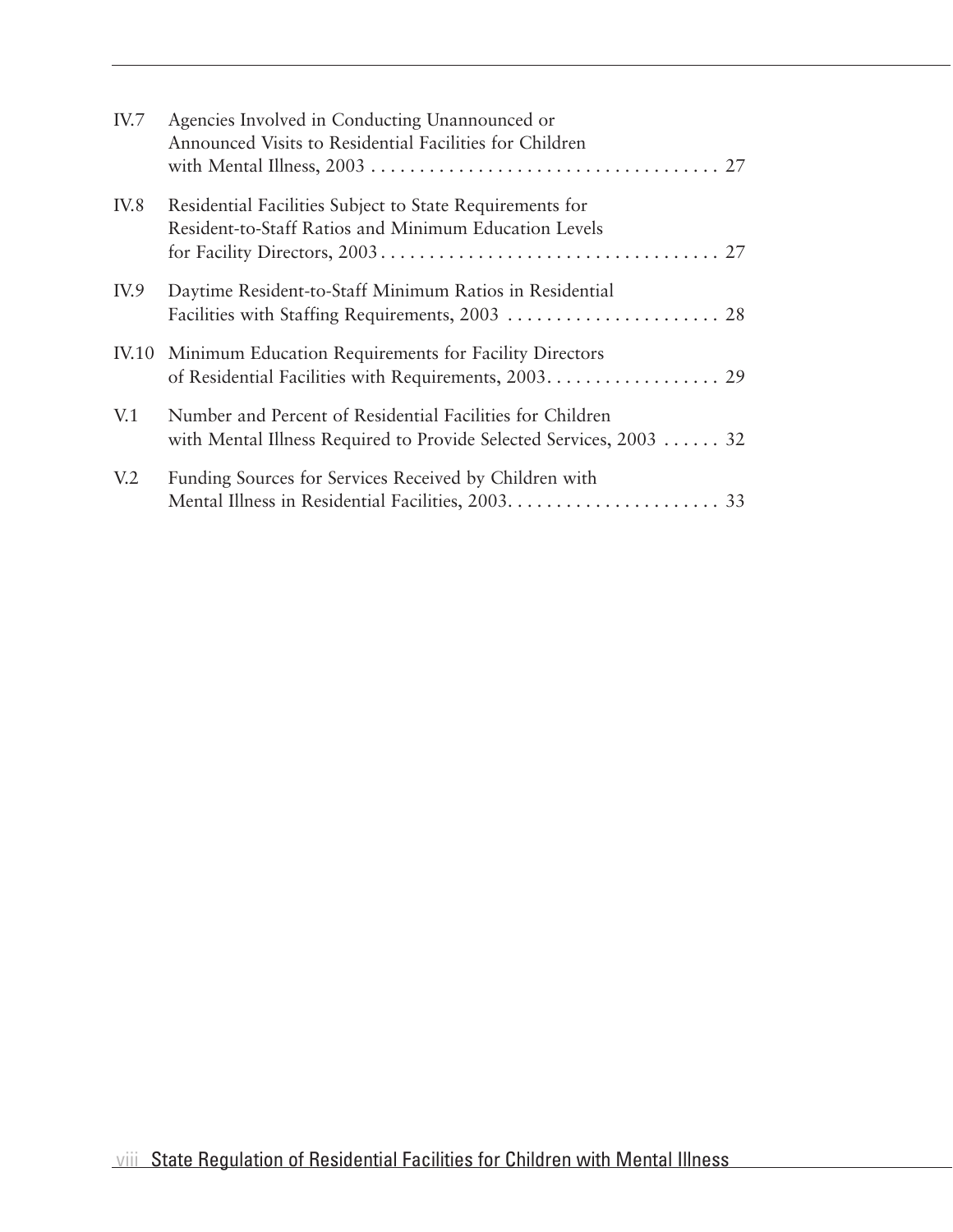### Executive Summary

here is little national information on the policies and procedures<br>used by States to regulate residential treatment facilities for chil-<br>dren with mental illness. As a result, policymakers and program<br>inistrators face majo used by States to regulate residential treatment facilities for children with mental illness. As a result, policymakers and program administrators face major difficulties in determining both the effectiveness of current policies and the potential need for new policies that are responsive to emerging trends in child mental health care. Based on a survey of State officials, this report provides the most accurate national data available concerning methods that States use to license and regulate residential facilities for children with mental illness. The information in this report can help Federal and State policymakers improve procedures for monitoring the quality of care provided in these facilities.

The specific purpose of this study was to conduct a national survey of State officials to identify methods that States use to monitor residential facilities for children with mental illness. Officials in departments of mental health, social services, health services, and child and family services responded to structured questions on facility characteristics and programs, licensing and oversight procedures, and sources of financing. The survey was fielded between November 2003 and March 2004. This report presents the results of the study.

#### **Residential Facilities in the Study**

To be included in the study, residential facilities for children with mental illness had to be licensed or certified by the State to provide some therapeutic services in addition to room and board. States vary widely in the types of residential facilities that they license or certify, the names of these facility types, and the number of associated facilities.

Because this study focuses on State regulations, *facility type* is the primary unit of analysis, but the study also provides information on the number of facilities in each type and the number of associated beds. Many States license multiple types of residential facilities for children with mental illness. For example, according to officials in one State, two types of facilities meeting study criteria were referred to as "residential care centers" and "group foster homes." The first type included 44 facilities with a total of 1,464 associated beds; the second type included 120 facilities and 900 associated beds.

The study data were derived from officials in 38 States who, in response to a structured survey, provided information on 71 types of facilities. The number of facilities associated with each type varied by State from 1 to more than 800. The number of total beds associated with each facility type ranged from 6 to 7,160. Overall, the 71 types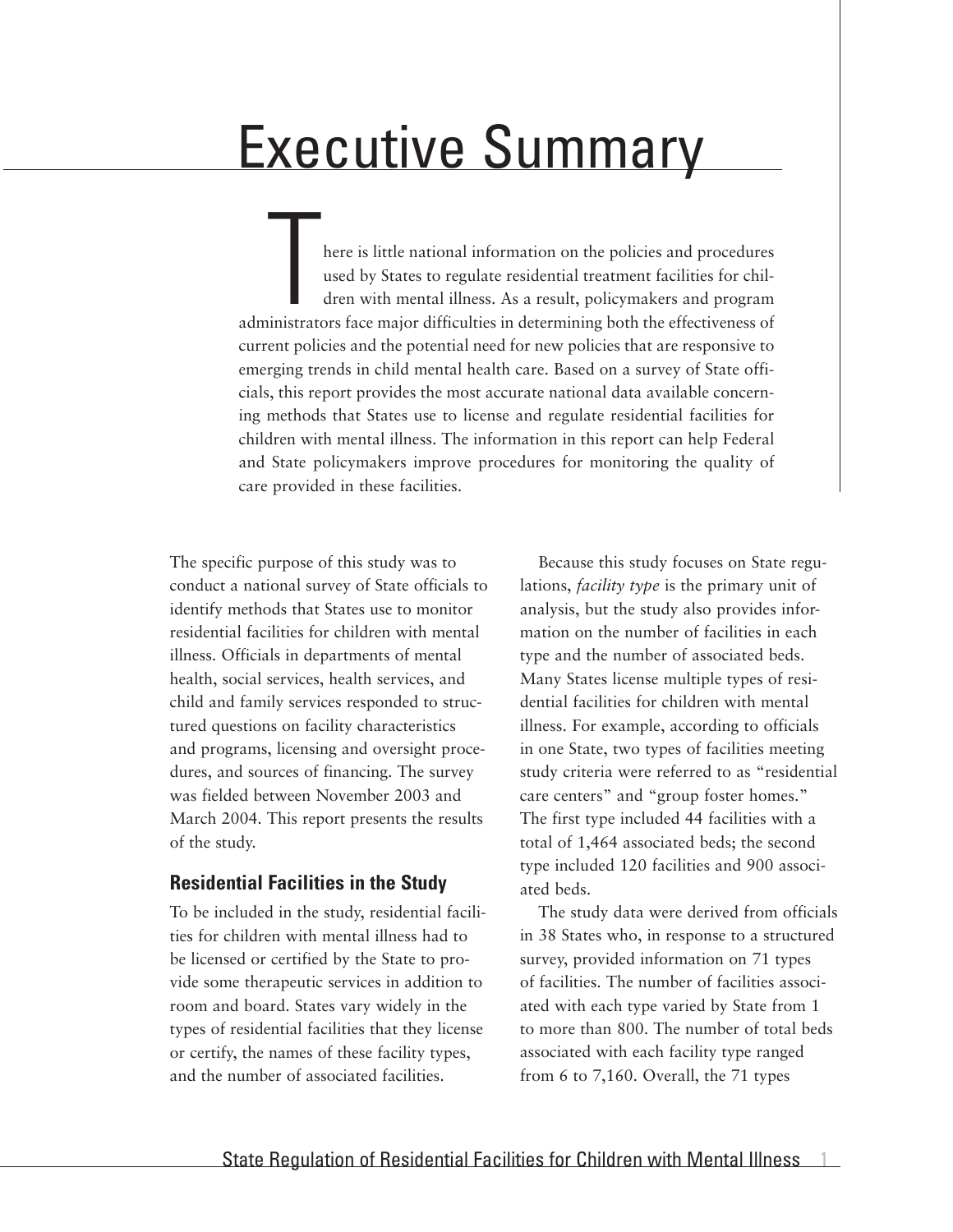accounted for 3,628 facilities that, in total, had 50,507 beds as of September 30, 2003. These numbers exceeded counts based on the Survey of Mental Health Organizations (Manderscheid et al. 2004) and data from State mental health agencies (National Association of State Mental Health Program Directors 2005) because the study covered a wider range of residential settings under the auspices of various State agencies.

#### **Major Findings on States' Regulatory Methods**

The analysis of survey data led to two major findings. First, States differed in the mix of methods they used to regulate facilities. Typical methods included on-site inspections, documentation of staff qualifications and training, record reviews, resident interviews, critical-incident reports, standards for resident-to-staff ratios, and educational levels of facility directors. All States used at least several of these methods, but few States used all of them.

Second, information provided by State officials indicated that the oversight and regulatory environment for residential facilities for children with mental illness was complex in many States because several agencies, each with a different mission and function, were involved in licensing the facilities, reviewing complaints, funding services, and making inspection visits. For 47 percent of all facility types covered by the survey, licenses or certifications were required from more than one agency. For 22 percent of facility types, complaints were reviewed by three or more agencies. Furthermore, in some States, agencies that provided major financial support may have had substantial reporting requirements but played a minor regulatory role.

Other findings included the following:

- State departments of children and families, departments of health, and mental health agencies all had major roles in regulating residential facilities for children with mental illness.
- $\blacksquare$  To obtain initial licenses, more than 95 percent of all facilities had to be inspected by State personnel and permit a review of staff qualifications; more than two-thirds were required to provide documentation of staff training and permit clinical record reviews.
- $\blacksquare$  To renew their license, more than 85 percent of facilities had to be inspected by State personnel and permit a review of staff qualifications and training along with a review of clinical records; direct interviews with residents were required for less than two-thirds of the facilities.
- In 2002, State agencies made announced and unannounced visits to the majority of facilities for children with mental illness to assess living conditions, safety issues, and services provided; unannounced visits occurred less frequently than announced visits (65 percent of facilities compared with 92 percent).
- $\blacksquare$  More than 60 percent of all facilities had to meet resident-to-staff ratios, and more than 80 percent had to meet minimum education requirements for facility directors.
- $\blacksquare$  More than 90 percent of all facilities were required to report adverse events or critical incidents to the State, but the specific types of adverse events or incidents that had to be reported varied somewhat across facilities.
- $\blacksquare$  Most residential facilities relied on several sources of funding, including Medicaid, State departments of children and family services, and State and local mental health agencies.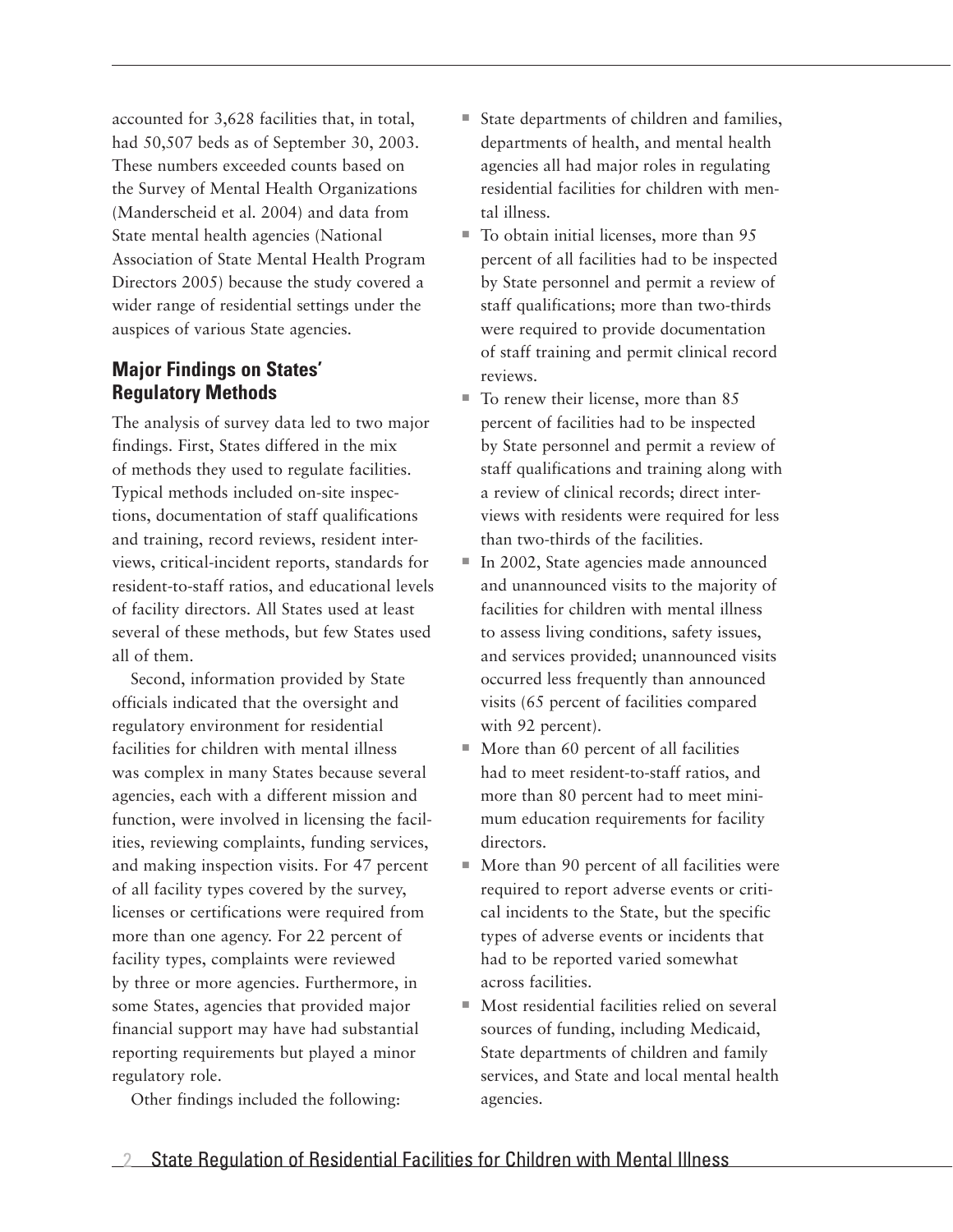### **Introduction**

I.

esidential facilities for children with mental illness are owned<br>by a wide variety of public and private entities and are operated<br>under the auspices of various State agencies, including State<br>artments of mental health, ch by a wide variety of public and private entities and are operated under the auspices of various State agencies, including State departments of mental health, child welfare, and juvenile justice (Goldstrom et al. 2001; Pottick et al. 2004). The number of children living in these residential settings has increased during the last two decades in response to the closure of long-term psychiatric hospitals and inpatient institutions (Manderscheid et al. 2001). A total of 474 residential treatment centers for emotionally disturbed children were operated under the auspices of State mental health organizations in 2000, up from 261 centers in 1970; the number of beds in these centers more than doubled during this 30-year period, rising from 15,129 to 33,421 (Manderscheid et al. 2004).

Although States have primary responsibility for regulating residential facilities for children with mental illness to ensure that the facilities meet basic safety, staffing, and service delivery standards, they vary widely in their specific regulatory practices. A few reports have addressed policy questions related to procedures for monitoring residential facilities in selected States (e.g., Colorado Office of the State Auditor 2002; Maryland Task Force 2002; Office of Inspector General 2000), but few national data are available to help policymakers understand the policies and procedures that States use to regulate residential facilities for children with mental illness. As Pottick and colleagues note (2004, p. 324), "[D]eficiencies in knowledge are particularly troublesome in the residential treatment sector, where poor, displaced, and severely impaired youth are the majority."

Several factors underscore the need for better information on this topic:

- In most States, residential care will remain part of the service system for the foreseeable future, and States need better information on methods for regulating residential facilities to ensure that the residential care component of the service system effectively addresses the needs of children with mental illness and their families.
- Many children in State custody are placed in residential settings because no foster or adoptive families are available. State officials are obligated both to ensure that these children receive effective services and to prevent the occurrence of critical incidents that could jeopardize their well-being.
- <sup>n</sup> Residential facilities are costly and, in most States, mental health budgets are sharply limited. Policymakers need information on methods for regulating residential facilities to ensure that public dollars are spent effectively.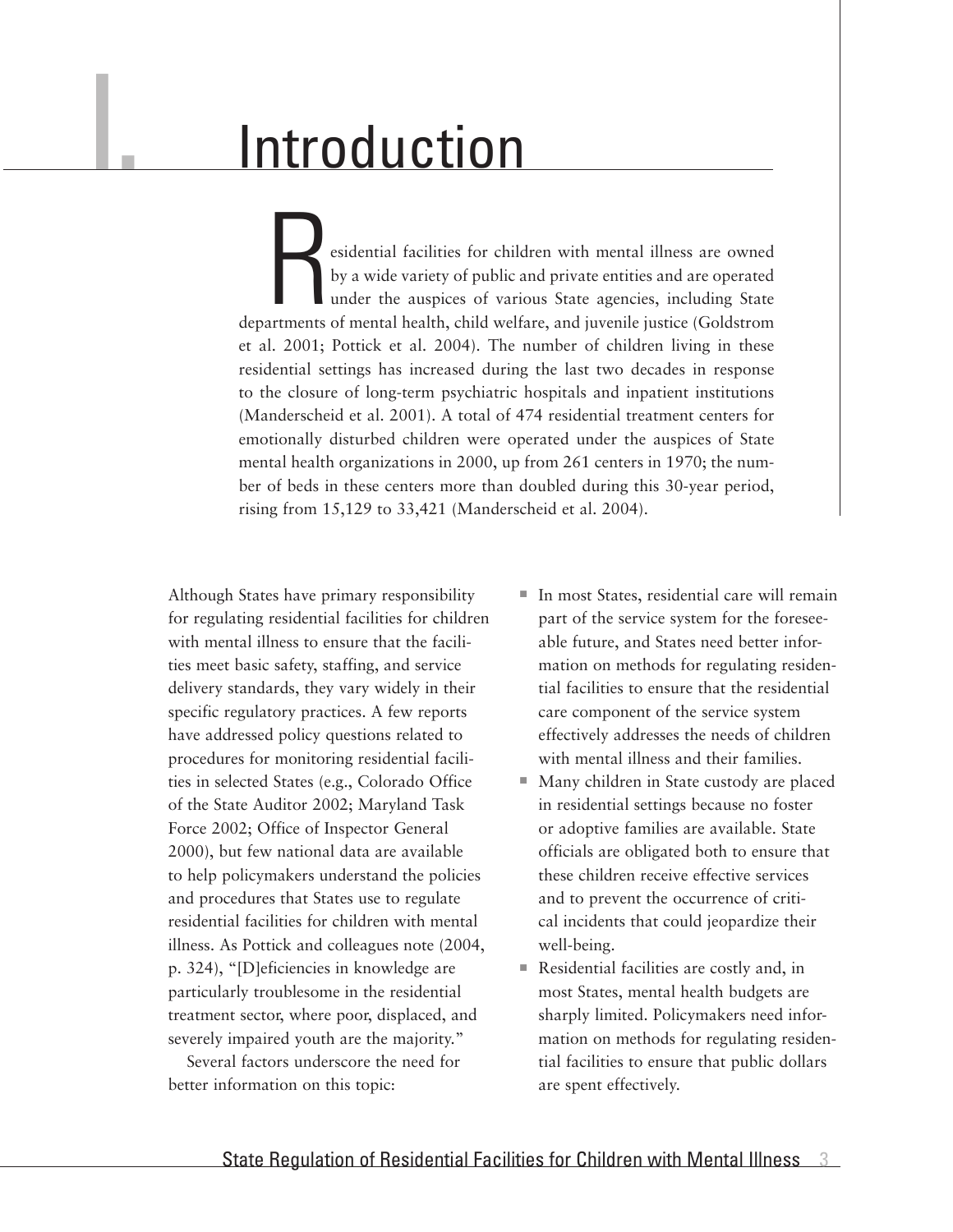Although most States have begun to build the legislative, regulatory, and programmatic foundations for transforming the mental health system for children (Arons et al. 2004), many financial and systemic obstacles remain (Pottick et al. 2004). Children with mental illness continue to enter residential facilities, especially children whose families cannot find or do not have the resources to obtain the community services and supports needed to keep their children at home. As State child mental health service systems continue to evolve, policymakers and facility administrators need to know more about State practices related to licensing, monitoring, and regulating residential facilities.

Based on structured surveys designed for State officials in 50 States and the District of Columbia, the present study aimed to examine methods used by States to license, regulate, and monitor residential facilities for children with mental illness. The purposes of this report are to present the study's findings on State methods for regulating these residential facilities and to provide information that will assist policymakers and facility administrators in understanding the potential role of residential treatment facilities in the evolving system of care for children with mental illness. (A companion report, *State Regulation of Residential Facilities for Adults With Mental Illness*, provides information about residential treatment facilities for adults.) This chapter summarizes existing information on the number of these facilities and the characteristics of their residents. The chapter reviews data on organizations providing residential care, including:

■ The 2002 Survey of Mental Health Organizations and General Hospital Mental Health Services (SMHO)

- Reports from the Research Institute of the National Association of State Mental Health Program Directors (NASMHPD) based on 2002 data submitted by the States
- The 1998 Inventory of Mental Health Services in Juvenile Justice Facilities

The chapter also includes data on characteristics of residents from analyses of data from the 1997 Client/Patient Sample Survey (CPSS).

Chapter II provides an overview of the methods used to obtain data from the States and includes the criteria used to identify residential facilities for the survey.

The subsequent three chapters present the study's results in a series of tables, with major findings highlighted in the text. Specifically, these chapters cover the following topics:

- Number of residential facility types, associated facilities, and beds (Chapter III)
- Regulatory methods (Chapter IV)
- $\blacksquare$  Services and sources of financing (Chapter V)

Chapter VI presents conclusions based on the findings. The Appendix includes the survey used to collect data from the States.

#### **A. Organizations Providing Residential Care**

The SMHO, conducted every two years by the Center for Mental Health Services (CMHS) at the Substance Abuse and Mental Health Services Administration (SAMHSA), is a count of specialty mental health organizations and psychiatric services of non-Federal general hospitals and a survey of a sample of these organizations that collects information on services, beds, staffing, expenditures, and sources of revenue. Recent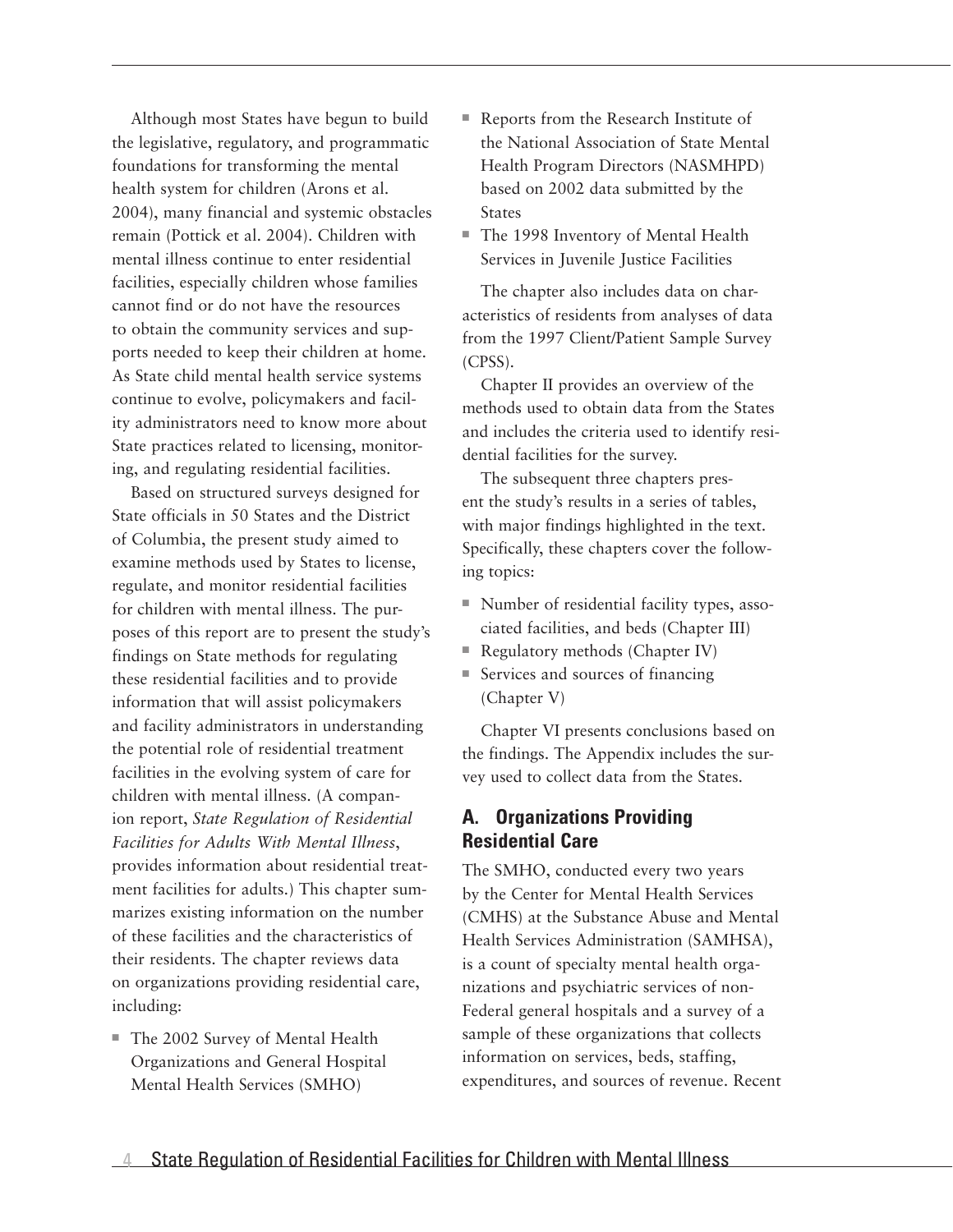analyses of data from the SMHO indicate that, in 2000, State mental health agencies operated 474 residential treatment centers for emotionally disturbed children, with a total of 33,421 beds (Manderscheid et al. 2004).

The SMHO focuses specifically on organizations that operate under the authority of mental health agencies and have the provision of clinical mental health services as their primary mission (J. Maedke, personal communication, April 2005). It does not include many other residential facilities that are operated by other State agencies, such as child

welfare departments, or that serve as homes to children with mental illness who may need only supportive services, such as case management, vocational training, or medication management.

In addition to the SMHO, some information on the number of individuals in residential treatment beds operated and funded by State mental health authorities is available for selected States through the NASMHPD Research Institute's *State Profile Report* for 2002 (NASMHPD 2005). As Table I.1 shows, States that submitted data reported widely different figures for the average daily

Table I.1 Average Daily Census of Children Under 21 Years and Number of Beds in 24-hour Residential Care Organizations Funded and Operated by State Mental Health Agencies, 2002

| <b>State</b>               | <b>Average Daily Census of Clients</b> | <b>Number of Beds</b> |
|----------------------------|----------------------------------------|-----------------------|
| Alabama                    | 51                                     | 56                    |
| California                 | 1,771                                  |                       |
| Colorado                   | 68                                     |                       |
| Connecticut                | 10                                     |                       |
| District of Columbia       | 119                                    | 108                   |
| Florida                    | 860                                    |                       |
| Hawaii                     | 1                                      | 0                     |
| Maryland                   | 91                                     | 157                   |
| Massachusetts <sup>a</sup> | 680                                    |                       |
| Minnesota                  | 350                                    |                       |
| Missouri                   | 51                                     | 65                    |
| Nebraska                   |                                        | 36                    |
| New Hampshire              | 3                                      | 37                    |
| New Jersey                 | 438                                    |                       |
| New York                   | 8                                      | 16                    |
| North Carolina             | 1,897                                  |                       |
| Oklahoma                   | $\overline{2}$                         | 16                    |
| Oregon                     | 209                                    | 320                   |
| South Carolina             | 24                                     | 37                    |
| Texas                      | 45                                     |                       |
| Utah                       | 217                                    | 308                   |
| Vermont                    | 225                                    |                       |
| Total                      |                                        | 1,156                 |

Source: NASMHPD 2005

Notes: Other States did not provide any information for these items or had no residential care organizations funded and operated by the States' mental health organizations. Dashes (—) indicate the State did not respond to the specific item. Average daily census is for fiscal year 2002. Number of beds is as of the last day of fiscal year 2004. Twenty-four-hour residential care is defined as overnight mental health care in conjunction with (1) psychiatric treatment services in a setting other than a hospital, or (2) supervised living and other supportive services in a setting other than a hospital. Examples include halfway houses, community residences, and group homes.

<sup>a</sup> Children 19 years and under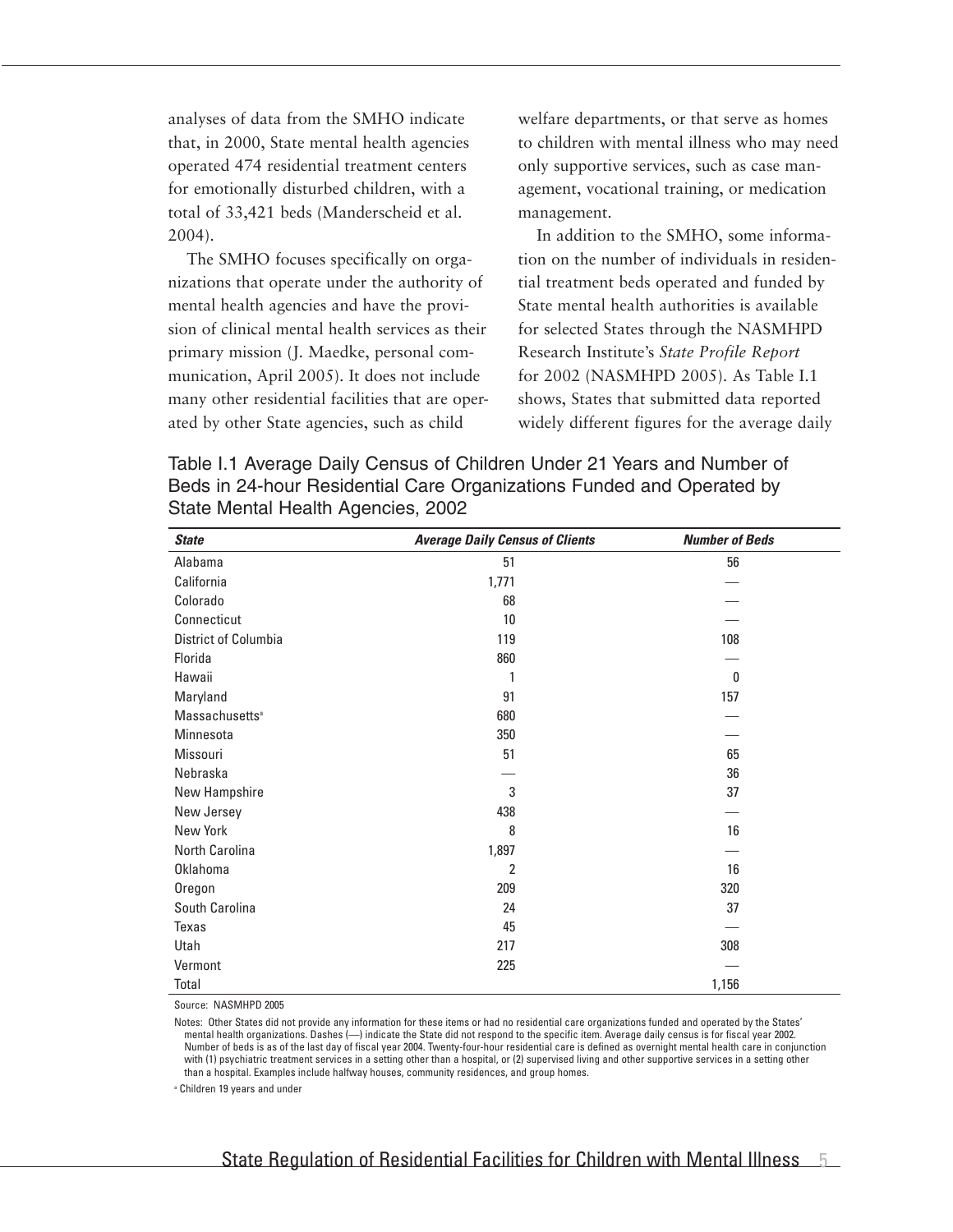number of children who were in residential settings owned or operated by State mental health agencies and the number of beds. The NASMHPD study defines residential beds as providing (1) overnight mental health care in conjunction with psychiatric treatment services in a setting other than a hospital, or (2) overnight mental health care in conjunction with supervised living and other supportive services in a setting other than a hospital (NASMHPD 2005).

State juvenile justice agencies typically play major roles in providing mental health treatment, rehabilitation, protection, and guidance to youth who commit crimes and who are neglected or abused. Juvenile court judges frequently place these children into residential treatment facilities that are operated by for-profit and not-for-profit entities under the jurisdiction of the States. These facilities include detention centers, shelters, group homes, and live-in treatment centers and camps. Detention centers house only children in the juvenile justice system, but the other types of settings also house children who enter through other agencies, such as psychiatric hospitals or community mental health centers. Group homes, some types of shelters, and other residential treatment centers used by juvenile justice authorities are likely to be included in the present study because they meet the study's criteria; detention centers and certain types of camps are excluded because they do not.

Analyses of data from the 1998 Inventory of Mental Health Services in Juvenile Justice Facilities (Goldstrom et al. 2001) indicate that:

 $\blacksquare$  On a given day in 1998, 673 residential treatment facilities (defined as long-term secure residences where treatment is the basis for placement) used for placement

by juvenile justice authorities housed 25,356 youth with mental illness.

- For 257 facilities with funding data, 58 percent received funding from the juvenile justice system, 40 percent from mental health agencies, and 51 percent from social service or child welfare systems.
- $\blacksquare$  Among the 2,798 facilities surveyed (including detention centers, shelters, group homes, and camps), a total of 1,039 provided mental health services to juveniles with mental illness in specially assigned residential arrangements in separate buildings or designated units.

#### **B. Characteristics of Residents**

The 1997 CPSS provides information on characteristics of persons served by residential care programs (outpatient settings are excluded). The CPSS included 4,014 youth representing a weighted estimate of 1,314,938 children and adolescents who were admitted to inpatient or residential mental health settings in the United States in 1997 (Pottick et al. 2004). These settings included residential care programs of State and county mental hospitals, private psychiatric hospitals, non-Federal general hospitals, and residential treatment centers for youth that were originally identified in the 1994 Inventory of Mental Health Organizations and General Hospital Mental Health Services (Milazzo-Sayre et al. 2001). Analyses of data from this survey indicate that:

- $\blacksquare$  An estimated 65,949 children were admitted to residential settings in 1997.
- $\blacksquare$  Seventy-six percent of these children were between the ages of 13 and 17.
- Sixty-one percent were male.
- $\blacksquare$  Sixty-five percent were White, 21 percent were Black, and 12 percent were Hispanic.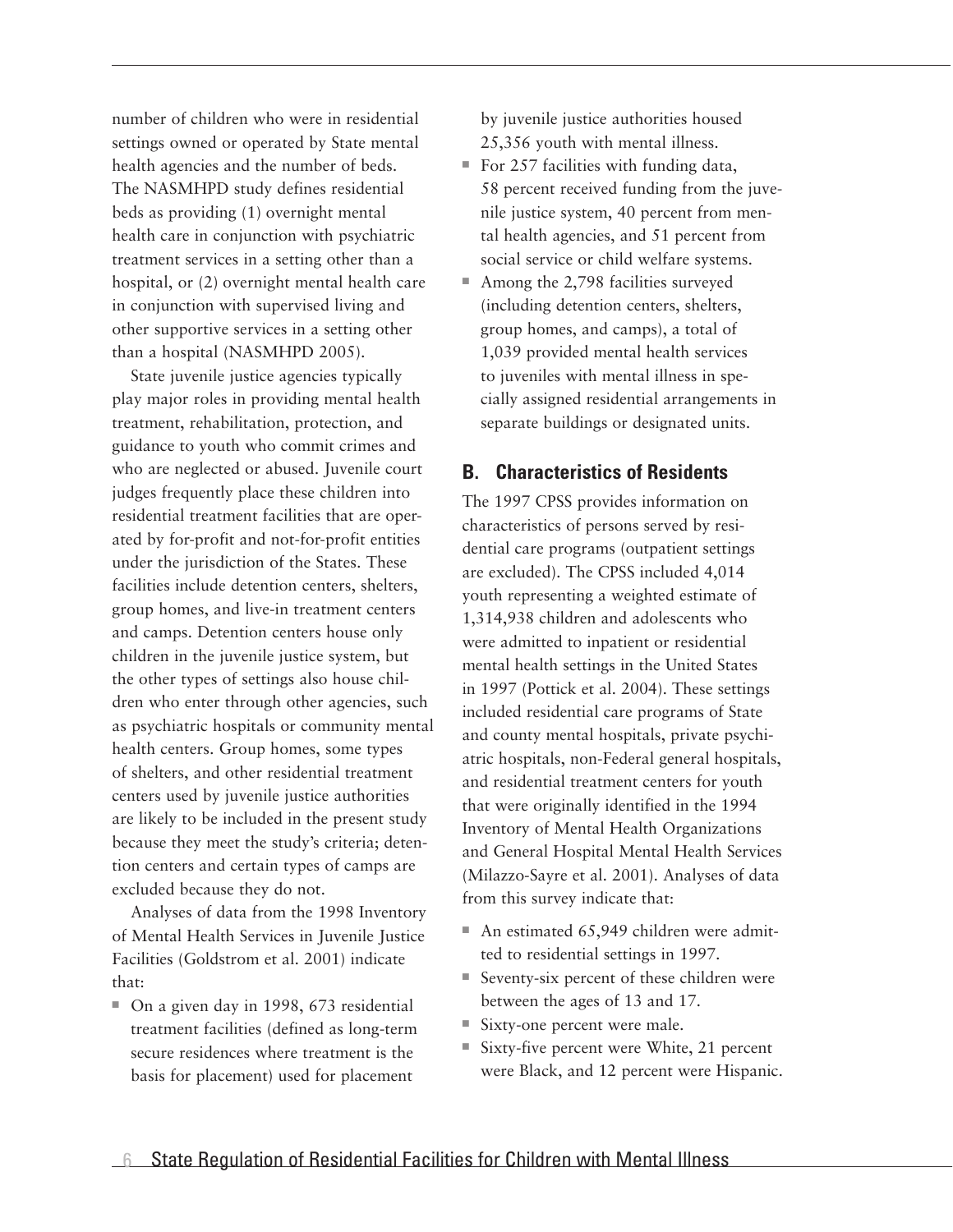■ Thirty-three percent had diagnoses related to disruptive behaviors, 14 percent had mood disorders, and 8 percent had anxiety disorders.

According to CPSS survey data, youth admitted to residential care were referred from a wide range of sources: 37 percent were referred from social service agencies, 28 percent from the juvenile justice system, and 15 percent from psychiatric inpatient settings (Pottick et al. 2004).

#### **C. Summary**

Previous studies provide a foundation for understanding the number and capacity of residential treatment settings for children with mental illness, but the gaps in available information are substantial. In particular,

certain types of residential settings have not been included in existing surveys, such as settings that provide a minimum level of therapeutic services beyond room and board and that are not operated under the auspices of State mental health or juvenile justice agencies. Furthermore, existing studies do not address the methods States use to regulate or monitor these facilities.

The present study built on the existing foundation of data by gathering information on State regulatory methods. The types of facilities that States regulate include facilities that do not meet the criteria for inclusion in the SMHO and that have not been included in other surveys. As a result, this study reported on a larger number of facilities than had been included in previous studies.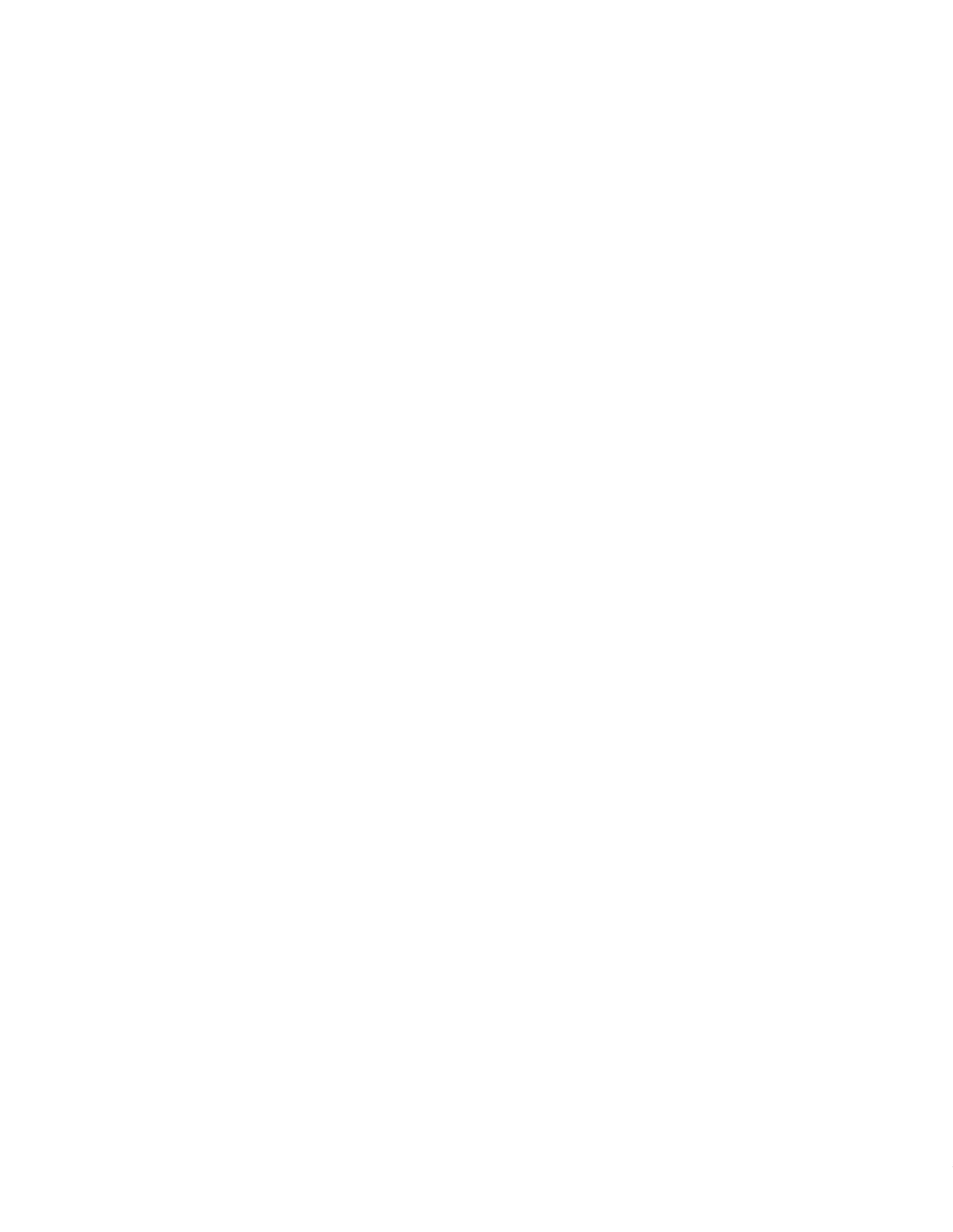### Methods

In the absence of national data on policies and procedures that States<br>use to regulate and monitor residential facilities for children with<br>mental illness, this study required a systematic approach to gather-<br>ing relevant n the absence of national data on policies and procedures that States use to regulate and monitor residential facilities for children with mental illness, this study required a systematic approach to gatherstudy was organized around the following steps:

- Determining the criteria for including residential facilities in the present study
- $\blacksquare$  Developing the survey questionnaire
- $\blacksquare$  Fielding the survey

II.

 $\blacksquare$  Assessing the quality of the data

#### **A. Criteria for Including Residential Facilities**

The study used a structured survey to gather information about State-regulated residential facilities that provided some therapeutic service beyond room and board for children with mental illness. In this report, "residential facility" refers to any entity that met the criteria listed in Table II.1.

These criteria were developed with guidance from the project's expert advisory panel following a review of descriptions of State mental health systems and were designed to be broad enough to capture the wide range of State-regulated residential facilities that serve children. As a result, the study included facilities that (1) were regulated by any State agency, including mental health departments, departments of children and families, departments of health, and other agencies; (2) offered various sets of residential services; and (3) focused on diverse subgroups of children and adolescents with mental illness,

including children with extreme behavior problems or children with multiple problems (e.g., mental illness and developmental disabilities).

Children with mental illness live in a wide variety of community settings—including detention centers, military-like camps for children with severe behavioral disorders, individual foster care homes, short-stay crisis residences, and their own homes—but this study was not designed to gather information on these settings. Specifically, the study's criteria were designed to exclude facilities for children who were homeless or who had physical disabilities alone, psychiatric hospitals or inpatient facilities of general hospitals, nursing homes, facilities where children stay for short periods (e.g., detention centers, community shelters), residential substance abuse treatment programs (unless the program was specifically for children dually diagnosed with a mental disorder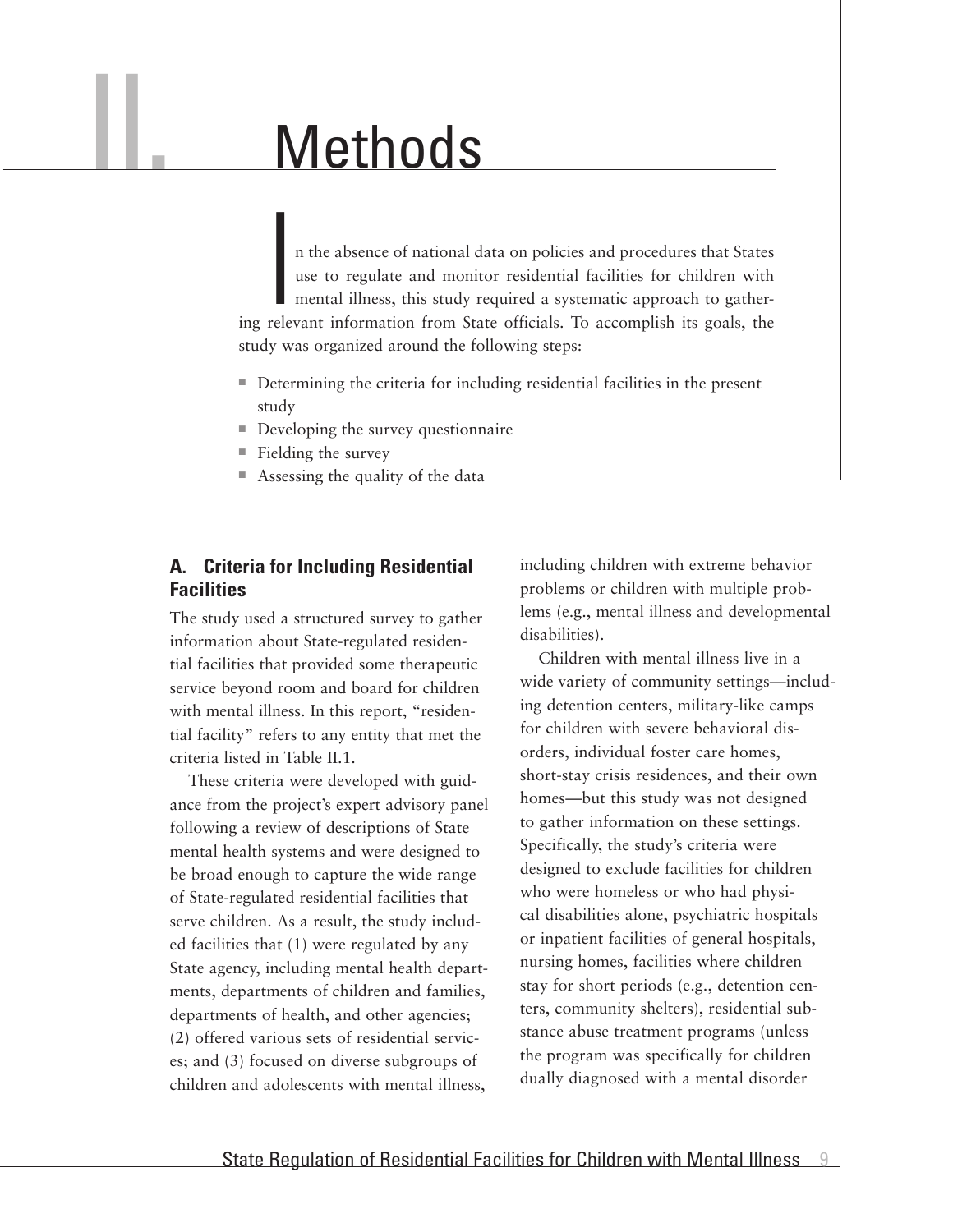#### Table II.1 Criteria for Identifying Residential Facilities for Children with Mental Illness

To be included in this study, facilities had to:

- Specialize in the treatment of children with serious emotional or behavioral disorders, including children who were dually diagnosed (mental illness and substance abuse or mental illness and developmental disability), as long as mental illness was the primary problem. •
- Be an establishment that furnished (in single or several facilities) food, shelter, and some treatment or services to three or more persons unrelated to the proprietor. •
- Provide staffing 24 hours per day, seven days per week. •
- Operate under some State authority, such as a State office granting pertinent licenses or a State mental health authority. •
- Include at least 50 percent of residents whose need for placement was based on mental illness. •
- Include children with average stays of 30 days or longer. •
- Provide at least some on-site therapeutic services beyond housing (e.g., group therapy, individual therapy, medication management, and so forth) either by staff or under contract. •

and a substance abuse disorder), and individual foster care homes.

Some States have developed innovative family-based residential arrangements for children with mental illness that would not meet the criteria listed in Table II.1, but that are nonetheless critical to building community-based service systems. For example, some States support children with mental illness in special foster care placements with individual families who receive extra training and compensation. These residential arrangements may play a critical role in a State's overall system of care but would not fall under the purview of the present study. Furthermore, some States are beginning to develop innovative short-term residential options for children with mental illness and their families (e.g., short-stay residential settings for the entire family as part of a crisis-diversion or crisis-intervention service). These arrangements were not included in the study because, in most cases, they involved few children and would require a somewhat different set of regulatory practices than the more traditional types of residential facilities now in place in most States.

As others have noted (e.g., Fleishman 2004), the lack of standard definitions of key terms such as "psychiatric residential facility," "residential treatment center," and "group home" have stymied efforts to develop a national statistical portrait of residential settings for individuals with mental illness. States have adopted widely discrepant terms for essentially similar institutional entities and, conversely, operate facilities with similar names that provide markedly different sets of services and living environments. For example, residential settings with fewer than 16 children are called therapeutic group homes in Maryland and Hawaii, type I residential facilities in Ohio, level 1 residential treatment facilities in West Virginia, residential treatment facilities for youth in Alaska, and supervised independent living programs in South Carolina. Important differences may exist between these institutions in terms of their specific target population and services provided, but knowledge of the official name of these facilities offers little insight into the nature of their differences. The diversity of names has impeded the development of standard categories of facilities for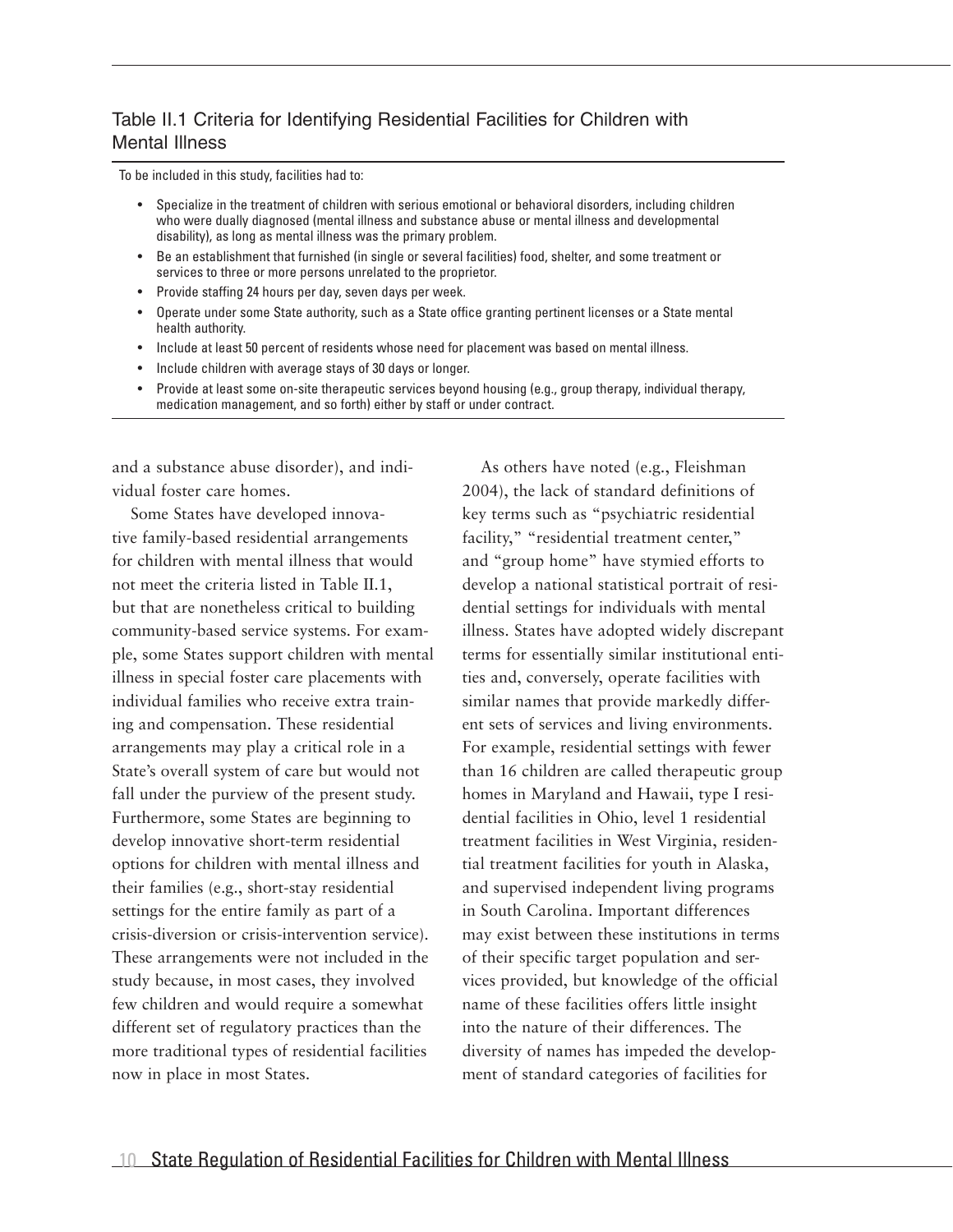which national statistics could be developed (Fleishman 2004).

#### **B. Developing the Survey Questionnaire**

The goal of the questionnaire was to gather descriptive information on specific aspects of residential facilities for children with mental illness and the methods that States used to regulate them as of September 2003. As a first step, an Internet search of relevant Websites was conducted to obtain information on the specific rules and regulations promulgated by 10 different-sized States in different regions for residential facilities for children with mental illness. This task made it clear that States relied on different regulatory practices for different types of licensed facilities. Accordingly, a survey method was developed that allowed State officials to respond separately for each type of facility.

The review of information available on the Internet also was used to develop specific items in the following five topic areas:

- Program characteristics (including questions on number of residents, beds, average length of stay, and staffing ratios)
- Licensing, certification, and accreditation (including a chart to determine which State agencies provided licensing, certification, and accreditation for each program type)
- $\blacksquare$  Program services (including questions about whether the residential programs were obligated to provide specific services)
- Program monitoring and oversight (including questions about which State agency conducted site visits and responded to critical incidents)
- $\blacksquare$  Financing (including questions about funding sources and per diem rates)

The initial draft of the questionnaire was sent to a selected group of mental health experts for their comments, and changes were made as needed. The survey was tested in three States and, on the basis of respondent feedback, minor modifications were made to ensure that questions were as concise as possible. Appendix B includes the final version of the questionnaire.

#### **C. Fielding the Survey**

The survey implementation phase of the project involved the following tasks:

- $\blacksquare$  Web searches were conducted for all States to identify (1) a preliminary list of program types that met the study's criteria, and (2) State officials who potentially could serve as primary contacts (e.g., the director of child services in the mental health department).
- $\blacksquare$  These officials, or a person who was in the same position if the initial contact had left, were contacted by mail and telephone to verify the list of program types, amend the types as needed, and ask the person to serve as the primary contact. (An average of four to five telephone calls or emails per State were made before establishing a primary contact and, after a contact person was identified, an average of three to four telephone or email contacts were needed to verify the list of program types. On average, four hours were needed per State to conduct initial Web searches, identify the contact person, and compile a final list of program types.)
- $\blacksquare$  Each person who agreed to be a primary contact received a formal letter from the project officer at SAMHSA detailing the purpose of the study and thanking the contact person for supporting the project.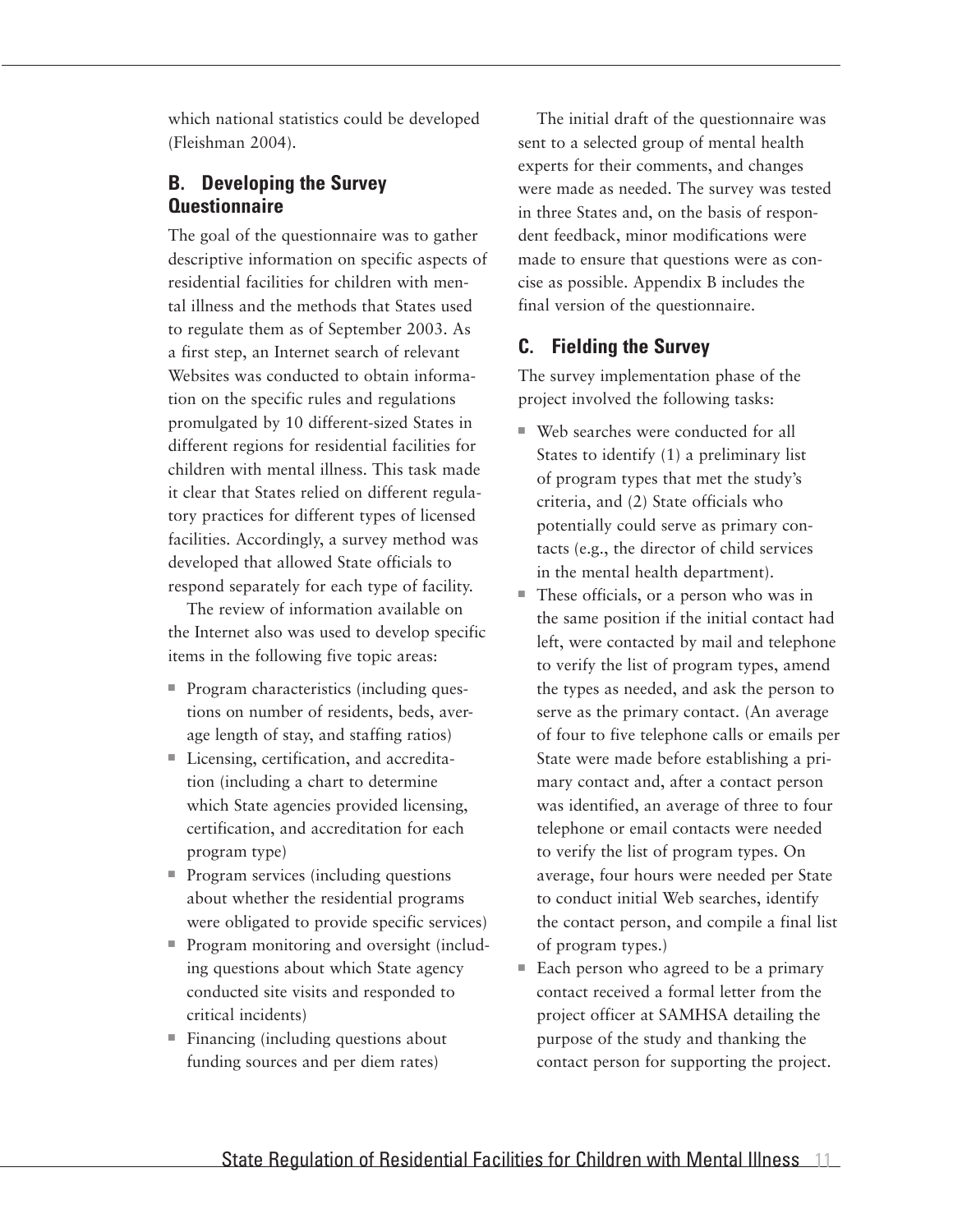$\blacksquare$  The contact person was sent one or more questionnaires, depending on the number of program types in the State. (The specific name of the program type was included on a cover page and strategically embedded in the questionnaire to ensure that respondents knew to which program type the questions applied. A comprehensive instruction guide assisted respondents in completing the survey.)

Depending on the preference of the contact person, surveys were mailed, faxed, or emailed. Respondents could elect to return the completed questionnaire by mail, fax, or email or to complete the questionnaire in a telephone conversation with an interviewer. Surveys sent by email were based on an Excel spreadsheet so that respondents could reply to the questions on the screen, save the survey, and return it in the spreadsheet format. In all cases, the material included a second cover letter from the project officer at SAMHSA, the list of criteria that defined the types of programs of interest to the study, and specific instructions regarding the survey.

The first questionnaire was mailed in October 2003, and the last completed one was received in March 2004. Most of the questionnaires were sent out and returned by email; most were completed and returned within two to three weeks, although several months were needed to obtain a completed questionnaire from some States. Although a primary contact was available in each State, several individuals typically were involved in responding to the questionnaire because, in most States, no one person was familiar with all topics covered in the questionnaire. For example, one individual was familiar with service requirements while another was familiar with financing. After a survey was received, it was reviewed, and follow-up

telephone calls or emails were made to clarify ambiguous responses or fill in missing data, if possible. When all questions were resolved, a questionnaire was considered complete, and a thank-you card was mailed to the respondent.

By the end of March 2004, a total of 89 questionnaires had been mailed to 42 of the 51 States (including the District of Columbia); 38 States returned at least one useable questionnaire. Of the remaining 13 States,

- Nine States did not respond to our request to participate in the survey (repeated calls and emails to the contact person went unanswered, or no primary contact could be located, or State officials indicated that rules were under revision).
- One State indicated that it did not have the resources to complete the questionnaires and instead, provided a brief explanation of the housing options for children with mental illness.
- $\blacksquare$  Three States had programs that did not fit the study's criteria (e.g., the State used only foster home, out-of-State placements, or hospital settings).

Overall, of the 50 States and the District of Columbia, useable information was provided by 41 States (80 percent) including the 38 States completing at least one questionnaire and the three States indicating that they did not license facilities that met our criteria.

Of the 89 questionnaires sent out, 76 were received by the end of the survey period. Several reasons contributed to the fact that 13 questionnaires were not returned: after receiving the questionnaire, some respondents indicated that they did not have the time to complete it; after reading the instructions, some respondents indicated that the program type on which the questionnaire focused did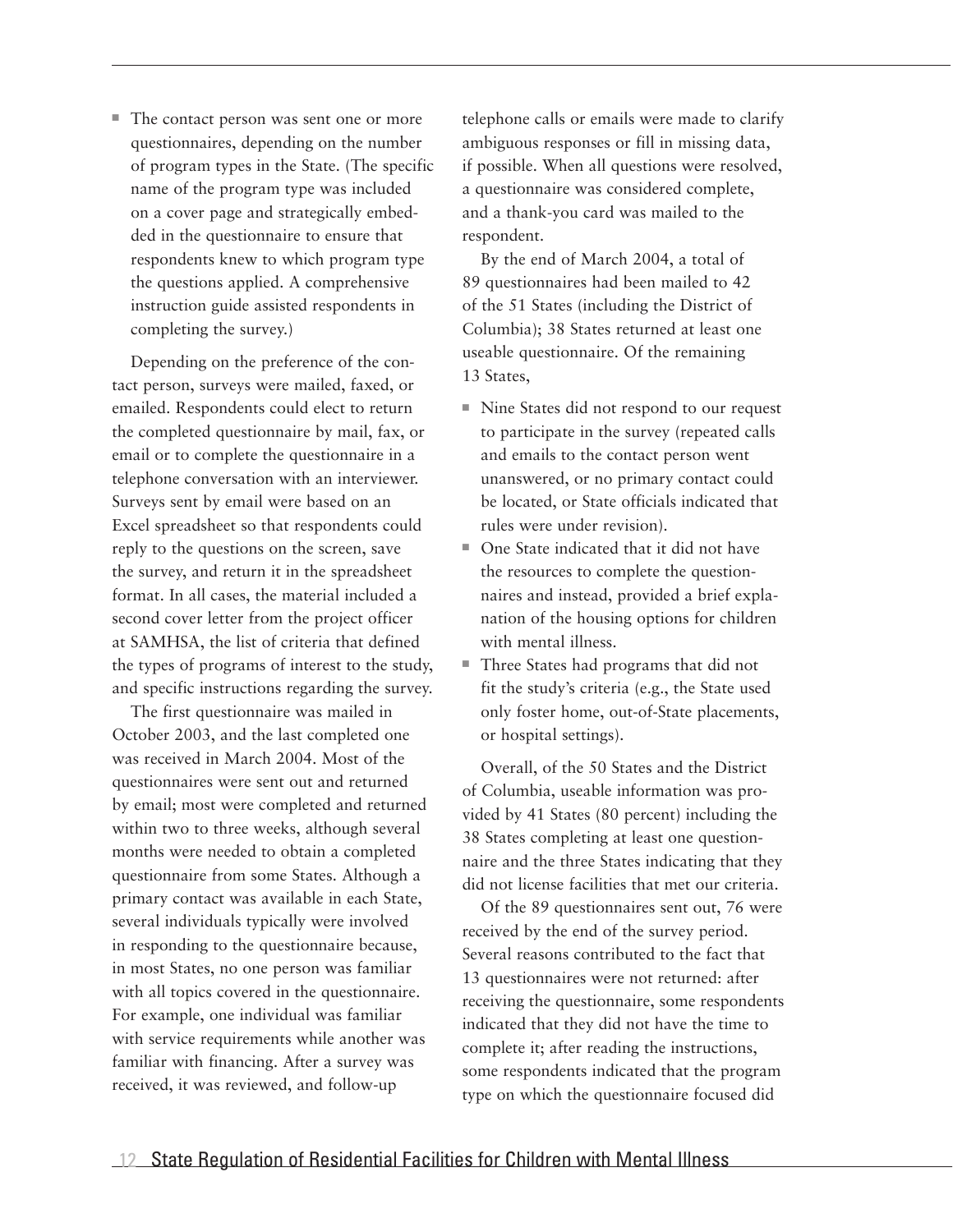not fit the study criteria; some respondents did not return a questionnaire and would not return calls or respond to emails.

Of the 76 questionnaires received, 5 were excluded because of missing responses for almost all questions or because close inspection indicated that the program type did not fit the study criteria. Information from the questionnaires was entered into a standard SAS database. Several rounds of detailed data verification with State officials occurred between July and October 2004.

#### **D. Assessing the Quality of Data**

The quantitative information presented in this report is drawn entirely from information that staff in State agencies provided in response to the survey questionnaire. Pilot testing of the questionnaire, extensive conversations with selected State and Federal officials, and comments from members of the expert advisory panel showed that States vary widely in whether they have access to statistical information pertinent to the questions in the survey. Consequently, for seven items, the questionnaire asked respondents to indicate whether their responses were premised on experience-based estimates or reviews of specific records or statistical data. Depending on the item, between 13 and 62 percent of respondents indicated that they used estimates (see Table II.2).

Because of the uncertainty in some of the answers provided by some respondents, a final data check was conducted by downloading information from completed questionnaires into two-page templates. These templates were sent back to the appropriate contact person for final verification and a request for any missing information on facility characteristics. Several States suggested minor changes. In some States, officials indicated that they could not provide the data on facility characteristics owing to the

Table II.2 Percent of Respondents Indicating Source of Information for Selected Survey Items

|                                                                                                                    | <b>Percent of Respondents Who</b>                  |                            |                                      |                                                                                                           |  |  |  |
|--------------------------------------------------------------------------------------------------------------------|----------------------------------------------------|----------------------------|--------------------------------------|-----------------------------------------------------------------------------------------------------------|--|--|--|
| <b>Survey Item</b>                                                                                                 | <b>Were Unable</b><br>to Answer<br><b>Question</b> | Used an<br><b>Estimate</b> | <b>Used Record</b><br><b>Reviews</b> | <b>Answered but Did Not Indicate</b><br><b>Whether Response Was Based</b><br>on Record Review or Estimate |  |  |  |
| A1. Number of facilities                                                                                           | 0.0                                                | 12.7                       | 84.5                                 | 2.8                                                                                                       |  |  |  |
| A3. Average number of residents                                                                                    | 1.4                                                | 62.0                       | 32.4                                 | 4.2                                                                                                       |  |  |  |
| A7. Average length of stay                                                                                         | 21.1                                               | 49.3                       | 26.8                                 | 2.8                                                                                                       |  |  |  |
| A14a. Percent of facilities with<br>secure units, if the program was<br>allowed secure units                       | 6.3                                                | 34.4                       | 59.4                                 | 0.0                                                                                                       |  |  |  |
| D <sub>1</sub> a. Percent of facilities with an<br>unannounced visit, if the State<br>conducted unannounced visits | 8.7                                                | 50.0                       | 37.0                                 | 4.3                                                                                                       |  |  |  |
| D <sub>2</sub> a. Percent of facilities with<br>an announced visit, if the State<br>conducted announced visits     | 4.6                                                | 52.3                       | 43.1                                 | 0.0                                                                                                       |  |  |  |
| E3. Medicaid per diem, if State<br>had a Medicaid per diem                                                         | 10.2                                               | 44.1                       | 44.1                                 | 1.7                                                                                                       |  |  |  |

Source: Surveys submitted by 38 States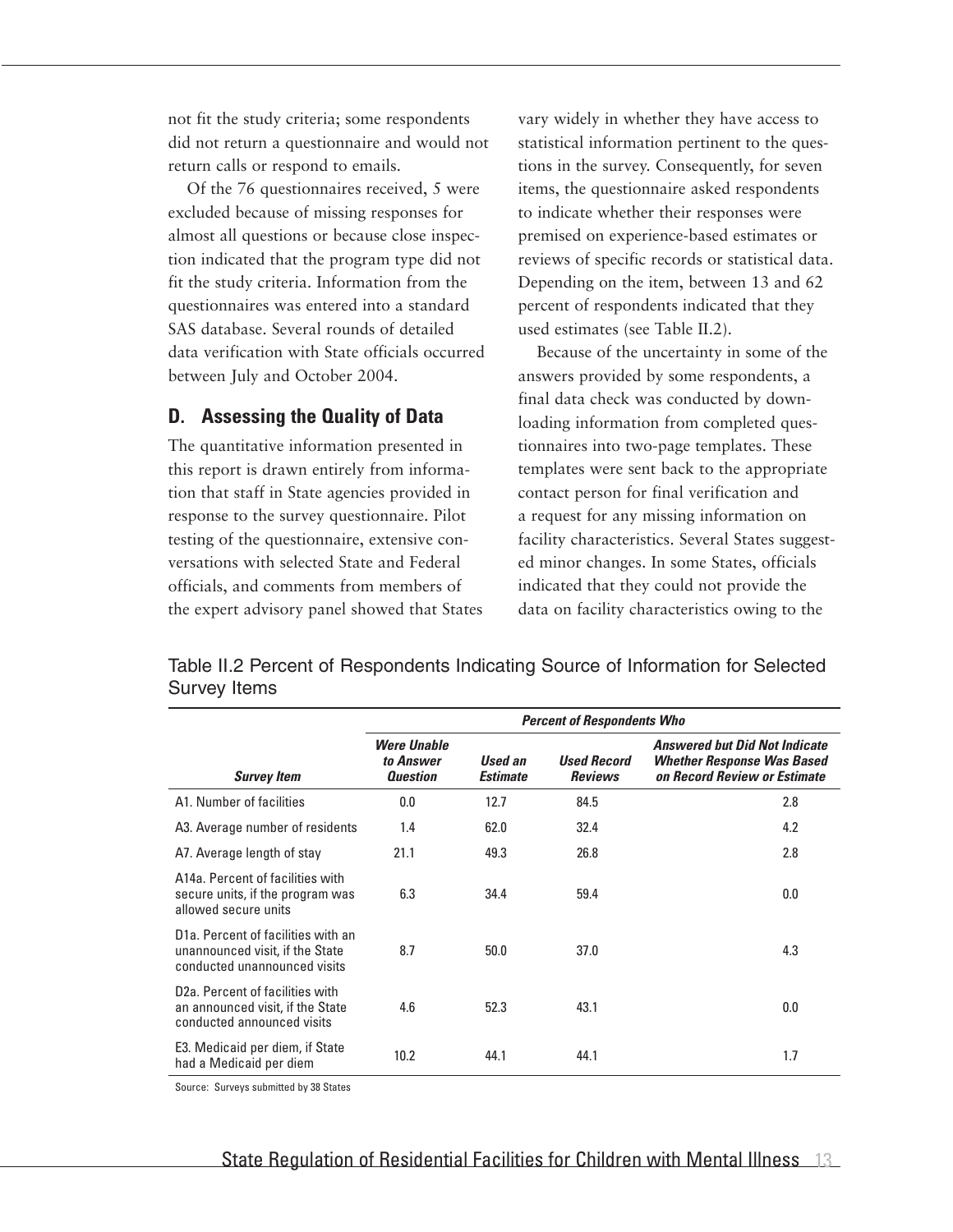impracticality (i.e., too time-consuming) or impossibility (i.e., the relevant data were not available) of collecting the information.

The quality of the information presented in this report depended on the extent and accuracy of the information available to respondents. Based on extensive efforts to check questionable data through telephone

calls and emails to State officials and given that States approved the final data used for the analyses, the report reflects the most accurate national data available on characteristics of the facilities that met the study's criteria and the methods that States used to regulate residential facilities for children with mental illness as of September 2003.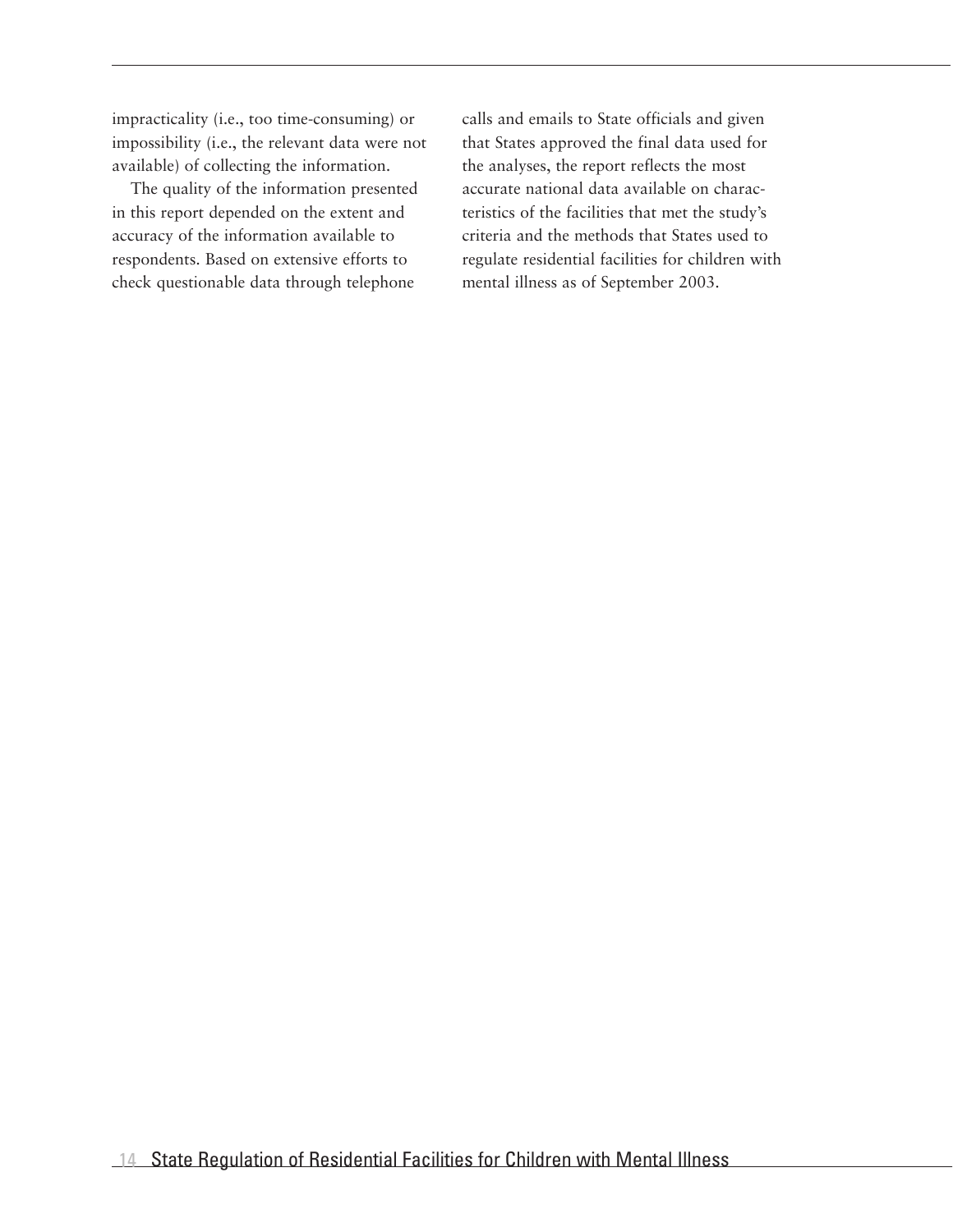### Number of Residential Facility Types, Associated Facilities, and Beds

he survey yielded information on 71 types of residential facilities in 38 States. There was considerable variation in the number of facilities associated with each facility type, the average number of residents in a single facility within each type, and the total number of beds in operation in all facilities within a facility type (see Table III.1). Three States illustrate the variation as of September 2003:

■ Connecticut operated 3 facility types:

III.

- Permanency Diagnostic Centers, a type of facility that included 2 facilities, each with an average of 12 children and a total of 26 beds
- Residential Treatment Centers, a type of facility that included 21 facilities, each with an average of 47 children and a total of 1,002 beds
- Subacute Facilities, a type of facility that included 4 facilities, each with an average of 12 children and a total of 47 beds
- Wisconsin operated 2 facility types:
	- Residential Care Centers, a type of facility that included 44 facilities, each with an average of 33 children and a total of 1,464 beds
	- Group Foster Homes, a type of facility that included 120 facilities, each with an average of 7 children and a total of 900 beds
- $\blacksquare$  Utah operated 1 type of facility:
	- Residential Treatment Facilities for Children, a type of facility that included 41 facilities, each with an average of 17 children and a total of 843 beds

Overall, the 71 facility types accounted for 3,628 separate residential facilities, which had 50,507 beds as of September 30, 2003. Twenty-three of the 71 facility types (32 percent of all facility types) had 8 or fewer associated facilities, and 7 types (11 percent) had more than 100 associated facilities.

The remainder of this chapter presents information about the characteristics of residential facilities for children with mental illness by describing:

- $\blacksquare$  The number of beds associated with residential facilities,
- Ownership arrangements,
- $\blacksquare$  Average lengths of stay, and
- Number of secured (i.e., locked) units.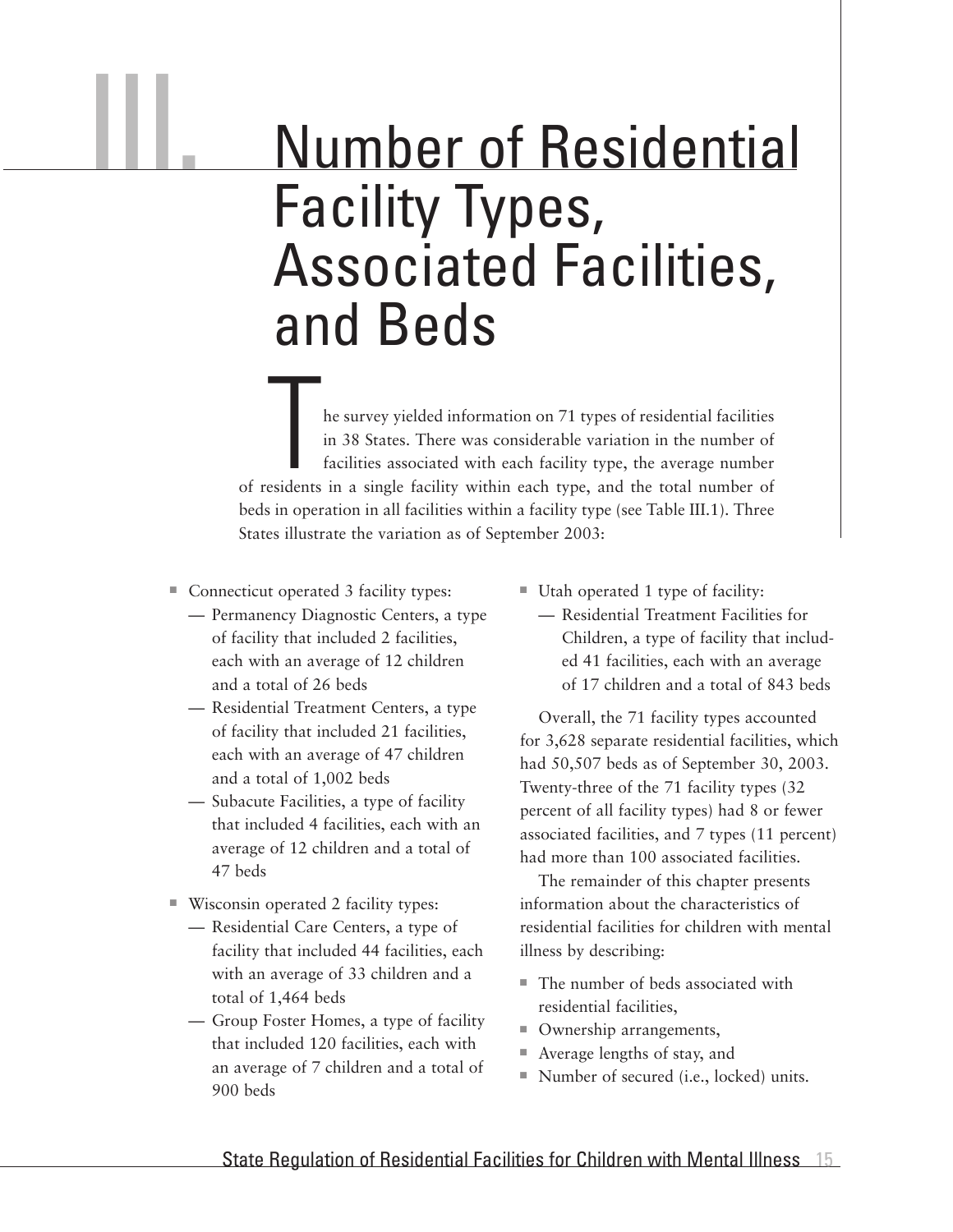Table III.1 Types of Residential Facilities for Children with Mental Illness, Associated Facilities, and Average Number of Residents per Facility, by State, 2003

| <b>State</b>         | <b>Facility Type</b>                                         | Number of<br><b>Associated</b><br><b>Facilities</b> | <b>Average</b><br><b>Number of</b><br><b>Residents</b><br>per Facility | Total<br><b>Number</b><br>of Beds |
|----------------------|--------------------------------------------------------------|-----------------------------------------------------|------------------------------------------------------------------------|-----------------------------------|
| Alaska               | Residential treatment facilities for youth                   | 36                                                  | 9                                                                      | 396                               |
|                      | Residential psychiatric treatment centers                    | 5                                                   | 23                                                                     | 116                               |
|                      | Group homes for youth                                        | 8                                                   | 5                                                                      | 64                                |
| Arizona              | Juvenile group homes                                         | 90                                                  | 9                                                                      | 849                               |
| California           | <b>Community treatment facilities</b>                        | 5                                                   | 27                                                                     | 137                               |
| Connecticut          | Permanency diagnostic centers                                | 2                                                   | 12                                                                     | 26                                |
|                      | <b>Residential treatment centers</b>                         | 21                                                  | 47                                                                     | 1,002                             |
|                      | Subacute facilities                                          | 4                                                   | 12                                                                     | 47                                |
| Delaware             | <b>Residential treatment centers</b>                         | 6                                                   | 9                                                                      | 62                                |
|                      | Preadolescent therapeutic group homes                        | 1                                                   | 5                                                                      | 6                                 |
| Florida              | Therapeutic group care                                       | 12                                                  | 12                                                                     | 163                               |
|                      | Residential treatment centers                                | 14                                                  | 23                                                                     | 385                               |
| Hawaii               | Community-based mental illness residential facilities        | 16                                                  | 6                                                                      | 115                               |
|                      | Therapeutic group homes                                      | 14                                                  | 5                                                                      | 76                                |
| <b>Illinois</b>      | Individual care grants                                       | 25                                                  | 12                                                                     | 310                               |
| Indiana              | Child-caring institutions (long-term care)                   | 78                                                  | 65                                                                     | 2,500                             |
|                      | Private secure facilities (long-term care)                   | 17                                                  | 15                                                                     | 170                               |
| Kansas               | Level V-residential care facilities for children             | 17                                                  | 33                                                                     | 660                               |
|                      | Level VI—residential care facilities for children            | 8                                                   | 26                                                                     | 233                               |
| Kentucky             | Psychiatric residential treatment facilities for adolescents | 21                                                  | 8                                                                      | 184                               |
| Maine                | Residential child care facilities with mental health program | 116                                                 | 6                                                                      | 780                               |
|                      | Residential facilities with secure containment rules         | 7                                                   | 3                                                                      | 48                                |
| Maryland             | Therapeutic group homes-children                             | 23                                                  | 7                                                                      | 161                               |
| <b>Massachusetts</b> | Clinically intensive residential treatment                   | $\overline{2}$                                      | 9                                                                      | 24                                |
|                      | Intensive residential treatment facilities for adolescents   | 5                                                   | 13                                                                     | 73                                |
|                      | Behavior-intensive residential treatment                     | 2                                                   | 14                                                                     | 30                                |
|                      | <b>Community residential facilities</b>                      | 24                                                  | 8                                                                      | 184                               |
| Michigan             | Child-caring institutions                                    | 225                                                 | 32                                                                     | 7,160                             |
| Minnesota            | Rule 5 child treatment centers                               | 32                                                  | 40                                                                     | 929                               |
| Mississippi          | Therapeutic group homes-children                             | 22                                                  | 10                                                                     | 220                               |
|                      | Residential treatment-dually diagnosed youth                 | 3                                                   | 19                                                                     | 56                                |
| Missouri             | Residential treatment services-children                      | 146                                                 | 25                                                                     | 3,592                             |
|                      | Family-focused mental illness residential services-children  | 12                                                  | N/A                                                                    | N/A                               |
| Montana              | Group homes-children                                         | 47                                                  | 6                                                                      | 304                               |
|                      | Residential treatment facilities for children                | 3                                                   | 58                                                                     | 238                               |
| Nebraska             | Residential treatment centers-children                       | 21                                                  | 12                                                                     | 368                               |
|                      | Treatment group homes-children                               | 19                                                  | 8                                                                      | 226                               |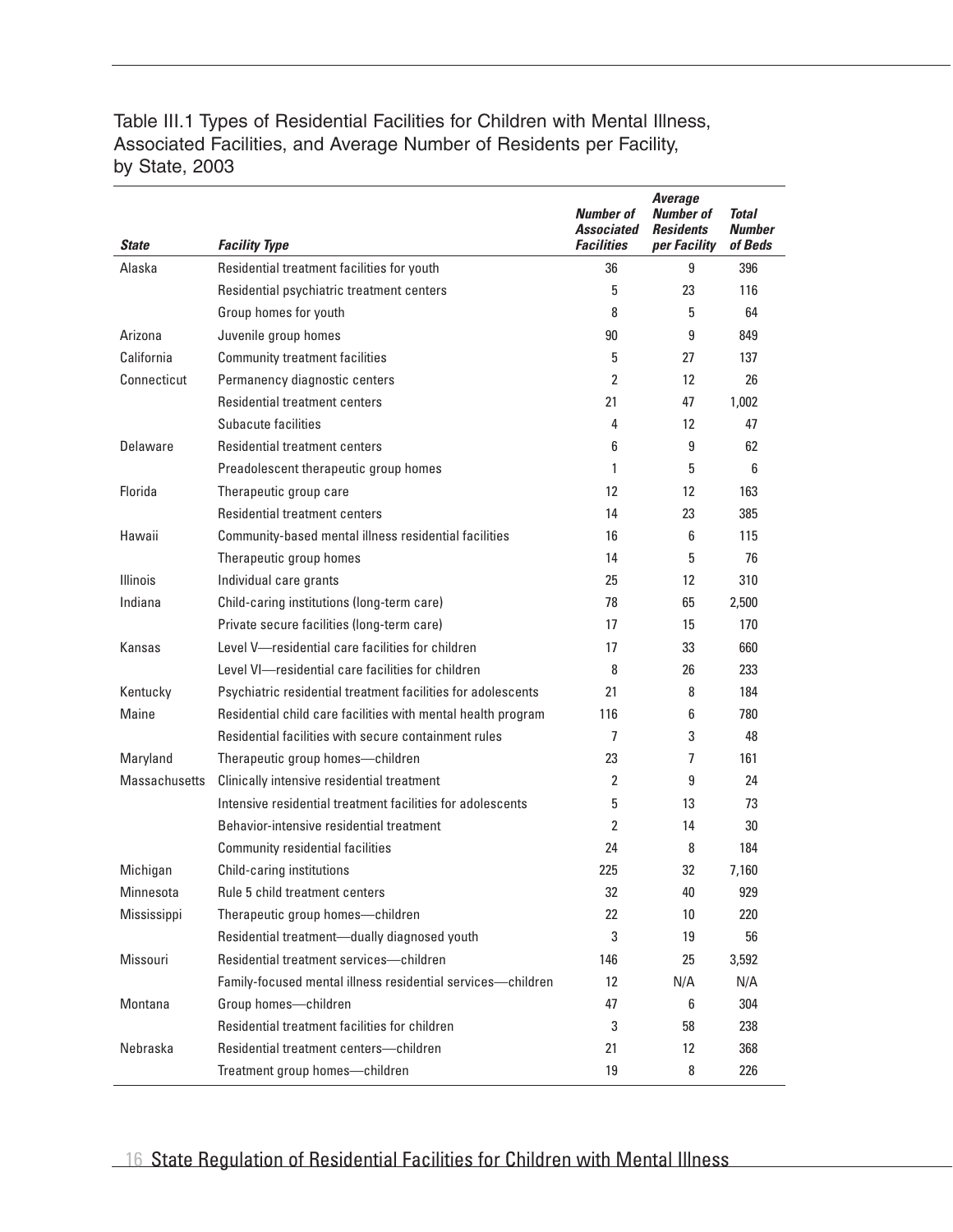#### Table III.1 (cont.)

| <b>State</b>   | <b>Facility Type</b>                                                                   | <b>Number of</b><br>Associated<br><b>Facilities</b> | <b>Average</b><br><b>Number of</b><br><b>Residents</b><br>per Facility | <b>Total</b><br><b>Number</b><br>of Beds |
|----------------|----------------------------------------------------------------------------------------|-----------------------------------------------------|------------------------------------------------------------------------|------------------------------------------|
| Nevada         | Residential treatment facilities for children                                          | 2                                                   | 37                                                                     | 75                                       |
| New Hampshire  | Child care institutions                                                                | 40                                                  | 22                                                                     | 887                                      |
| New Jersey     | Psychiatric community residences for youth                                             | 21                                                  | 8                                                                      | 160                                      |
| New Mexico     | Residential treatment facilities for youth                                             | 68                                                  | 10                                                                     | 796                                      |
|                | Group homes for youth                                                                  | 4                                                   | 22                                                                     | 86                                       |
| New York       | Community-based mental illness treatment facilities<br>for children                    | 26                                                  | 8                                                                      | 208                                      |
|                | Residential treatment facilities for children                                          | 19                                                  | 28                                                                     | 539                                      |
| North Carolina | Residential treatment facilities for children                                          | 817                                                 | 4                                                                      | 3,465                                    |
|                | Therapeutic/foster care camps for children                                             | 11                                                  | 62                                                                     | 681                                      |
| 0hio           | Type I residential facilities                                                          | 170                                                 | 5                                                                      | 930                                      |
| Oregon         | Assessment and evaluation psychiatric residential<br>treatment facilities for children | 4                                                   | 13                                                                     | 54                                       |
|                | Subacute treatment facilities for children                                             | $\overline{2}$                                      | 22                                                                     | 28                                       |
| Pennsylvania   | Residential treatment facilities for children                                          | 70                                                  | 30                                                                     | 2,162                                    |
| South Carolina | State-operated residential treatment facilities                                        | 2                                                   | 26                                                                     | 31                                       |
|                | Privately operated residential treatment facilities                                    | 8                                                   | 45                                                                     | 284                                      |
|                | High-management group homes                                                            | 42                                                  | 20                                                                     | 810                                      |
|                | Moderate-management group homes                                                        | 20                                                  | 18                                                                     | 363                                      |
|                | Supervised independent living facilities                                               | 11                                                  | 10                                                                     | 130                                      |
| South Dakota   | Licensed mental illness group care centers                                             | 14                                                  | 25                                                                     | 354                                      |
|                | Residential treatment centers                                                          | 13                                                  | 38                                                                     | 499                                      |
| Texas          | Residential treatment centers                                                          | 85                                                  | 41                                                                     | 3,487                                    |
|                | Therapeutic foster care group homes                                                    | 661                                                 | 9                                                                      | 5,868                                    |
| Utah           | Residential treatment facilities for children                                          | 41                                                  | 17                                                                     | 843                                      |
| Virginia       | Children's group homes                                                                 | 99                                                  | 6                                                                      | 594                                      |
|                | Children's residential treatment facilities                                            | 22                                                  | 49                                                                     | 1,347                                    |
| Washington     | Children's long-term inpatient facilities                                              | 5                                                   | 19                                                                     | 96                                       |
| West Virginia  | Psychiatric residential treatment facilities                                           | 6                                                   | 20                                                                     | 121                                      |
|                | Level I residential treatment facilities                                               | 12                                                  | 9                                                                      | 108                                      |
|                | Level II residential treatment facilities                                              | 19                                                  | 16                                                                     | 304                                      |
|                | Level III residential treatment facilities                                             | 8                                                   | 31                                                                     | 252                                      |
|                | <b>Shelters</b>                                                                        | 20                                                  | 10                                                                     | 195                                      |
| Wisconsin      | Residential care centers for children and youth                                        | 44                                                  | 33                                                                     | 1,464                                    |
|                | Group foster homes                                                                     | 120                                                 | 7                                                                      | 900                                      |
| Wyoming        | <b>Residential treatment facilities</b>                                                | 13                                                  | 34                                                                     | 492                                      |

Source: Surveys submitted by 38 States.

Note: The 71 facility types listed in this table were reported by State officials to have had a total of 3,628 associated facilities and 50,507 beds as of September 30, 2003.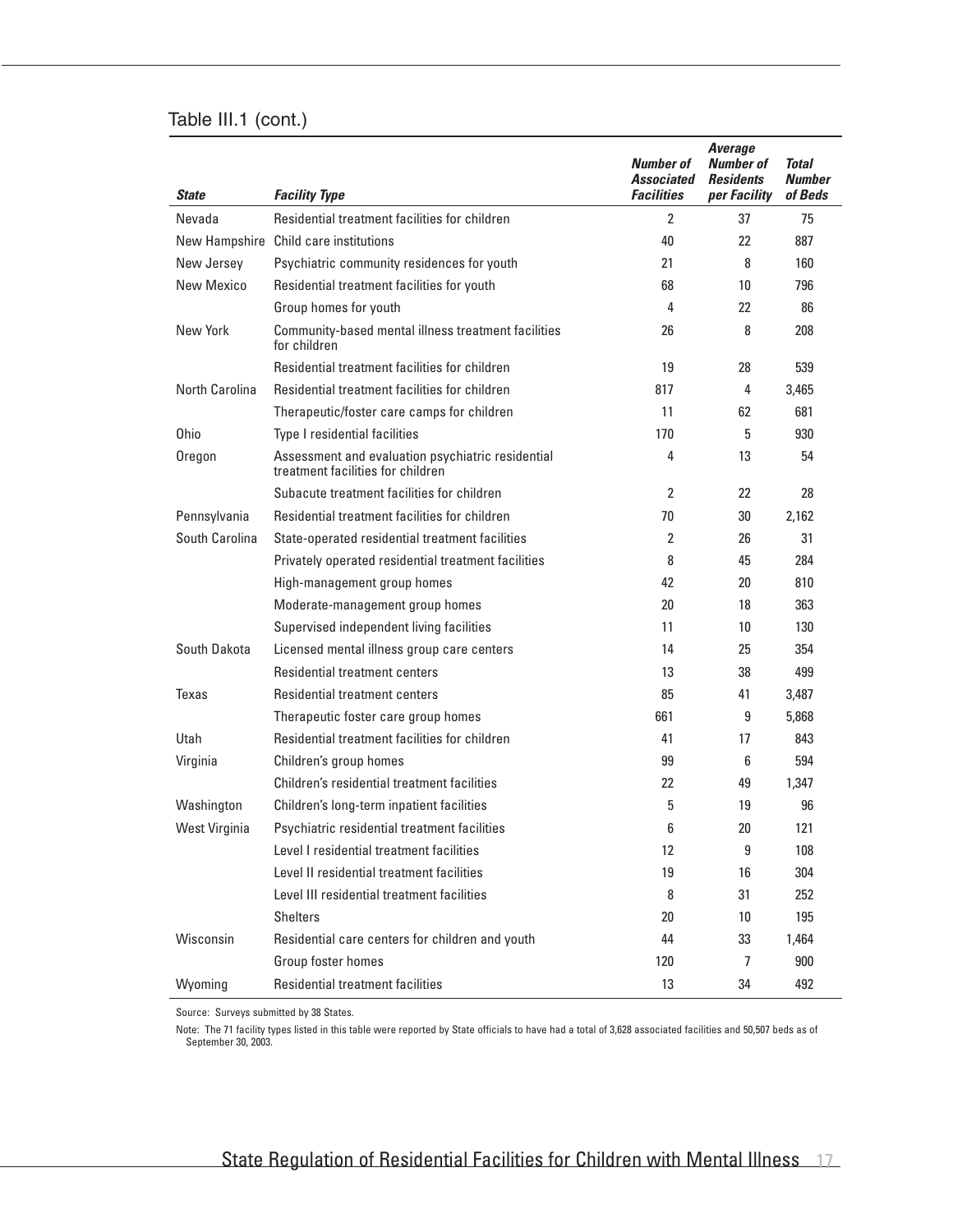#### **A. Number of Beds Associated with Facilities**

Overall, the 71 facility types accounted for 3,628 separate residential facilities. As Table III.2 shows, the 3,628 facilities covered in the present study included 50,507 beds as of September 30, 2003. Occupancy rates varied from 50 to 100 percent across facility types, with 12 facility types occupied at less than 80 percent. Information on occupancy rates was unavailable for 16 facility types (23 percent).

Information on the average number of children residing in facilities was reported for 70 of the 71 facility types. The average number of residents ranged from 3 to 65 as of September 30, 2003. Most facilities were small in terms of the number of residents. About one-third of the 71 facility types (23 facility types) had fewer than 10 children on average in each facility; these 23 facility types accounted for 65 percent of all facilities and 31 percent of all beds. Eleven percent of all facility types (8 facility types) had 40 or more residents on average, accounting for 7 percent of associated facilities and 21 percent of beds.

Given that Medicaid defines institutions for mental diseases (IMDs) as residential settings with more than 16 residents, facilities were grouped into those with an average of 3 to 16 residents and those with an average of 17 or more residents. As Table III.2 shows, 37 (52.1 percent) of the 71 facility types included in the study housed an average of 3 to 16 residents in each facility. The 37 facility types accounted for 2,588 associated facilities (71.3 percent of all associated facilities) and 18,598 beds (36.8 percent of all beds).

A total of 33 facility types (46.5 percent) had an average of 17 or more residents in each facility (see Table III.2). The 33 facility types accounted for 1,028 associated facilities (28.3 percent of all associated facilities) and 31,909 beds (63.2 percent of all beds). One facility type could not be classified because the number of average residents in the facilities within the type was not available (see Table III.2).

Overall, the facility types that housed, on average, between 3 and 16 residents accounted for a larger proportion of the facilities but a smaller proportion of beds as compared with the facility types that housed,

|                               |        | Facilities with 3 to 16<br><b>Residents on Average</b> |         |        | Facilities with 17 or More<br>Residents on Average |        | Average Number of<br><b>Residents Not Available</b> |  |
|-------------------------------|--------|--------------------------------------------------------|---------|--------|----------------------------------------------------|--------|-----------------------------------------------------|--|
| Survey<br>Results             | Total  | Number                                                 | Percent | Number | Percent                                            | Number | Percent                                             |  |
| Results for<br>all facilities |        |                                                        |         |        |                                                    |        |                                                     |  |
| Facility<br>types             | 71     | 37                                                     | 52.1    | 33     | 46.5                                               | $1*$   | 1.4                                                 |  |
| <b>Facilities</b>             | 3,628  | 2,588                                                  | 71.3    | 1.028  | 28.3                                               | 12     | .3                                                  |  |
| Beds                          | 50,507 | 18,598                                                 | 36.8    | 31,909 | 63.2                                               |        |                                                     |  |

Table III.2 Residential Facilities for Children with Mental Illness and Associated Facilities and Beds, by Average Number of Residents, 2003

Source: Surveys submitted by 38 States

\*The respondent for this facility type could not provide the number of beds in the associated facilities.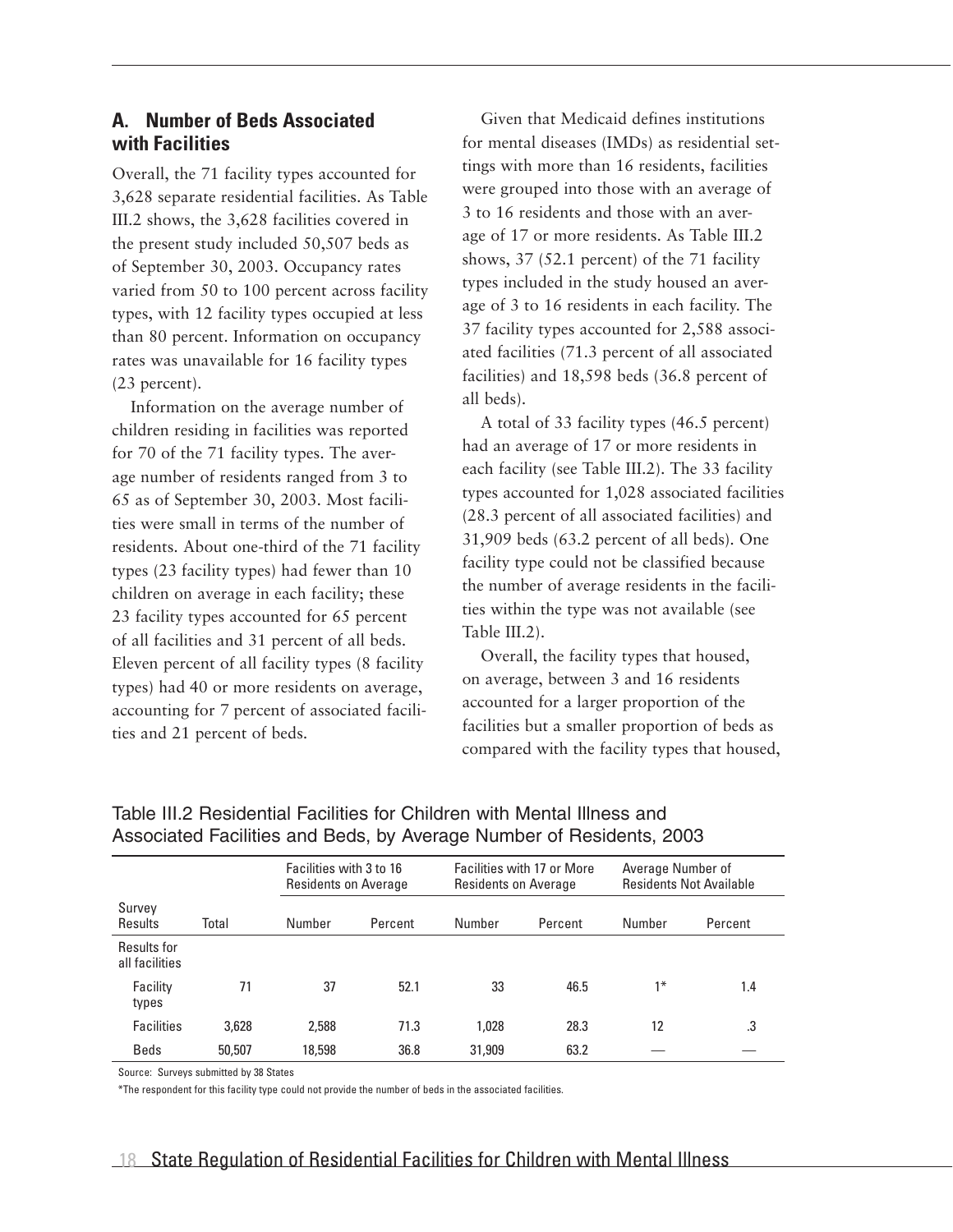on average, 17 or more residents. Simply put, the number of smaller facilities exceeded the number of larger ones, but the latter accounted for proportionally more beds. It is useful to keep this observation in mind when examining the results of the study.

#### **B. Ownership Arrangements**

The ownership of residential facilities for children with mental illness varied widely across States and, in some cases, within facility types. To examine the ownership issue, the questionnaire asked respondents to indicate what percent of the facilities within a particular facility type operated under selected ownership arrangements. For example, within a particular facility type, 75 percent of the associated facilities might be operated by not-for-profit organizations and 25 percent by for-profit organizations. Facility types were classified by the dominant ownership arrangement, whereby dominant was defined as an arrangement that covered 75 percent or more of facilities within a facility type. Thus, in the example, the facility type would have

been classified as predominantly owned by not-for-profit organizations.

As Table III.3 indicates, facilities in about two-thirds of the 71 facility types (47 types or 66.2 percent) were wholly or predominantly owned by not-for-profit organizations; these types accounted for 51.9 percent of the facilities and 42.0 percent of the beds. Facilities in most of the other facility types operated under varied ownership arrangements (i.e., no one type of organization owned 75 percent of the facilities within a facility type). Specifically, facilities in 17 facility types had varied arrangements, accounting for 31.6 percent of the facilities and 33.2 percent of the beds.

#### **C. Length of Stay**

Length of stay is an important variable because of concerns that long lengths of stay are associated with greater difficulties in returning to family and community after discharge. However, data on length of stay were unavailable for more than one-fifth of the 71 facility types, accounting for 39.1 percent of

Table III.3 Ownership of Residential Facilities for Children with Mental Illness, 2003

|                                                                | <b>Facility Type</b> |         |        | <b>Facilities</b> |        | <b>Beds</b> |  |
|----------------------------------------------------------------|----------------------|---------|--------|-------------------|--------|-------------|--|
|                                                                | Number               | Percent | Number | Percent           | Number | Percent     |  |
| Wholly or predominantly<br>operated by not-for-<br>profits     | 47                   | 66.2    | 1.884  | 51.9              | 21,235 | 42.0        |  |
| Wholly or predominantly<br>operated by for-profits             | 4                    | 5.6     | 299    | 8.2               | 3.155  | 6.3         |  |
| Wholly or predominantly<br>operated by government              | $\overline{2}$       | 2.8     | 72     | 2.0               | 2.193  | 4.3         |  |
| Wholly or predominantly<br>operated by other type<br>of entity |                      | 1.4     | 225    | 6.2               | 7.160  | 14.2        |  |
| Varied ownership                                               | 17                   | 23.9    | 1,148  | 31.6              | 16,764 | 33.2        |  |
| Total                                                          | 71                   | 100.0   | 3,628  | 100.0             | 50,507 | 100.0       |  |

Source: Surveys submitted by 38 States

Note: "Varied ownership" indicates that no given type of organization operated 75 percent or more of these 17 types of residential facilities.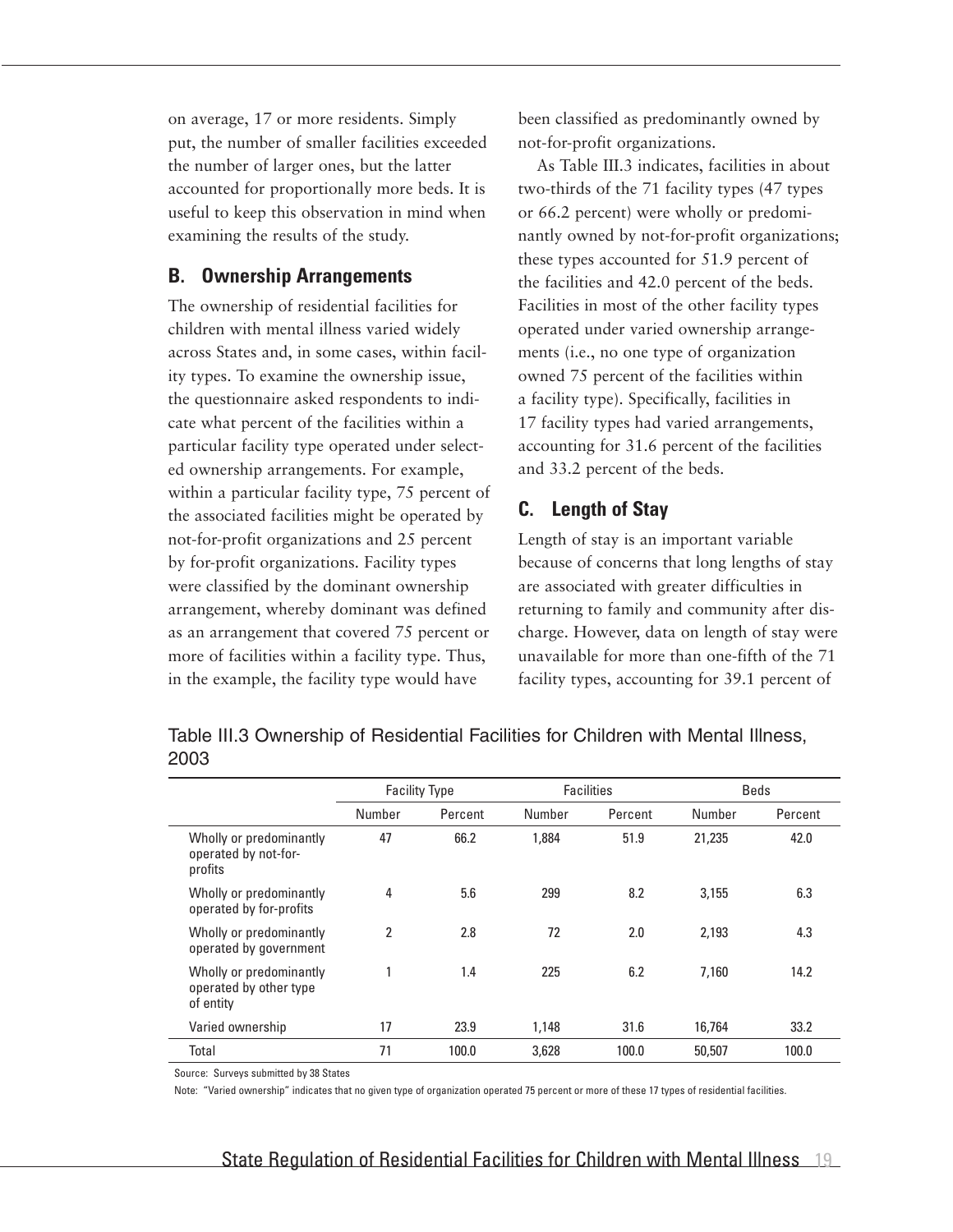all facilities and almost half (46.3 percent) of all beds in residential facilities for children with mental illness (see Table III.4).

In 18 facility types (25.4 percent), average lengths of stay ranged between 1 and 6 months, but these facility types accounted for only about 10 percent of facilities and 10 percent of beds. In about one-third of all facility types (accounting for about the same proportion of facilities and beds), length of stay ranged between 7 and 12 months. In less than 20 percent of facility types (accounting for 12.9 percent of facilities and 7.8 percent of beds), children stayed for longer than a year on average. Analyses of facility types by size indicated that longer lengths of stay were more common in facilities averaging 3 to 16 residents, as compared with facilities averaging 17 or more residents (data not shown).

Few States indicated that they regulated lengths of stay for the facility types included in the study. Maximum lengths of stay were mandated for children in facilities in only 10 of the 71 facility types (14 percent of

facility types, accounting for 11 percent of all facilities).

#### **D. Secured Units**

Twenty-six types of facilities (37 percent of all facility types) were allowed by State law to have secured or locked units, but State officials indicated that only some facilities within these types actually had locked units. In some cases, facilities within these types did not have such units even though State law allowed them. Specifically, in half of the facility types allowed to have secured units, 50 percent or less of the associated facilities actually had such units. The questionnaire did not ask State officials to report on the number of beds in locked units in facilities that were allowed to have such arrangements.

With respect to this issue, size of facility matters: more than 80 percent of facilities that averaged more than 16 residents were allowed to have locked units, as compared with less than 10 percent of facilities that averaged between 3 and 16 residents.

Table III.4 Average Lengths of Stay in Residential Facilities for Children with Mental Illness, 2003

|                        | <b>Facility Type</b> |         | <b>Facilities</b> |         | Beds   |         |
|------------------------|----------------------|---------|-------------------|---------|--------|---------|
| Average Length of Stay | Number               | Percent | Number            | Percent | Number | Percent |
| $1-6$ months           | 18                   | 25.4    | 377               | 10.4    | 5.415  | 10.7    |
| $7-12$ months          | 24                   | 33.8    | 1.365             | 37.6    | 17.792 | 35.2    |
| 13 or more months      | 14                   | 19.7    | 468               | 12.9    | 3.929  | 7.8     |
| Data unavailable       | 15                   | 21.1    | 1,418             | 39.1    | 23,371 | 46.3    |
| Total                  | 71                   | 100.0   | 3.628             | 100.0   | 50,507 | 100.0   |

Source: Surveys submitted by 38 States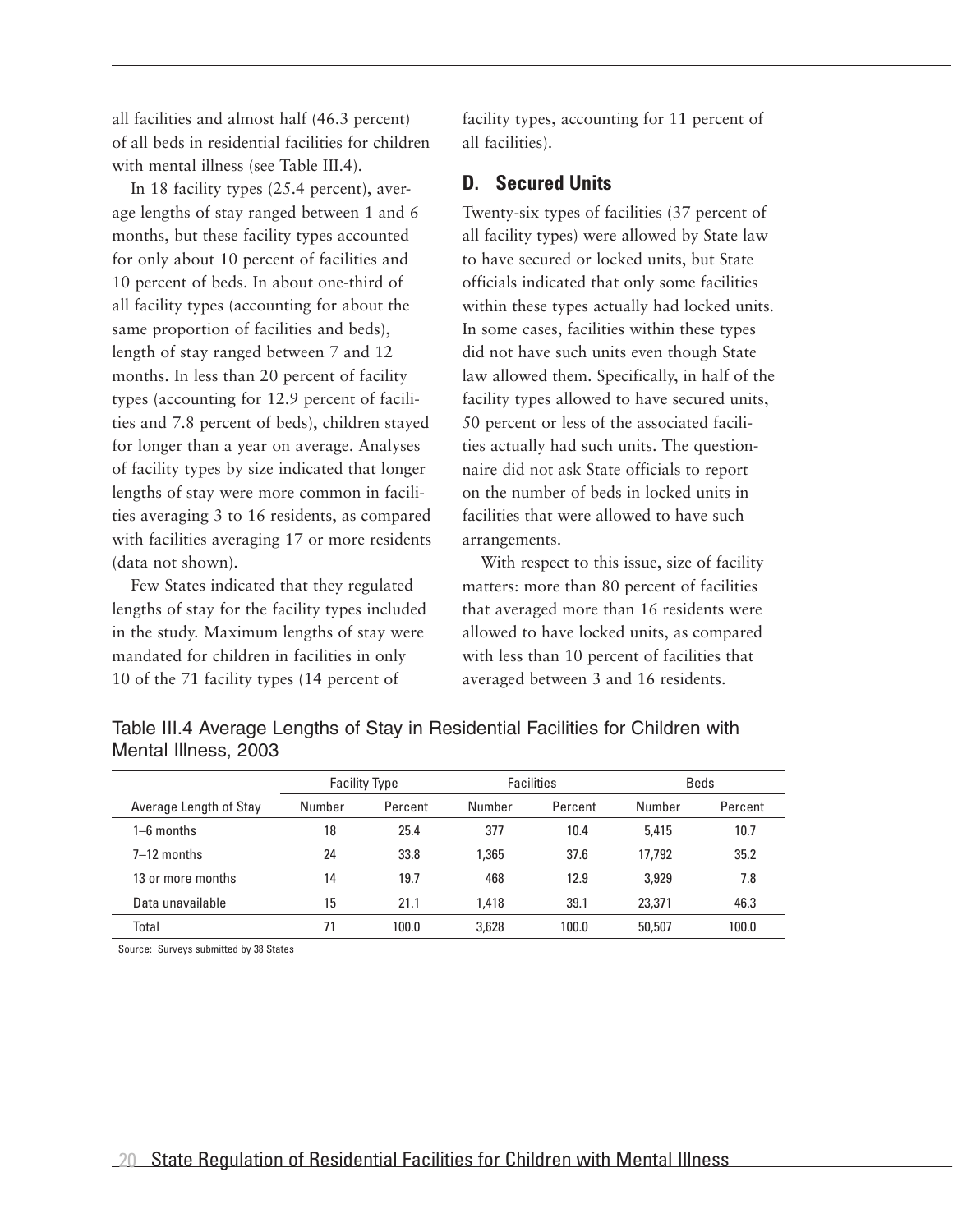## IV. Regulatory Methods

tates have available a variety of methods to regulate residential facilities for children with mental illness, including licensure and certification, visits to facilities, review of complaints, and enforcement of important regulations. This chapter presents findings related to the States' regulatory methods. Specifically, it provides information on:

- $\blacksquare$  Licensure and certification
- $\blacksquare$  Complaint reviews
- $\blacksquare$  Critical incident reporting
- Announced and unannounced visits
- $\blacksquare$  Regulations governing selected facility characteristics
- $A<sub>c</sub>$  Accreditation

#### **A. Licensure and Certification**

Analyses of data from State officials indicated that, depending on the particular State, several agencies licensed or certified residential facilities for children with mental illness. These agencies included:

- State departments of children and families (including welfare agencies)
- $\blacksquare$  State and local mental health agencies
- State departments of health or departments of health and human services
- Various other State agencies, such as the Medicaid agency, the office for child care services, social service agencies, and the department of protective and regulatory services

As Table IV.1 shows, State departments of children and families were involved in licensing or certifying residential treatment facilities for children with mental illness. These departments licensed or certified 30 of the 71 facility types (42.3 percent) in the study,

accounting for 19.4 percent of all facilities and 27.1 percent of all beds. State departments of health and State mental health agencies also played a major role in licensing or certifying residential facilities for children with mental illness, each certifying about one-third of the facility types in the study. Five facility types were licensed or certified by departments of health and human services, but these 5 types accounted for 25.3 percent of all facilities (Table IV.1), indicating that these departments were involved with facility types that had a large number of associated facilities. Similarly, 7 facility types were licensed or regulated by other departments and agencies (such as Medicaid agencies or departments of protective services), but these 7 types accounted for 34.5 percent of all beds, meaning that these departments were involved with facility types that served large numbers of residents.

Licensing patterns were influenced by facility size. For example, State mental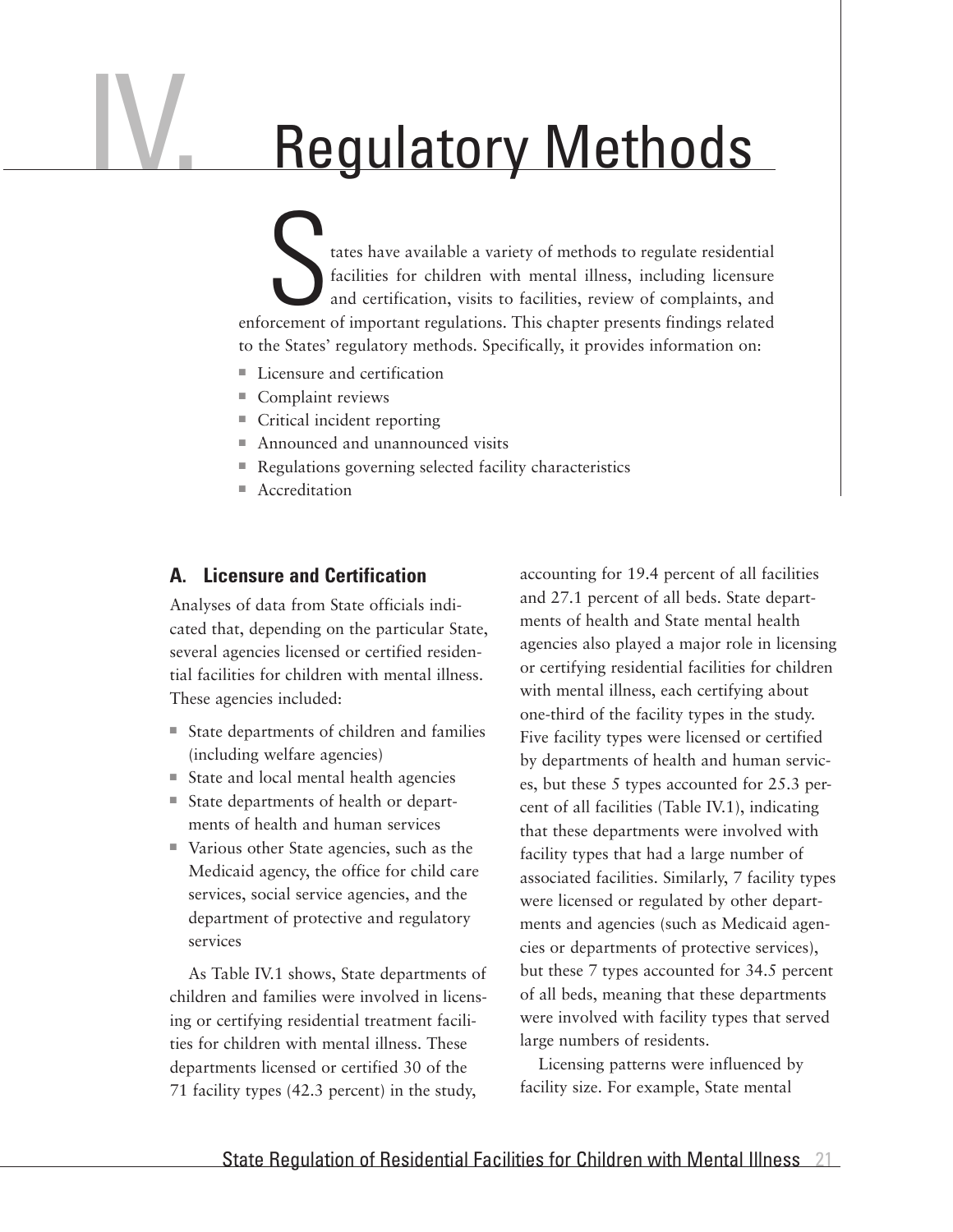|                                            | <b>Facilities</b><br><b>Facility Type</b> |         | <b>Beds</b> |         |        |         |
|--------------------------------------------|-------------------------------------------|---------|-------------|---------|--------|---------|
| Agency                                     | Number                                    | Percent | Number      | Percent | Number | Percent |
| Total                                      | 71                                        |         | 3,628       |         | 50,507 |         |
| Department of children and<br>families     | 30                                        | 42.3    | 704         | 19.4    | 13,687 | 27.1    |
| Department of health                       | 24                                        | 33.8    | 599         | 16.5    | 12,781 | 25.3    |
| State mental health agency                 | 23                                        | 32.4    | 739         | 20.4    | 9,294  | 18.4    |
| Department of social<br>services           | 14                                        | 19.7    | 625         | 17.2    | 15,999 | 31.7    |
| Department of health and<br>human services | 5                                         | 7.0     | 918         | 25.3    | 5,575  | 110     |
| Local mental health agency                 | 2                                         | 2.8     | 193         | 5.3     | 1,091  | 2.2     |
| Department of human<br>services            | $\overline{2}$                            | 2.8     | 123         | 3.4     | 828    | 1.6     |
| Other departments and<br>agencies          | 7                                         | 9.9     | 1042        | 28.7    | 17,407 | 34.5    |

Table IV.1 Selected Agencies Licensing or Certifying Residential Facilities for Children with Mental Illness, 2003

Source: Surveys submitted by 38 States

health agencies licensed 21 percent of facilities that had between 3 and 16 residents on average and 17 percent of facilities that had 17 or more residents on average. In contrast, departments of social service licensed 1 percent of facilities that had between 3 and 16 residents on average and 56 percent of facilities that had 17 or more residents on average (data not shown).

For many facility types, more than one department or agency played a licensing or certifying role (which explains why the percentages in Table IV.1 add up to more than

100). Table IV.2 shows the number of facility types (and associated facilities and beds) that were subject to licensing or certification by more than one agency. As the table shows, 30 of the 71 facility types (42.3 percent) had to respond to two licensing agencies or departments, and 3 facility types had to respond to 3 or more licensing agencies.

Additional analyses indicated the common combinations of agencies responsible for licensing or certifying residential facilities for children with mental illness. The facilities had to obtain licensure or certification from:

Table IV.2 Number of Agencies Involved in Licensing or Certifying Residential Facilities for Children with Mental Illness, 2003

| <b>Number of Agencies</b><br>Involved | <b>Facility Type</b> |         | <b>Facilities</b> |         | Beds   |         |
|---------------------------------------|----------------------|---------|-------------------|---------|--------|---------|
|                                       | Number               | Percent | Number            | Percent | Number | Percent |
| Total                                 | 71                   | 100.0   | 3,628             | 100.0   | 50,507 | 100.0   |
| One                                   | 38                   | 53.5    | 2,564             | 70.7    | 31,786 | 62.9    |
| Two                                   | 30                   | 42.3    | 813               | 22.4    | 11.287 | 22.4    |
| Three or more                         | 3                    | 4.2     | 251               | 6.9     | 7.434  | 14.7    |

Source: Surveys submitted by 38 States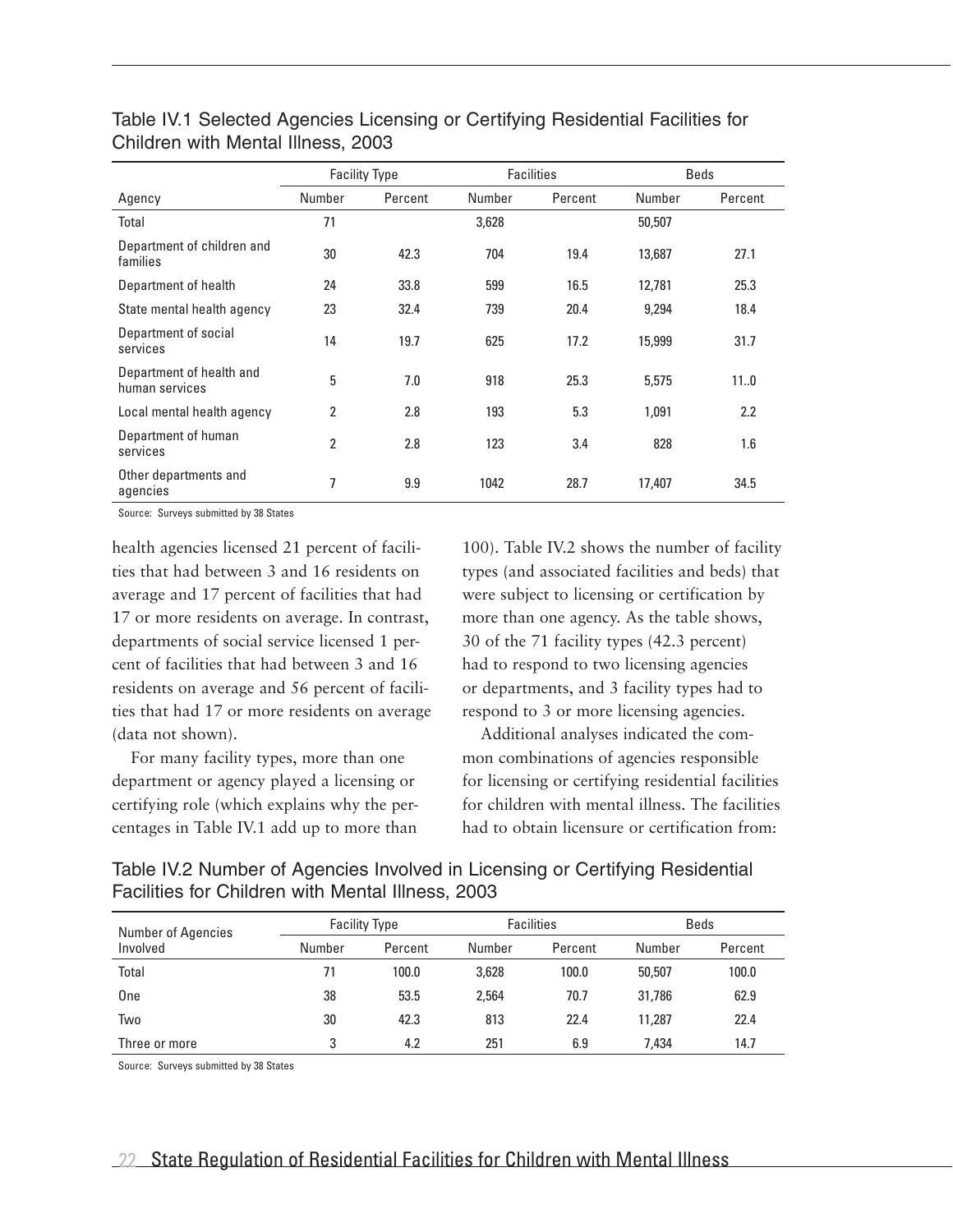- Departments of children and families and departments of health in the case of 12 facility types
- $\blacksquare$  State mental health agencies and departments of health in the case of 6 facility types
- Departments of social service and departments of health in the case of 4 facility types
- $\blacksquare$  State mental health agencies and departments of social services in the case of 4 facility types
- $\blacksquare$  State mental health agencies and departments of children and families in the case of 3 facility types

In their licensing role, States typically required facilities to complete certain procedures for both initial licensure and certification and renewal: on-site inspections, review of documentation of staff qualifications and training, review of a sample of residents' clinical records, and

interviews with residents. As shown in Table IV.3:

- $\blacksquare$  Virtually all facility types (97.2 percent) had to have on-site inspection for initial licensure or certification, and almost all (90.1 percent) had to have such an inspection for licensure renewal.
- $\blacksquare$  Most facility types had to submit documentation of staff qualifications for initial licensure and certification (91.6 percent) as well as for licensure renewal (87.3 percent).
- Documentation of staff training was required for 80.3 percent of facility types at the time of initial licensure and for 85.9 percent at the time of licensure renewal.
- $\blacksquare$  Record reviews had to occur at the time of initial licensure for 67.6 percent of facility types and at the time of licensure renewal for 85.9 percent of facility types.
- Resident interviews were required for far fewer facilities than the other pro-

Table IV.3 Procedures Required by States for Initial Licensure or Certification and Renewal of License or Certification of Residential Facilities for Children with Mental Illness, 2003

|                                          |                                | Percent of           |                   |             |  |  |
|------------------------------------------|--------------------------------|----------------------|-------------------|-------------|--|--|
| Procedures                               | l icensure or<br>Certification | <b>Facility Type</b> | <b>Facilities</b> | <b>Beds</b> |  |  |
| On-site inspection                       | Initial                        | 97.2                 | 98.8              | 98.9        |  |  |
|                                          | Renewal                        | 90.1                 | 73.5              | 85.1        |  |  |
| Documentation of<br>staff qualifications | Initial                        | 91.6                 | 96.6              | 95.8        |  |  |
|                                          | Renewal                        | 87.3                 | 72.4              | 83.3        |  |  |
| Documentation of<br>staff training       | Initial                        | 80.3                 | 87.4              | 88.1        |  |  |
|                                          | Renewal                        | 85.9                 | 67.4              | 78.1        |  |  |
| Record review                            | Initial                        | 67.6                 | 64.1              | 63.7        |  |  |
|                                          | Renewal                        | 85.9                 | 68.4              | 79.7        |  |  |
| <b>Resident interviews</b>               | Initial                        | 38.0                 | 14.2              | 19.1        |  |  |
|                                          | Renewal                        | 62.0                 | 26.1              | 35.8        |  |  |

Source: Surveys submitted by 38 States

Note: Some States permitted provisional licensure or certification, which allowed facilities to begin operations before obtaining an initial license. This meant, for example, that some facilities had records for review at the time of initial licensure or certification.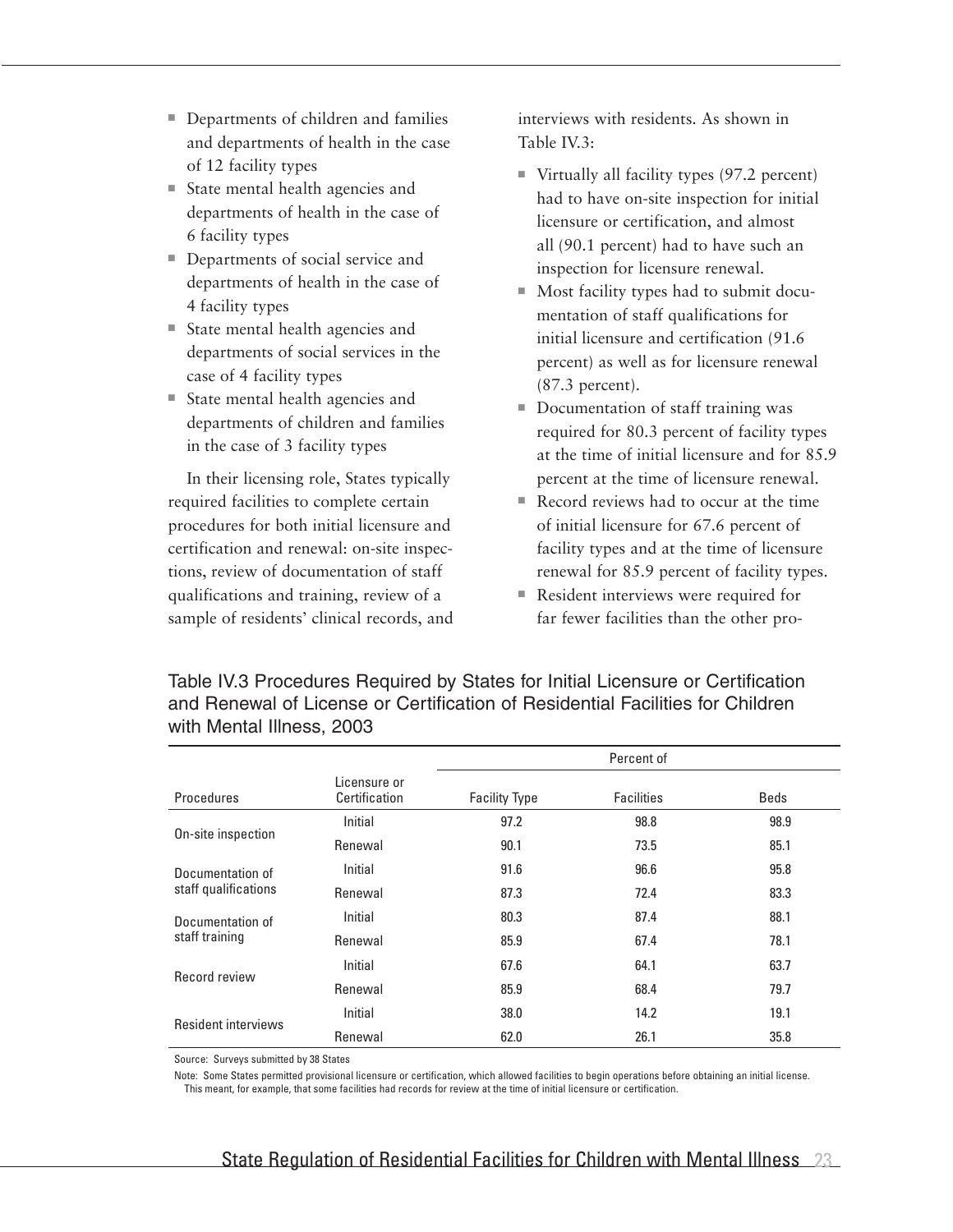cedures used in licensing and certification, with only 38.0 percent of facility types (accounting for 14.2 percent of all facilities) required to conduct interviews at initial licensure and 62.0 percent (26.1 percent of all facilities) at licensure renewal.

States rarely revoked licenses or certification. In 2003, respondents in 7 States indicated that licenses or certifications were revoked for 26 residential facilities for children with mental illness, less than 1 percent of all facilities.

#### **B. Complaint Reviews**

Just as several agencies provided licensure and certification for residential facilities for children with mental illness, several agencies reviewed complaints filed against these facilities. As Table IV.4 shows, State departments of children and families reviewed 36 of the 71 facility types, accounting for 27.1 percent of the facilities and 31.0 percent of the beds. State mental health agencies

also played a role in the complaint review process; these agencies reviewed complaints for 46.5 percent of all facility types, which accounted for 28.9 percent of facilities and 34.5 percent of beds. In comparison, departments of health reviewed fewer facility types (21.1 percent), but such facilities accounted for 36.3 percent of facilities and 29.6 percent of beds. A variety of other departments and agencies (such as the Medicaid agency, department of justice, office of child care services, State commission on quality of care, behavioral health managed care organizations, protection and advocacy offices, and an office of children's affairs) also were involved to a substantial extent in reviewing complaints against residential facilities for children with mental illness. Of the 71 facility types, survey responses indicated that 20 (28.2 percent) were subject to review by one of these other entities, accounting for a substantial proportion of facilities (40.4 percent) and beds (46.5 percent).

|                                            | <b>Facility Type</b> |         | <b>Facilities</b> |         | <b>Beds</b> |         |
|--------------------------------------------|----------------------|---------|-------------------|---------|-------------|---------|
| Agency                                     | Number               | Percent | Number            | Percent | Number      | Percent |
| Total                                      | 71                   |         | 3,628             |         | 50,507      |         |
| Department of children<br>and families     | 36                   | 50.7    | 983               | 27.1    | 15,641      | 31.0    |
| State mental health agency                 | 33                   | 46.5    | 1.049             | 28.9    | 17,441      | 34.5    |
| Department of social<br>services           | 17                   | 23.9    | 779               | 21.5    | 16,435      | 32.5    |
| Department of health                       | 15                   | 21.1    | 1,316             | 36.3    | 14,942      | 29.6    |
| Local mental health agency                 | 7                    | 9.9     | 673               | 18.6    | 12,937      | 25.6    |
| Department of health<br>and human services | 3                    | 4.2     | 90                | 2.5     | 1,429       | 2.8     |
| Department of<br>human services            | 2                    | 2.8     | 123               | 3.4     | 828         | 1.6     |
| Other departments<br>and agencies          | 20                   | 28.2    | 1,466             | 40.4    | 23,482      | 46.5    |

Table IV.4 State Agencies Reviewing Complaints Against Residential Facilities for Children with Mental Illness, 2003

Source: Surveys submitted by 38 States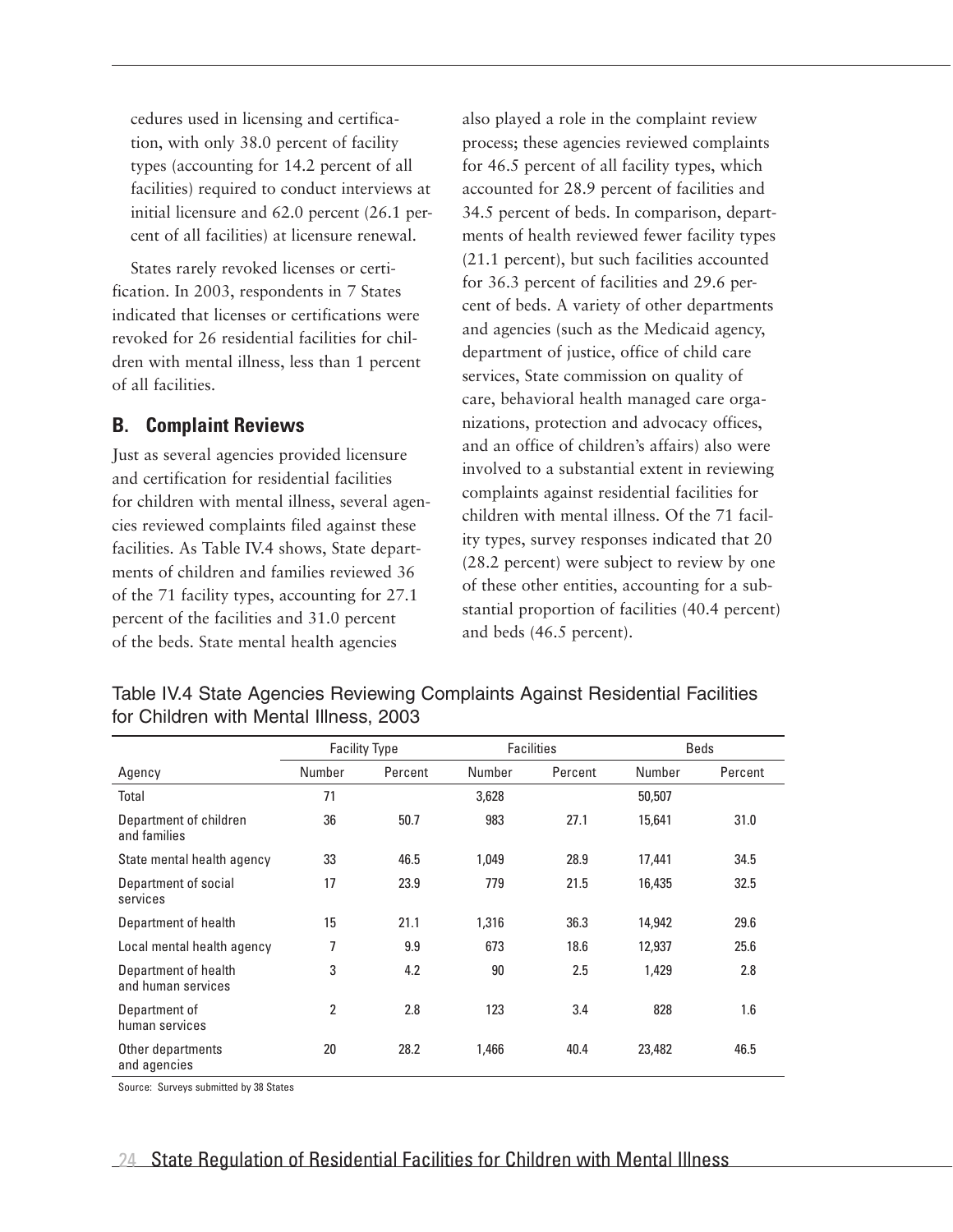| <b>Number of Agencies</b><br>Involved | <b>Facility Type</b> |         | <b>Facilities</b> |         | <b>Beds</b> |         |
|---------------------------------------|----------------------|---------|-------------------|---------|-------------|---------|
|                                       | Number               | Percent | Number            | Percent | Number      | Percent |
| Total                                 | 71                   | 100     | 3,628             | 100.0   | 50,507      | 100.0   |
| One                                   | 32                   | 45.1    | 2,357             | 65.0    | 29,961      | 59.3    |
| Two                                   | 23                   | 32.4    | 497               | 13.7    | 7,022       | 13.9    |
| Three                                 | 10                   | 14.1    | 193               | 5.3     | 2,126       | 4.2     |
| Four                                  | 5                    | 7.0     | 356               | 9.8     | 4,238       | 8.4     |
| Five                                  |                      | 1.4     | 225               | 6.2     | 7,160       | 14.2    |

Table IV.5 Number of Agencies Involved in Reviewing Complaints Made Against Residential Facilities for Children with Mental Illness, 2003

Source: Surveys submitted by 38 States

For facilities in many facility types, more than one department or agency reviewed complaints against them (which explains why the percentages in Table IV.4 add up to more than 100). Table IV.5 presents the number of facility types (and associated facilities and beds) that were subject to complaint review by more than one agency. As the table shows, 2 agencies or departments reviewed 23 of the 71 facility types (32.4 percent) with complaints against them (accounting for 13.7 percent of facilities), and 3 or more agencies reviewed 16 facility types (22.5 percent) with complaints against them (accounting for 21.3 percent of facilities).

#### **C. Critical Incident Reporting**

All of the States in the study required all facilities to report adverse events or critical incidents to the State, but the specific types of adverse events or incidents that had to be reported varied somewhat across facilities. Of the 71 facility types included in the study, more than 90 percent were required to report deaths, suicides, and incidents or allegations of abuse or neglect (see Table IV.6). Suicide attempts had to be reported by 77.5 percent of facility types (accounting for about two-thirds of all facilities), and 63.4 percent of facility types (accounting for about 40 percent of all facilities) had to report hospitalizations of residents. State laws require

| Adverse Event/<br>Critical Incident | <b>Facility Type</b> |         | <b>Facilities</b> |         | <b>Beds</b> |         |
|-------------------------------------|----------------------|---------|-------------------|---------|-------------|---------|
|                                     | Number               | Percent | Number            | Percent | Number      | Percent |
| Total                               | 71                   |         | 3,628             |         | 50,507      |         |
| Death                               | 69                   | 97.2    | 3.571             | 98.4    | 49,268      | 97.6    |
| Allegation of abuse<br>or neglect   | 67                   | 94.4    | 3,529             | 97.3    | 48,522      | 96.1    |
| Suicide                             | 66                   | 93.0    | 3,508             | 96.7    | 48,567      | 96.2    |
| Suicide attempt                     | 55                   | 77.5    | 2,456             | 67.7    | 41,844      | 82.9    |
| Hospitalization of resident         | 45                   | 63.4    | 1,436             | 39.6    | 26,947      | 53.4    |

Table IV.6 Adverse Events or Critical Incidents Required to be Reported by Facilities for Children with Mental Illness, 2003

Source: Surveys submitted by 38 States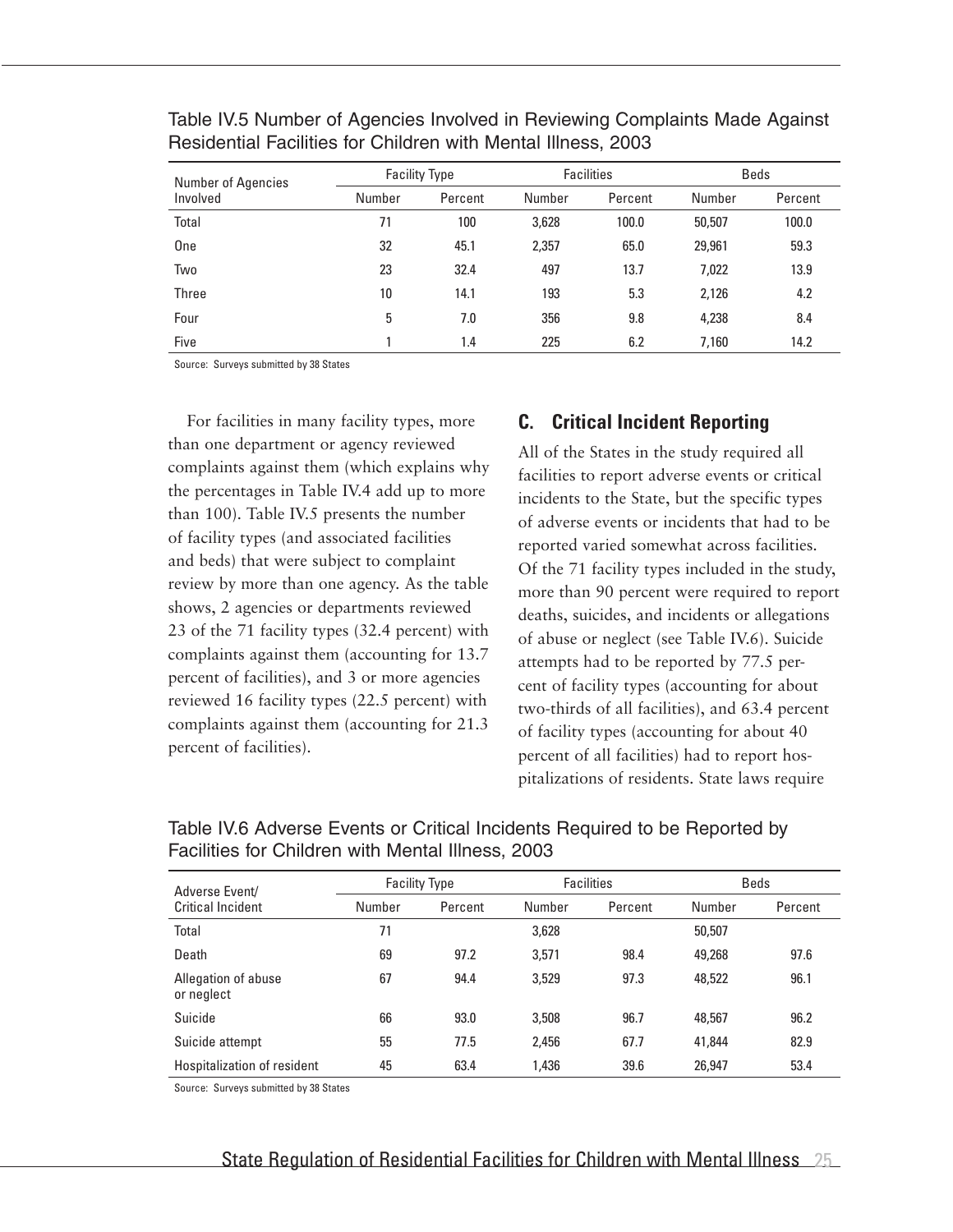facilities to report other critical incidents as well, including runaways (required for 15.5 percent of facility types and 4.6 percent of all facilities), criminal activities or assaults (required for 15.5 percent of facility types and 3.3 percent of facilities), serious injuries (14.1 percent of facility types and 8.2 percent of facilities), and use of restraints or seclusion (11.3 percent of facility types and 7.3 percent of facilities). Less than 5 percent of facility types are required to report fires, medication errors, and sexual incidents.

#### **D. Announced and Unannounced Visits**

State agencies typically visited residential facilities for children with mental illness to assess living conditions, safety issues, and services provided. Visits could have been announced or unannounced. According to survey respondents, most States relied on both methods.

Analyses showed that, in 2002, States made *announced* visits to at least some of the associated facilities in 65 of the 71 types of residential facilities included in the study (91.5 percent). If respondents indicated that States made visits to at least some associated facilities within a particular facility type, they were asked what percent of associated facilities were visited in 2002. In some cases, States visited 100 percent of the associated facilities within a facility type; in other cases, States visited only 1 percent of the associated facilities. For 2 types of facilities, States did not know whether announced visits occurred.

States were somewhat less likely to make *unannounced* visits as compared with announced visits. In 2002, States made unannounced visits to at least some of the associated facilities in 46 of the 71 types of

residential facilities included in the study (64.8 percent). In some cases, States made unannounced visits to 100 percent of the associated facilities within a facility type; in other cases, States made unannounced visits to only 5 percent of the associated facilities. For 3 types of facilities, respondents did not know whether unannounced visits occurred.

The same State departments and agencies that were responsible for reviewing complaints against residential facilities for children with mental illness made most of the announced or unannounced visits. As Table IV.7 shows, departments of children and families and State mental health agencies each conducted some type of visit to slightly more than one-third of facility types in 2002. Again, more than one government entity made visits to residential facilities (which explains why the percentages in Table IV.7 add up to more than 100).

#### **E. Regulations Governing Selected Facility Characteristics**

Analyses of data from State officials indicated that States varied in the extent to which laws or regulations governed operational requirements for residential facilities for children with mental illness. Two requirements frequently included in laws covering residential facilities involved resident-to-staff ratios and minimum education requirements for facility directors. The survey first asked respondents to indicate whether a State law or regulation required minimum residentto-staff ratios or a minimum level of education for facility directors; if there was such a requirement, the survey asked respondents to indicate its specific nature.

More than three-quarters (77.5 percent) of all facility types and 61.3 percent of all facilities were subject to required resident-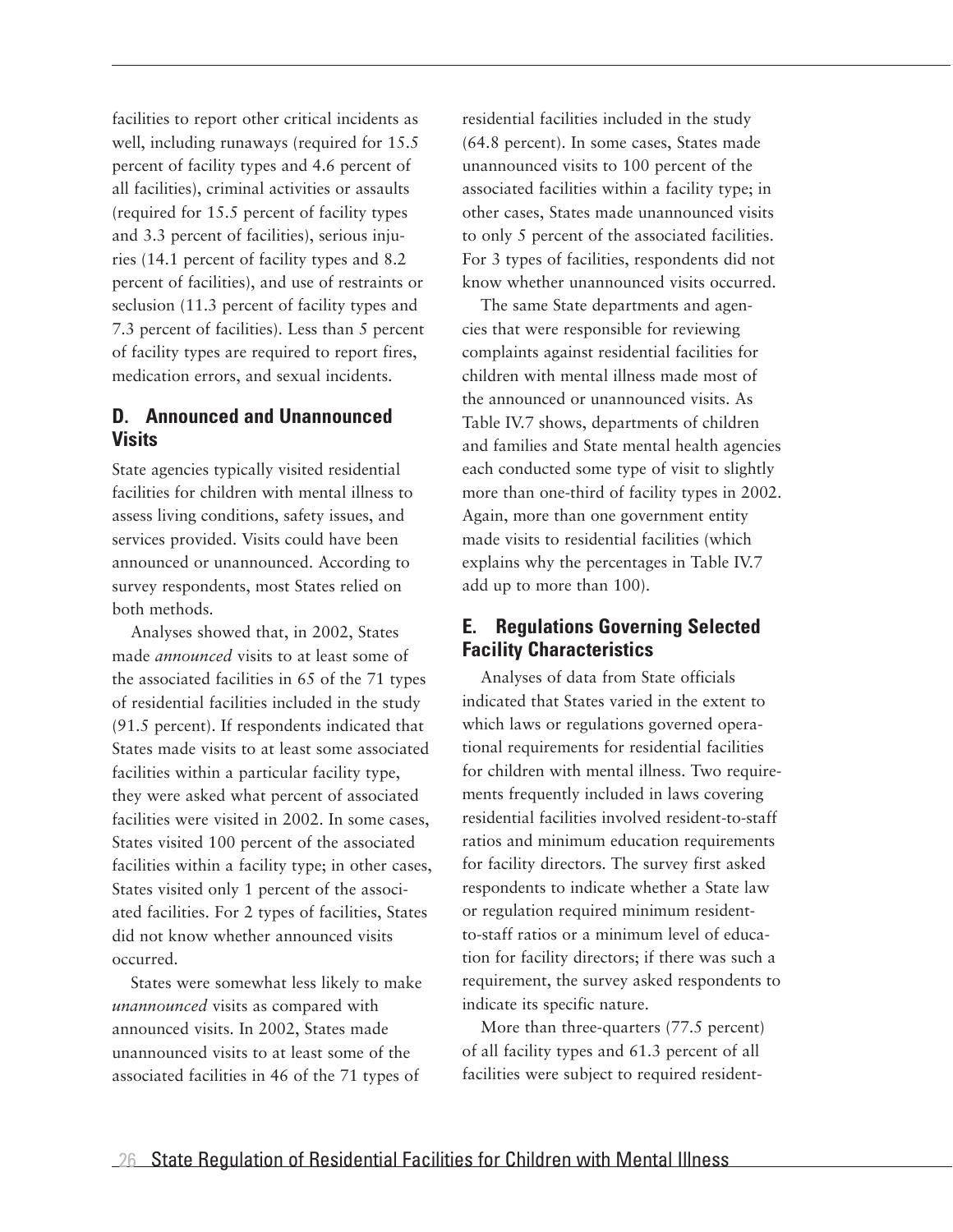|                                            | <b>Facility Type</b> |         | <b>Facilities</b> |         |        | <b>Beds</b> |
|--------------------------------------------|----------------------|---------|-------------------|---------|--------|-------------|
| Agency                                     | Number               | Percent | Number            | Percent | Number | Percent     |
| Total                                      | 71                   |         | 3,628             |         | 50,507 |             |
| Department of children<br>and families     | 27                   | 38.0    | 645               | 17.8    | 13,049 | 25.8        |
| State mental health agency                 | 26                   | 36.6    | 771               | 21.3    | 9,559  | 18.9        |
| Department of health                       | 16                   | 22.5    | 1.303             | 35.9    | 14,726 | 29.2        |
| Department of social<br>services           | 12                   | 16.9    | 610               | 16.8    | 16,074 | 31.8        |
| Department of human<br>services            | 2                    | 2.8     | 123               | 3.4     | 828    | 1.6         |
| Department of health<br>and human services | 1                    | 1.4     | 40                | 1.1     | 887    | 1.8         |
| Local mental health agency                 |                      | 1.4     | 23                | 0.6     | 161    | 0.3         |
| Other departments<br>and agencies          | 14                   | 19.7    | 1,231             | 33.9    | 22,129 | 43.8        |

Table IV.7 Agencies Involved in Conducting Unannounced or Announced Visits to Residential Facilities for Children with Mental Illness, 2003

Source: Surveys submitted by 38 States

Note: Percentages add to more than 100 because States may require facilities to report more than one type of event.

to-staff ratios, which means that about 40 percent of all facilities were not required to maintain any specific ratios (Table IV.8). Slightly more than two-thirds (67.6 percent) of facility types and more than 80 percent of facilities were subject to minimum education requirements for facility directors (Table IV.8). Additional analyses on size of facility type indicated that facilities with an average of 3 to 16 residents were substantially less likely to be subject to either requirement (data not shown).

Survey data provided information on minimum *requirements* rather than on actual resident-to-staff ratios or education levels of facility directors. A separate study would be needed to determine whether residential facilities for children with serious mental illness met or exceeded the requirements.

For those States with requirements governing resident-to-staff ratios and directors' education levels, information on the specifics of the requirements is presented in the following sections.

| to-Staff Ratios and Minimum Education Levels for Facility Directors, 2003     |  |
|-------------------------------------------------------------------------------|--|
| Table IV.8 Residential Facilities Subject to State Requirements for Resident- |  |

|                                                   |        | <b>Facility Type</b> |        | <b>Facilities</b> |        | <b>Beds</b> |
|---------------------------------------------------|--------|----------------------|--------|-------------------|--------|-------------|
| Requirement                                       | Number | Percent              | Number | Percent           | Number | Percent     |
| Total                                             | 71     |                      | 3,628  |                   | 50,507 |             |
| Resident-to-staff ratios                          | 55     | 77.5                 | 2.223  | 61.3              | 35,691 | 70.7        |
| Minimum education level<br>for facility directors | 48     | 67.6                 | 2.977  | 82.1              | 42.571 | 84.3        |

Source: Surveys submitted by 38 States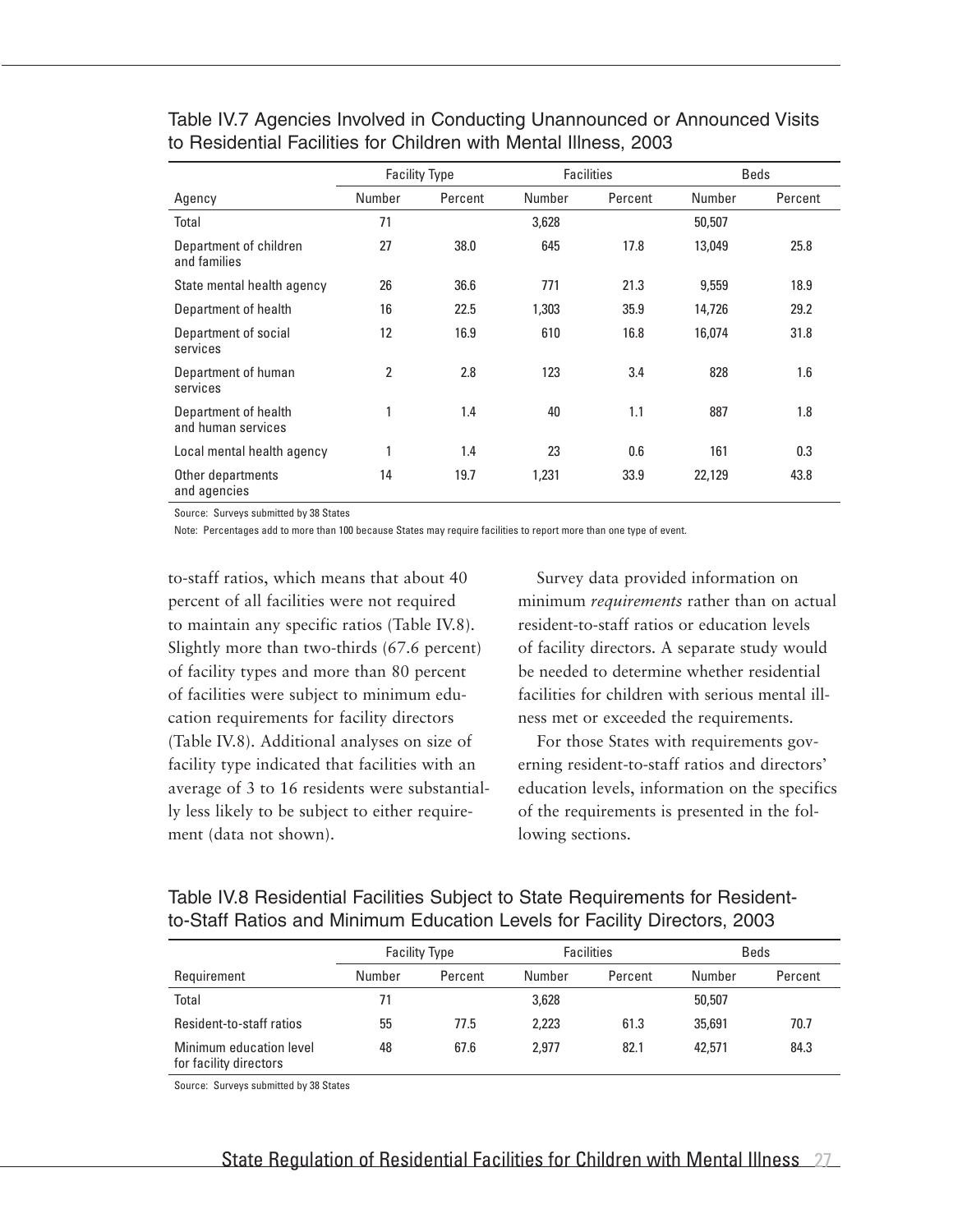#### *1. Required Resident-to-Staff Ratios*

As Table IV.9 shows, of the 55 facility types required to have a particular daytime resident-to-staff ratio, the required minimum ratio fell between

- 2 and 4 residents per staff member for 15 facility types (27.3 percent)
- $\blacksquare$  5 and 8 residents per staff member for 26 facility types (47.3 percent)
- 9 and 20 residents per staff member for 10 facility types (18.2 percent)

Specific minimum staffing requirements varied by facility size (data not shown). Facilities averaging 3 to 16 residents were subject to State laws that impose lower ratios (i.e., fewer residents per staff member), while facilities averaging 17 or more residents were subject to laws that impose higher ratios (i.e., more residents per staff member). Also, survey responses indicated that nighttime ratios were slightly higher (i.e., a single staff member was responsible for more residents) across most facility types.

### *2. Required Education Level of Facility Directors*

As Table IV.10 shows, of the 48 facility types with minimum requirements for the education level of facility directors, the specific requirement was

- $\blacksquare$  Less than a bachelor's degree for 2 facility types (4.2 percent of all facilities with such a requirement, accounting for 30.3 percent of all facilities and 16.3 percent of all beds).
- $\blacksquare$  A bachelor's degree for 19 facility types (39.6 percent of all facilities, accounting for 22.4 percent of all facilities and 36.6 percent of all beds).
- $\blacksquare$  A master's degree for 15 facility types (31.3 percent of all facilities, accounting for 32.2 percent of all facilities and 22.6 percent of all beds).
- $\blacksquare$  A combination of education and experience for 10 facility types (20.8 percent of all facilities, accounting for 12.0 percent of all facilities and 22.3 per-

|                                    |                | <b>Facility Type</b> |        | <b>Facilities</b> | <b>Beds</b> |         |
|------------------------------------|----------------|----------------------|--------|-------------------|-------------|---------|
| Ratios                             | Number         | Percent              | Number | Percent           | Number      | Percent |
| Total                              | 55             | 100.0                | 2,223  | 100.0             | 35,691      | 100.0   |
| 2–4 residents per staff<br>member  | 15             | 27.3                 | 1,030  | 46.3              | 6,203       | 17.4    |
| 5-8 residents per staff<br>member  | 26             | 47.3                 | 756    | 34.0              | 17.089      | 47.9    |
| 9-20 residents per staff<br>member | 10             | 18.2                 | 386    | 17.4              | 11,389      | 31.9    |
| Not applicable*                    | $\overline{2}$ | 3.6                  | 24     | 1.1               | 334         | 0.9     |
| Not available**                    | $\overline{2}$ | 3.6                  | 27     | 1.2               | 676         | 1.9     |

Table IV.9 Daytime Resident-to-Staff Minimum Ratios in Residential Facilities with Staffing Requirements, 2003

Source: Surveys submitted by 38 States

Note: The table includes only facility types that had State requirements for resident-to-staff ratios.

\* The item was not applicable for two facility types because the State imposed a staffing requirement that did not correspond to a specific resident-tostaff ratio (e.g., one staff person per living unit).

\*\* Data on specific resident-to-staff ratios were not available for two facility types.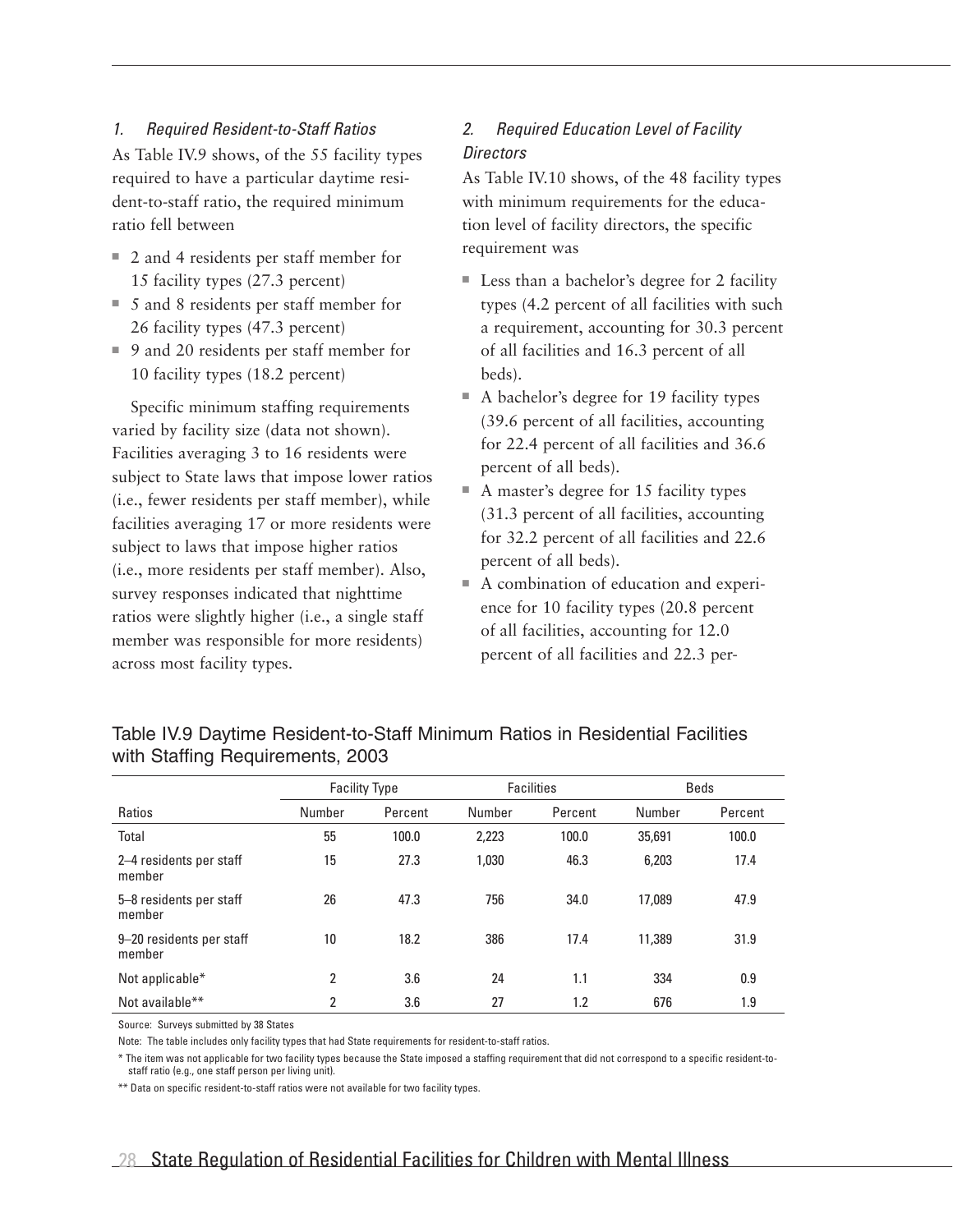| Table IV.10 Minimum Education Requirements for Facility Directors of Residential |  |
|----------------------------------------------------------------------------------|--|
| Facilities with Requirements, 2003                                               |  |

|                                            | Of Those with a Requirement, Number and Percentage Requiring |         |                   |         |        |             |
|--------------------------------------------|--------------------------------------------------------------|---------|-------------------|---------|--------|-------------|
|                                            | <b>Facility Type</b>                                         |         | <b>Facilities</b> |         |        | <b>Beds</b> |
| <b>Education Requirements</b>              | Number                                                       | Percent | Number            | Percent | Number | Percent     |
| Total                                      | 48                                                           | 100.0   | 2.977             | 100.0   | 42,571 | 100.0       |
| Less than a bachelor's<br>degree           | 2                                                            | 4.2     | 902               | 30.3    | 6,952  | 16.3        |
| Bachelor's degree                          | 19                                                           | 39.6    | 666               | 22.4    | 15,577 | 36.6        |
| Master's degree                            | 15                                                           | 31.3    | 957               | 32.2    | 9.634  | 22.6        |
| Combination of education<br>and experience | 10                                                           | 20.8    | 358               | 12.0    | 9.505  | 22.3        |
| Experience requirement<br>only             | 2                                                            | 4.2     | 94                | 3.2     | 903    | 2.1         |

Source: Surveys submitted by 38 States

Note: The table includes only facility types that had minimum education requirements for facility directors.

cent of all beds). For example, in West Virginia's psychiatric residential treatment facilities, the facility director must hold a master's degree and demonstrate two years of experience or hold a bachelor's degree and demonstrate five years of experience.

 $\blacksquare$  Specific experience for 2 facility types (4.2 percent of all facilities, accounting for 3.2 percent of all facilities and 2.1 percent of all beds).

State requirements for minimum education levels for facility directors varied somewhat by size of facilities (data not shown). For example, facility types with a minimum requirement of less than a bachelor's degree for facility directors were more likely to include larger facilities (with an average of 17 or more residents),

as compared with smaller ones (with an average of 3 to 16 residents).

#### **F. Accreditation**

In addition to requiring licensure or certification, a few states require residential facilities for children with mental illness to be accredited by one of the national accrediting organizations. According to State officials, slightly more than 6 percent of the residential facilities included in the survey were required to obtain accreditation from at least one national accrediting organization. These organizations included the Joint Commission on Accreditation of Healthcare Organizations, the Council on Accreditation for Children and Family Services, the Commission on Accreditation of Rehabilitation Facilities, and the National Committee for Quality Assurance.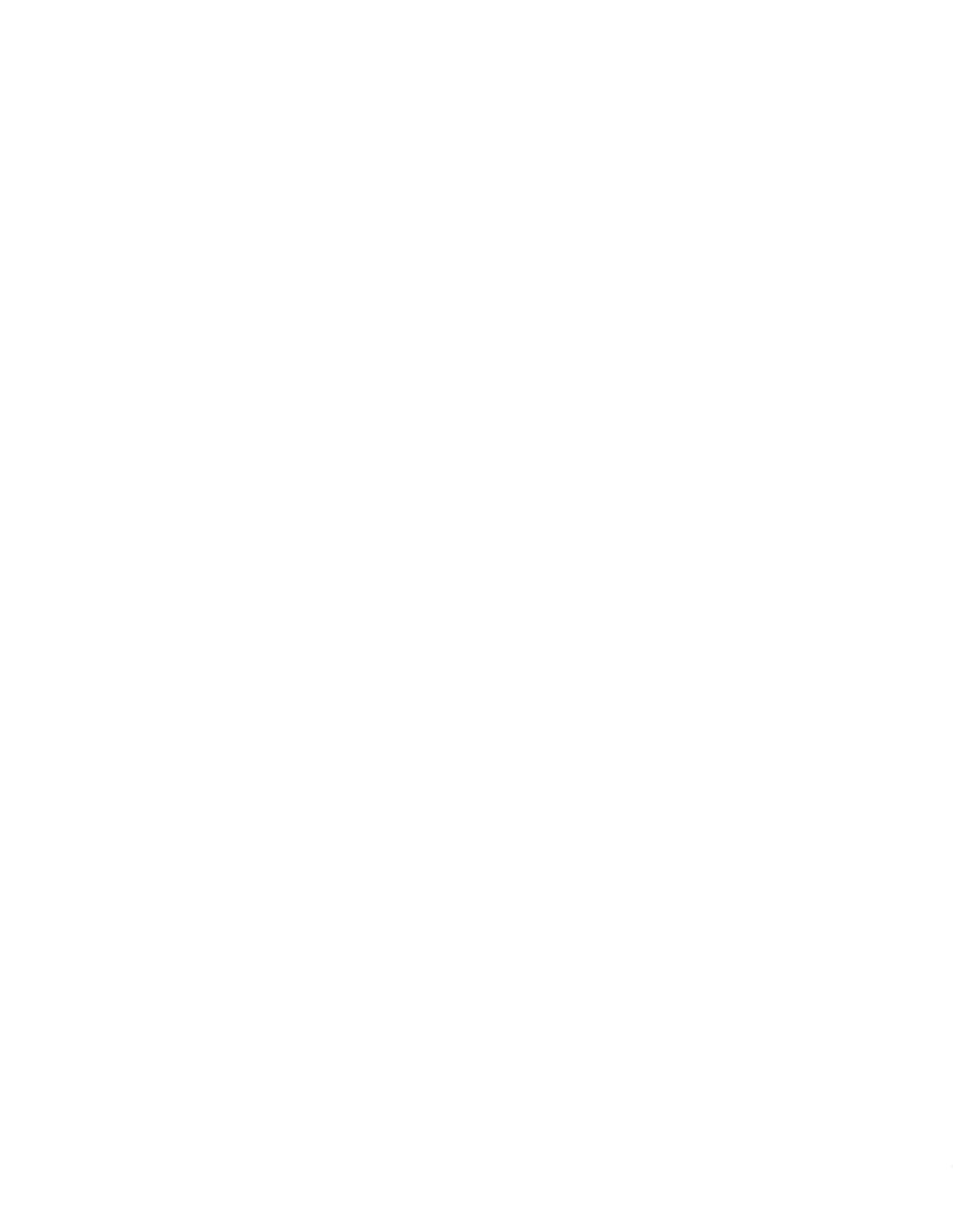# Services and Sources of Financing

hildren with mental illness who are placed in residential settings typically require a broad range of services, from counseling to medication management. Analyses of survey data showed that most residential facilities provided some type of counseling services, but facilities varied substantially in the package of services they were required to provide. This chapter presents data on services that facilities were required to provide to children both during their stay and upon discharge. In practice, facilities might provide more (or less) than they were required to provide. The chapter also discusses findings on sources of financing.

#### **A. Services Provided**

V.

As Table V.1 shows, respondents indicated that State law required 90.1 percent of all facility types in the study (accounting for 88.2 percent of all associated facilities) to provide individual counseling and 85.9 percent to provide group counseling. Family counseling was required in 71.8 percent of facility types and financial management counseling in 28.2 percent of facility types. The majority of facility types also provided medication-related services: 81.7 percent were required to manage medications for residents and 73.2 percent to dispense medications.

Between 76 and 82 percent of facility types were required to provide education services and assistance with or training in activities of daily living (ADLs). A smaller percentage of facility types were required to provide vocational training (45.1 percent) or occupational therapy (31.0 percent). States required case management to

be provided to residents in 81.7 percent of facility types and client advocacy in 49.3 percent.

As shown in Table V.1, the percentage of facility types required to provide discharge services also varied by specific service. Most facility types (88.7 percent) were required to develop a comprehensive discharge plan, and about half (49.3 percent) were required to provide medications or a medication plan at discharge. About a quarter of facility types (22.5 percent) were required to conduct discharge interviews or satisfaction surveys. A small proportion of facility types (7 percent) were required to provide followup home visits after discharge.

#### **B. Sources of Financing**

Most facilities relied on several sources of funding (Table V.2). The three most important sources of funding were:

■ State Medicaid programs, which provided funds for children in 87.3 percent of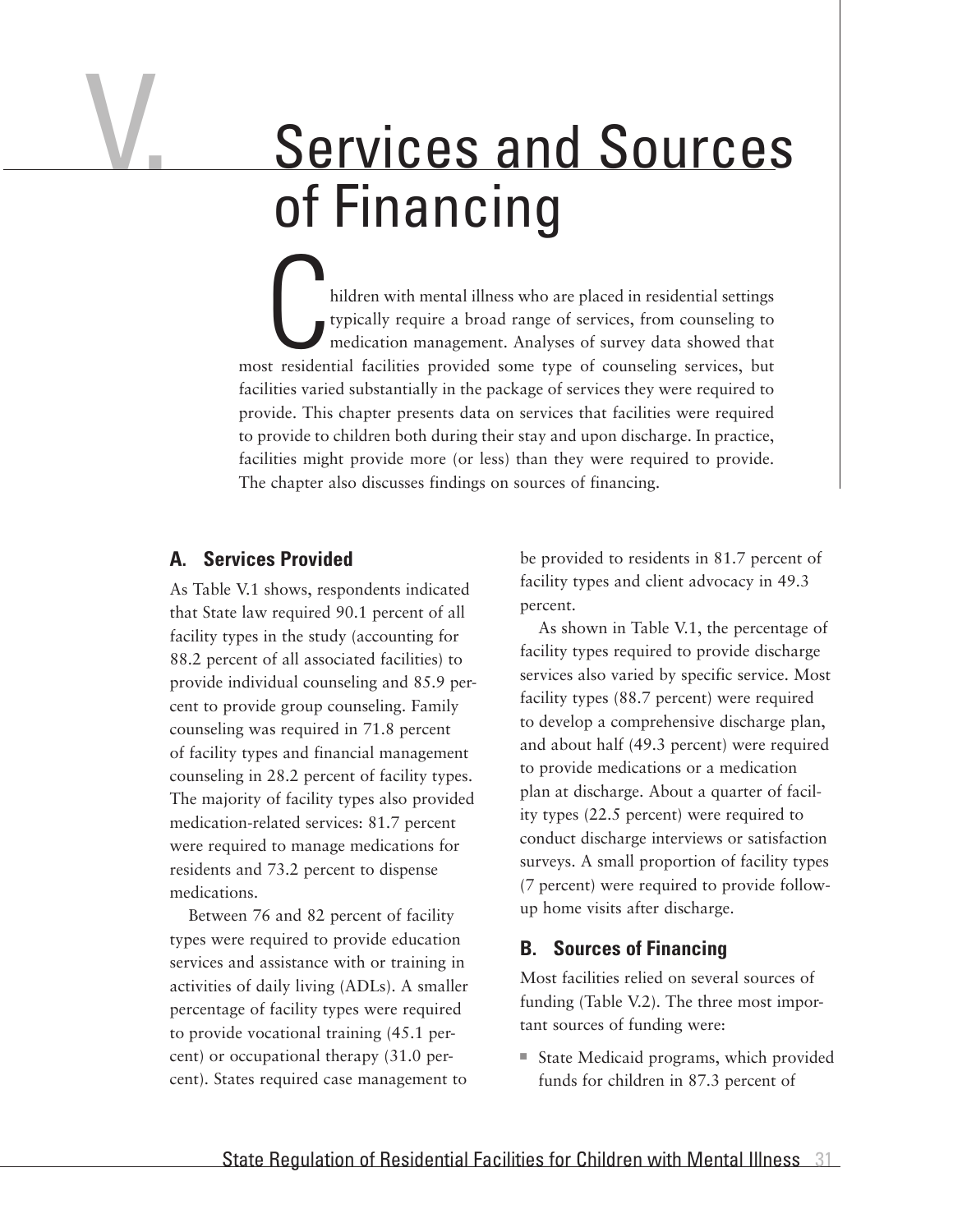facility types (accounting for 84.1 percent of facilities and 80.9 percent of beds)

- State departments of child and family services, which provided funds for children in 67.6 percent of facility types (accounting for 65.9 percent of facilities and 76.5 percent of beds)
- State and local mental health agencies, which provided funds for children in 57.8 percent of facility types (accounting for 81.3 percent of facilities and 74.8 percent of beds)

#### Table V.1 Number and Percent of Residential Facilities for Children with Mental Illness Required to Provide Selected Services, 2003

|                                                  |        | <b>Facility Type</b> |        | <b>Facilities</b> |        | <b>Beds</b> |
|--------------------------------------------------|--------|----------------------|--------|-------------------|--------|-------------|
| Agency                                           | Number | Percent              | Number | Percent           | Number | Percent     |
| <b>Counseling Services</b>                       |        |                      |        |                   |        |             |
| Individual counseling                            | 64     | 90.1                 | 3,201  | 88.2              | 39,787 | 78.8        |
| Group counseling                                 | 61     | 85.9                 | 2.353  | 64.9              | 36,557 | 72.4        |
| Family counseling                                | 51     | 71.8                 | 1,976  | 54.5              | 26,809 | 53.1        |
| Financial management<br>counseling               | 20     | 28.2                 | 1,108  | 30.5              | 13,452 | 26.6        |
| <b>Medication Services</b>                       |        |                      |        |                   |        |             |
| <b>Medication management</b>                     | 58     | 81.7                 | 3,030  | 83.5              | 39,592 | 78.4        |
| Dispensing of medication                         | 52     | 73.2                 | 2,324  | 64.1              | 37,517 | 74.3        |
| <b>Education and Training</b><br><b>Services</b> |        |                      |        |                   |        |             |
| Education                                        | 58     | 81.7                 | 3,025  | 83.4              | 41,252 | 81.7        |
| Assistance with ADI s                            | 56     | 78.9                 | 2.051  | 56.5              | 30,253 | 59.9        |
| Training in ADLs                                 | 54     | 76.1                 | 2.654  | 73.2              | 31,656 | 62.7        |
| Vocational training                              | 32     | 45.1                 | 1,317  | 36.3              | 19,259 | 38.1        |
| Occupational therapy                             | 22     | 31.0                 | 1,204  | 33.2              | 16,070 | 31.8        |
| <b>Case Management/</b><br><b>Advocacy</b>       |        |                      |        |                   |        |             |
| Case management                                  | 58     | 81.7                 | 3,005  | 82.8              | 43,670 | 86.5        |
| Client advocacy                                  | 35     | 49.3                 | 1,383  | 38.1              | 20,599 | 40.8        |
| <b>Discharge Services</b>                        |        |                      |        |                   |        |             |
| Comprehensive dis-<br>charge plan                | 63     | 88.7                 | 3,361  | 92.6              | 46,962 | 93.0        |
| Discharge medications<br>or medication plan      | 35     | 49.3                 | 806    | 22.2              | 13,230 | 26.2        |
| Discharge interview or<br>satisfaction survey    | 16     | 22.5                 | 291    | 8.0               | 4,958  | 9.8         |
| Follow-up visit at home/<br>other residence      | 5      | 7.0                  | 16     | 0.4               | 249    | 0.5         |
| Total                                            | 71     |                      | 3,628  |                   | 50,507 |             |

Source: Surveys submitted by 38 States

Note: ADLs are activities of daily living.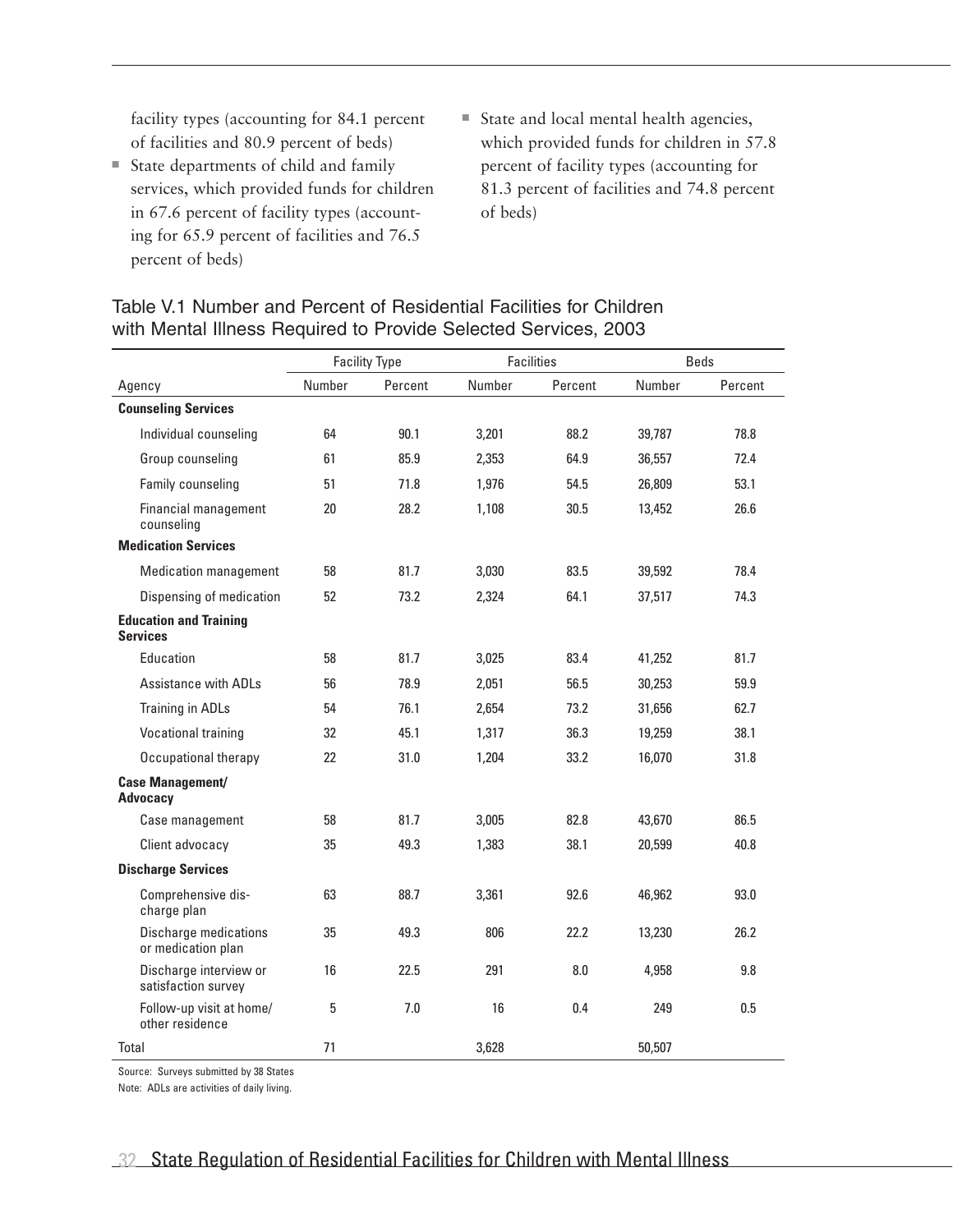Other third-party payments, Supplemental Security Income (SSI) payments, and family out-of-pocket payments were sources of funding for between 34 and 47 percent of facility types. Department of education, juvenile justice authorities, State welfare payments, Social Security Disability Income (SSDI) payments, and private grants were sources of funding for between 21 and 28 percent of facility types. Federal grants, State payments

supplementing SSI payments, and the Department of Defense were sources of financial support for relatively few facility types (Table V.2).

Overall, 53 types of facilities (or 74.6 percent of facility types, accounting for 45 percent of facilities) reported using a Medicaid per diem rate ranging from \$40 to \$540. Of the 53 facility types that used Medicaid per diem rates, 29 (54.7 percent) had a rate of \$200 or less.

Table V.2 Funding Sources for Services Received by Children with Mental Illness in Residential Facilities, 2003

|                                            | <b>Facility Type</b> |         |        | <b>Facilities</b> |        | <b>Beds</b> |
|--------------------------------------------|----------------------|---------|--------|-------------------|--------|-------------|
| <b>Funding Source</b>                      | Number               | Percent | Number | Percent           | Number | Percent     |
| Medicaid                                   | 62                   | 87.3    | 3,050  | 84.1              | 40,877 | 80.9        |
| Department of child and<br>family services | 48                   | 67.6    | 2,392  | 65.9              | 38,656 | 76.5        |
| State or local mental health<br>agency     | 41                   | 57.8    | 2,950  | 81.3              | 37,752 | 74.8        |
| Other third-party payments                 | 33                   | 46.5    | 1,877  | 51.7              | 35,078 | 69.5        |
| SSI payments                               | 26                   | 36.6    | 1,585  | 43.7              | 27,383 | 54.2        |
| Out-of-pocket family<br>payments           | 24                   | 33.8    | 1,929  | 53.2              | 30,931 | 61.2        |
| Department of education                    | 20                   | 28.2    | 555    | 15.3              | 12,531 | 24.8        |
| Juvenile justice                           | 18                   | 25.4    | 1,761  | 48.5              | 24,996 | 49.5        |
| State welfare payments                     | 18                   | 25.4    | 878    | 24.2              | 19,426 | 38.5        |
| <b>SSDI</b> payments                       | 18                   | 25.4    | 551    | 15.2              | 11,136 | 22.1        |
| Private grants                             | 15                   | 21.1    | 1,091  | 30.1              | 15,845 | 31.4        |
| Federal grants                             | 8                    | 11.3    | 323    | 8.9               | 4,902  | 9.7         |
| State supplemental<br>payments             | $\overline{4}$       | 5.6     | 168    | 4.6               | 3,182  | 6.3         |
| <b>Department of Defense</b>               | 2                    | 2.8     | 73     | 2.0               | 892    | 1.8         |
| Total                                      | 71                   |         | 3,628  |                   | 50,507 |             |

Source: Surveys submitted by 38 States

Note: SSI is Supplemental Security Income; SSDI is Social Security Disability Income.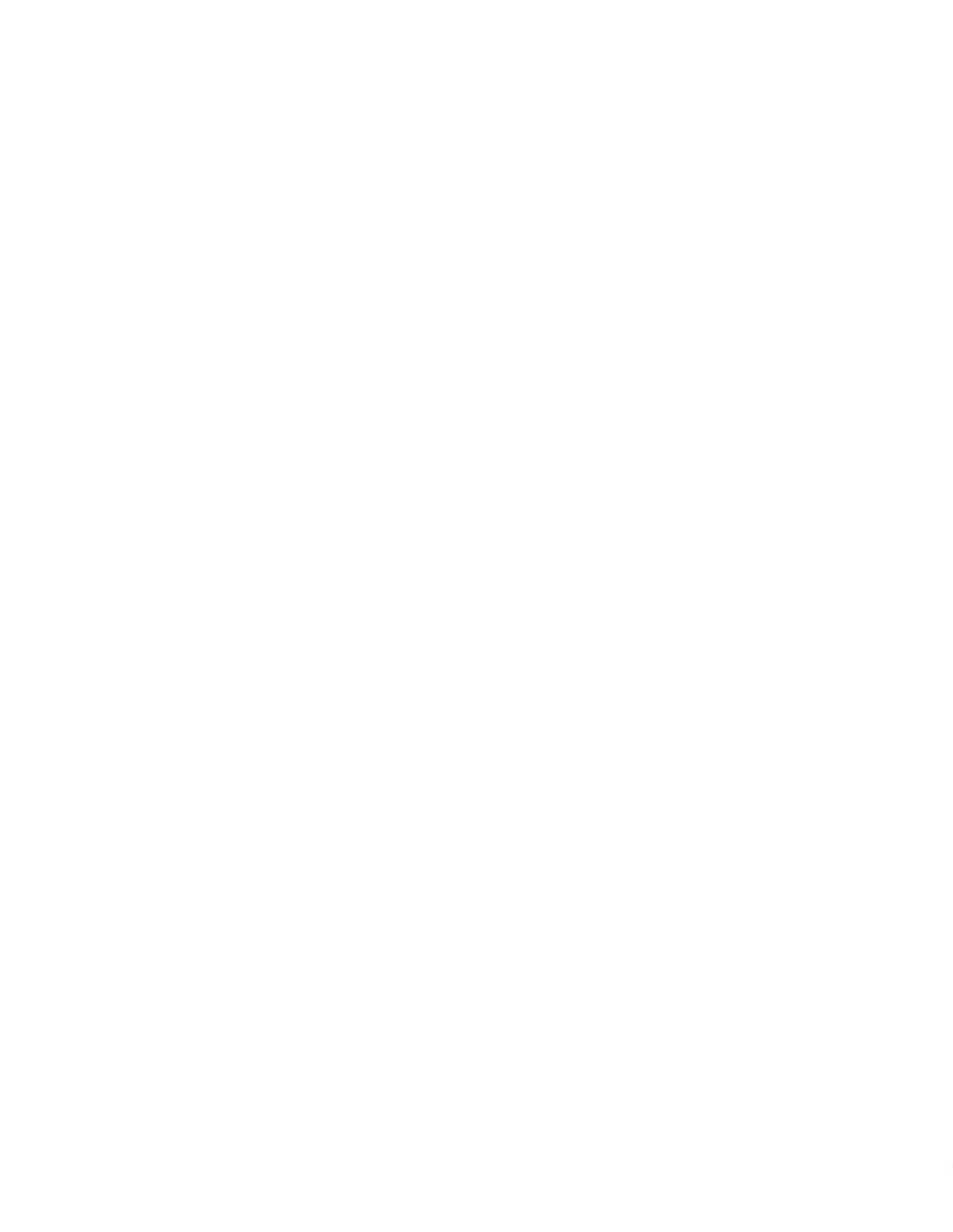# VI. Conclusions

indings from this study provide information on methods that States used to regulate residential facilities for children with mental illness and underscore the substantial variation across States in their use of regulatory methods in 2003. Analyses of data from State officials indicated that States relied on at least several regulatory methods, but no State used all of the possible methods. These methods included a wide range of specifications and requirements, such as:

- Requirements for announced and unannounced visits
- Mandated staff-to-client ratios
- Requirements for minimum residentto-staff ratios and minimum levels of education for facility directors
- Specifications for critical-incident reporting
- $\blacksquare$  Specific licensing practices
- Mandated complaint-review procedures
- Accreditation from designated State or national organizations

States also differed widely in the types of residential facilities that they indicated they regulated. Some States, for example, had regulations for a facility type that included small facilities staffed to provide homes for children with mental illness who were in State custody and who may have needed help in developing social skills; children may have stayed in these settings for a year or longer. Other States had regulations for larger congregate settings that focused on short-term rehabilitation (i.e., three months or less) and that offered a full set of counseling and therapeutic activities. The types of facilities that States regulated are dif-

ferent along numerous dimensions, such as mission, administrative structure, size, ownership arrangements, typical length of stay, services provided, and mix of funding sources. States also referred to facilities by different names, making it difficult to identify the extent to which facilities in different States were similar.

The findings further demonstrated that the organizations that operated facilities for children with mental illness typically faced a complex regulatory environment. A wide variety of State agencies with different missions and functions, ranging from State mental health authorities to departments of health to departments of child welfare, oversaw these residential facilities. Furthermore, in most States, several agencies were typically involved in licensing, regulating, and reviewing complaints against residential facilities. For 47 percent of all facility types covered by the survey (accounting for 29 percent of all facilities), licenses or certifications were required from more than one agency, and for 22 percent of facility types (accounting for 21 percent of all facilities), three or more agencies were involved in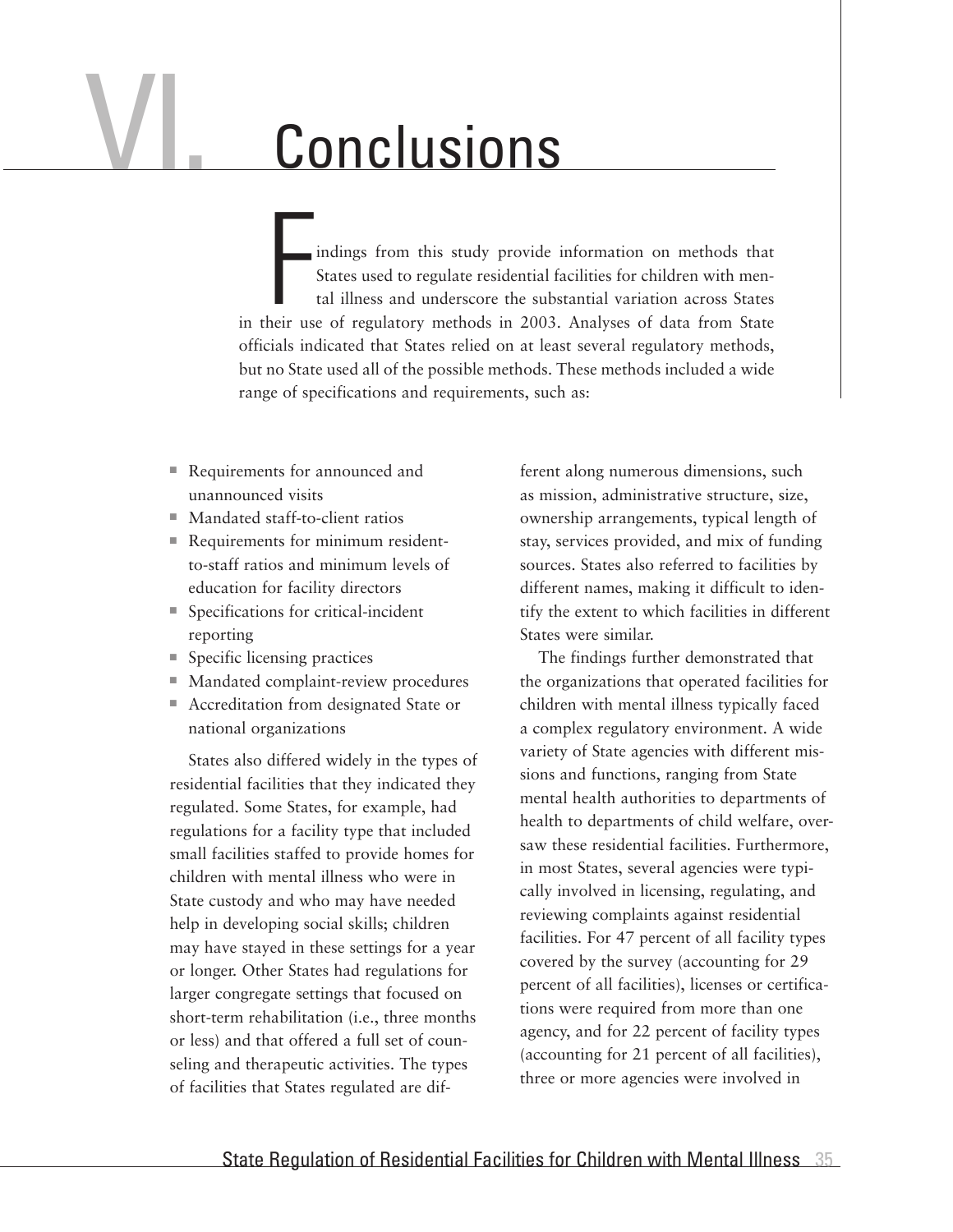reviewing complaints. In addition, facilities may have had administrative reporting requirements from their multiple funding sources.

At the State level, the study showed that some States lacked ready access to important data about residential facilities for children with mental illness. For example, respondents were unable to provide information on the average length of stay for 21 percent of facility types, accounting for 39 percent of facilities and 46 percent of beds. For several key items, respondents indicated that they were relying on administrative estimates rather than specific records or documents to report on certain types of descriptive data, such as average number of residents per facility, frequency of announced visits, or Medicaid per diems.

Although the present study was not designed to provide a national count of residential facilities for children with mental illness, its results on the number of facilities and beds can be compared with data from other studies, such as studies based on SMHO data. These comparisons show that different studies have yielded different counts of residential beds for children with mental illness because the studies used different criteria and methods for identifying residential settings. For example, the present study began from a regulatory perspective and focused on the types of facilities that States regulated, regardless of what organizations operated these facilities. The criteria for the present study included facilities that provided some therapeutic services beyond room and board, but not necessarily a broad set of clinical psychiatric or psychological services. The SMHO, in contrast, focuses specifically on mental health organizations operated under the auspices of State mental health agencies, and gathers information on the number of those organizations that provide major clinical services in a residential venue.

Analyses based on data from the SMHO indicate that there were 474 residential treatment centers for emotionally disturbed children in 2000 and that these centers had a total of 33,421 beds in operation (Manderscheid et al. 2004). The numbers from the present study are substantially higher than these figures because the present study included a larger range of facilities compared with the SMHO. Specifically, the SMHO was developed to provide counts of residential treatment centers for emotionally disturbed children that operated under the auspices of State mental health agencies and that met the following criteria (Manderscheid and Henderson 2004, p. 371):

- $\blacksquare$  It must provide 24-hour residential services.
- $\blacksquare$  It is an organization, not licensed as a psychiatric hospital, the primary purpose of which is the provision of individually planned programs of mental health treatment services in conjunction with residential care for its patients/clients.
- $\blacksquare$  It has a clinical program within the organization that is directed by a psychiatrist, psychologist, social worker, or psychiatric nurse who has a master's degree or a doctorate degree.
- $\blacksquare$  It serves children and youth primarily under the age of 18.
- $\blacksquare$  The primary reason for the admission of 50 percent of more of the children and youth is mental illness that can be classified by DSM-IV/ICD-9-CM codes other than codes for mental retardation, drugrelated disorders, or alcoholism.

In contrast to the SMHO, the present study was designed specifically to examine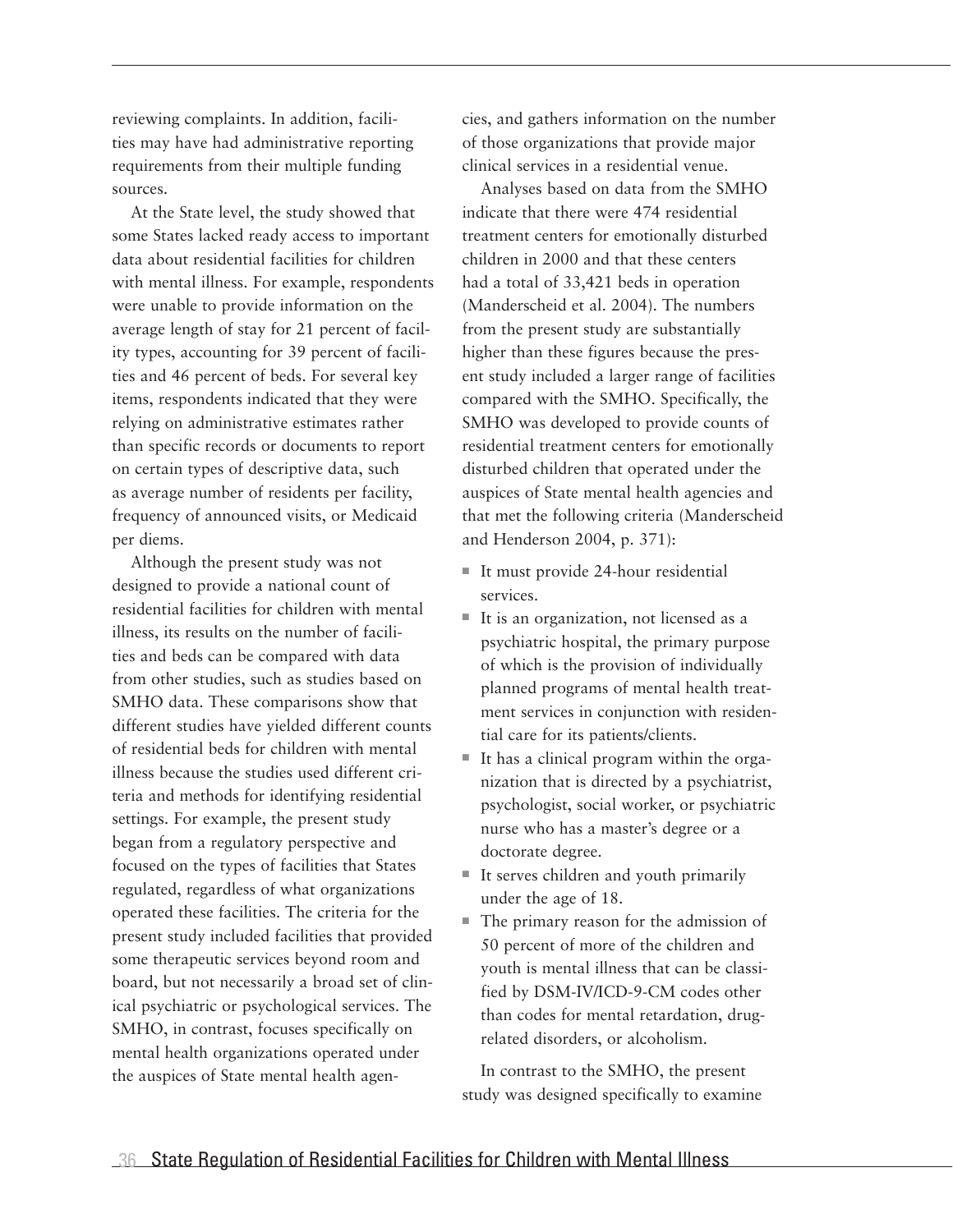methods that States used to regulate residential facilities that met the criteria listed in Table II.1. These criteria led to the inclusion of a wide range of facilities, including facilities that would not be counted in the SMHO.

For example, South Carolina had regulations governing five different types of residential facilities that met study criteria. In one of these types, referred to as supervised independent living programs, facilities were licensed only by the State's department of social services. These facilities housed on average 10 adolescents ages 16 to 21 for an average of one year and provided education, financial management training, occupational therapy, and vocational training, in addition to individual and group counseling. Sources of financial support included the State's Medicaid program and local family and child service agencies, but no mental health agency.

As noted above, the SMHO included residential treatment centers for emotionally disturbed children that operated under the auspices of State mental health agencies and that had as their primary purpose the provision of individually planned programs of mental health treatment services in conjunction with residential care. Because South Carolina's supervised independent living programs were not operated under the auspices of the State's mental health agency and appear to focus on providing education and rehabilitative services, rather than primarily clinical mental health services, they may not be included in the SMHO.

Overall, the criteria used to generate the list of organizations counted in the SMHO would be expected to lead to a count of the number of residential treatment centers for emotionally disturbed children that would be substantially lower than the number of

facilities covered by the present study. The present study cast a wider net than the SMHO because its purpose was to conduct a regulatory analysis, rather than to enumerate and describe clinical services offered by residential facilities under the auspices of State mental health organizations.

It is also useful to compare results from the present study (Table III.1) with data from NASMHPD's State profiles (Table I.1). These comparisons show that for all but one State with data in both studies, the number of beds identified in the present study exceeded the number of beds identified in NASMHPD's State profiles. For example, in the present study, the total number of beds in all State-regulated facilities was reported to be 594, 887, and 747 in Nebraska, New Hampshire, and New York, respectively. In the NASMHPD report, the total bed count was 36, 37, and 16 for Nebraska, New Hampshire, and New York, respectively. The difference is likely to result from the fact that the present study included a greater number of facilities (and therefore a greater number of associated beds) because it incorporated facilities beyond those that were funded and operated by State mental health agencies. (Oregon is an exception to the pattern, and the reasons for this finding may involve reporting error, the differences in the time period between the studies, or some other factors.)

As noted in Chapter I, a previous study indicated that 25,356 youths resided in 673 juvenile justice residential treatment facilities in 1998 (Goldstrom et al. 2001). That study included some facilities that were excluded in the present study, such as detention centers, and the present study included facilities that were not placements for individuals in the juvenile justice system.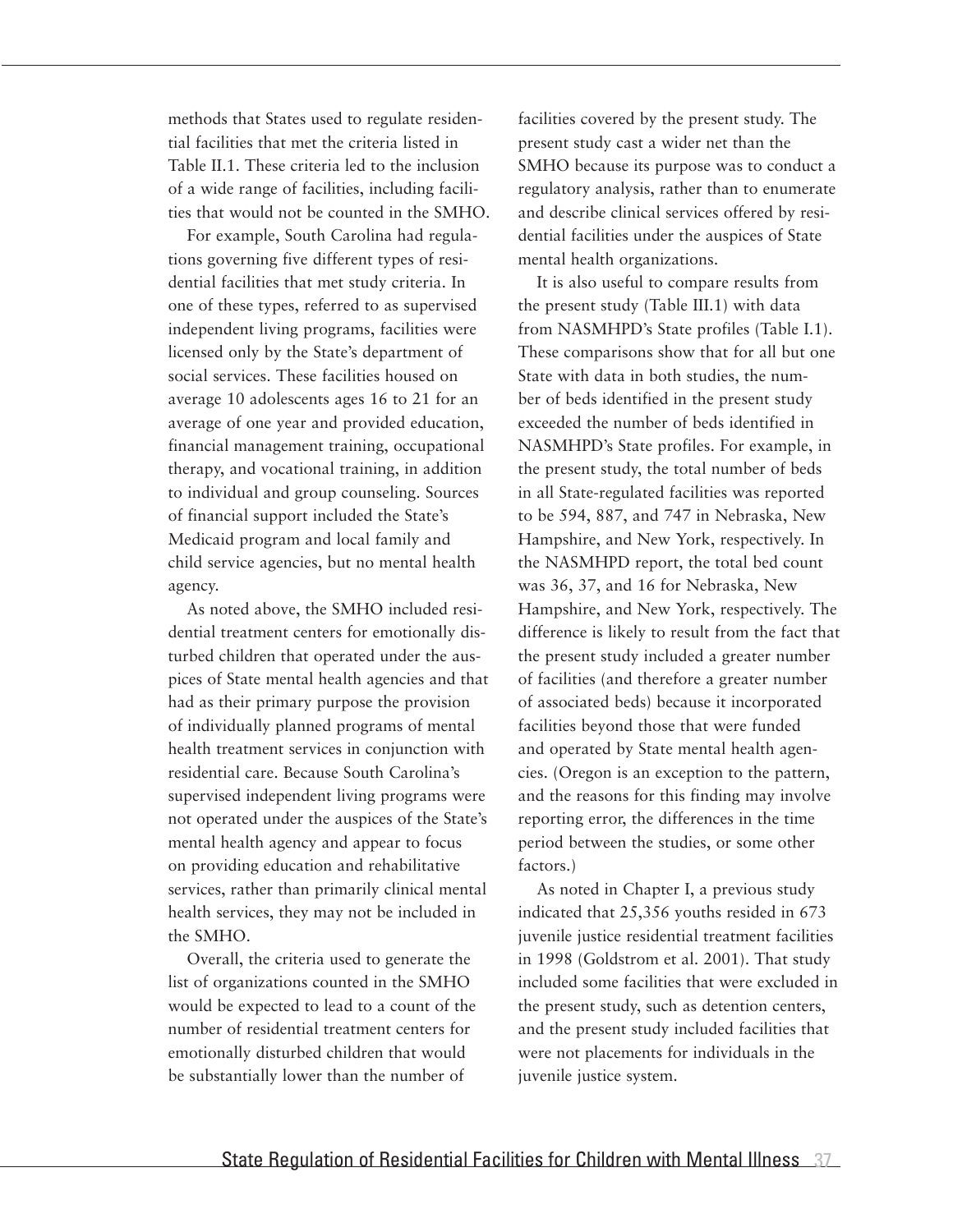In addition to extending previous studies of residential settings for children with mental illness, this study's findings also relate directly to the recommendation in the report from the President's New Freedom Commission on Mental Health (2003) that each State develop a comprehensive State mental health plan. As a continuation of the Commission's efforts, SAMHSA, in partnership with key Federal agencies, recently issued *Transforming Mental Health Care in America. The Federal Action Agenda: First Steps* (SAMHSA 2005). One of the five principles outlined in the Action Agenda is to "ensure innovation, flexibility, and accountability at all levels of government." The action steps related to this principle include the initiation of State Mental Health Transformation Grants (first awarded in September 2005) and the provision of technical assistance to help States develop their comprehensive State mental health plans. Incorporating a comprehensive set of methods for regulating residential treatment facilities should help States minimize redundant and potentially conflicting administrative burdens on such facilities, leverage resources across multiple agencies, and foster a coherent continuum of child mental health services.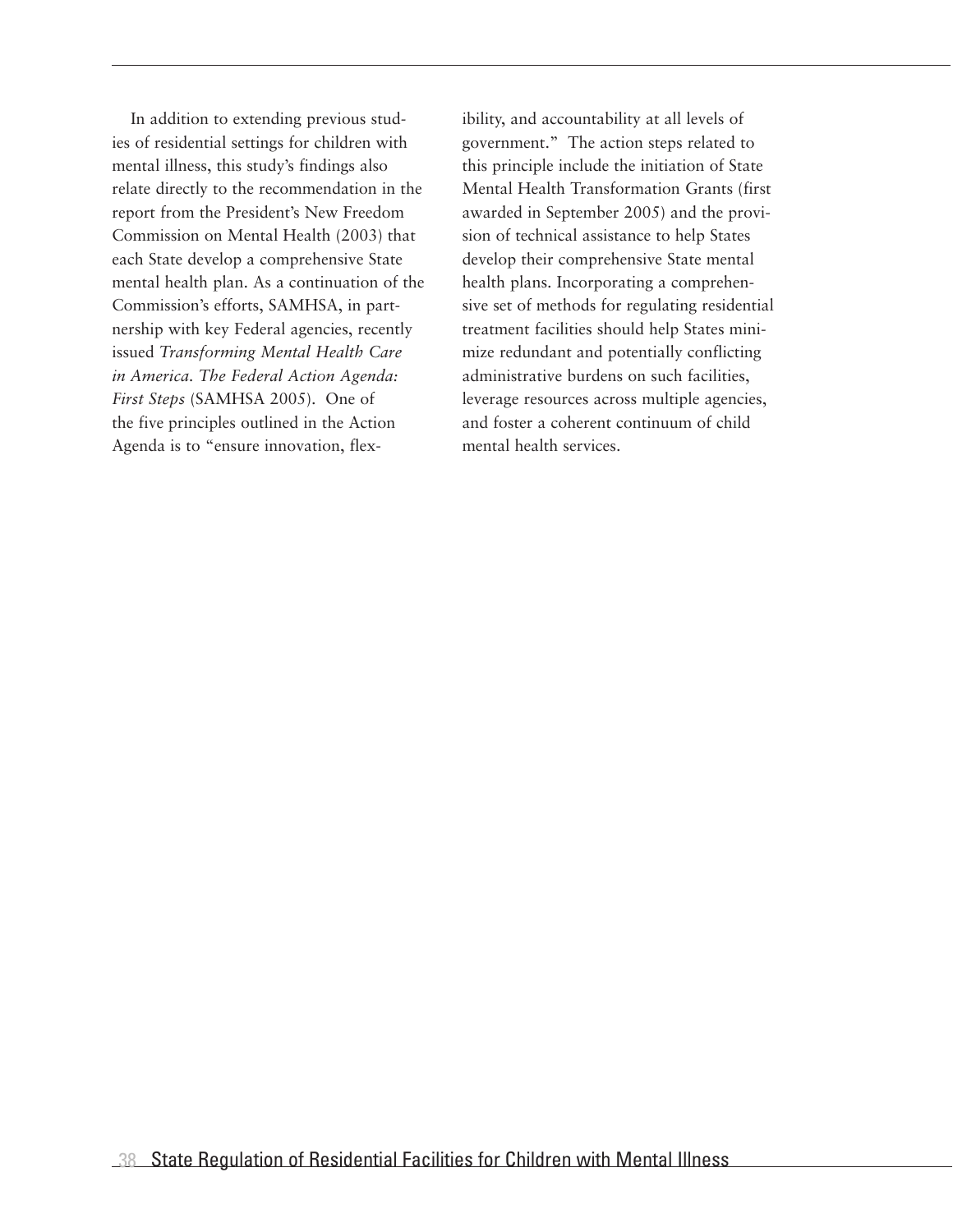# References

- Arons, B., Ted Searle, Anita Sweetman, Michael English, Ann Matthews-Younes, Joyce Berry, Mel Haas, Paolo del Vecchio, and Dale Kaufman. 2004. "SAMHSA's Center for Mental Health Services: A Decade of Achievement, 1992–2002." In *Mental Health, United States, 2002*, ed. R. W. Manderscheid and M. J. Henderson, Chapter 1. DHHS Pub. No. (SMA) 3938. Rockville, MD: Substance Abuse and Mental Health Services Administration.
- Colorado Office of the State Auditor. 2002, January. *Residential Treatment Center Rate Setting and Monitoring*. Denver: Colorado Office of the State Auditor.
- Fleishman, M. 2004. "The Problem: How Many Patients Live in Residential Care Facilities?" *Psychiatric Services* 55(6): 620–622.
- Goldstrom, I., F. Jaiquan, M. Henderson, A. Male, and R. Manderscheid. 2001. "The Availability of Mental Health Services to Young People in Juvenile Justice Facilities: A National Survey." In *Mental Health, United States, 2000*, ed. R. W. Manderscheid and M. J. Henderson. DHHS Pub. No. (SMA) 01- 3537. Washington, DC: Superintendent of Documents, U.S. Government Printing Office.
- Ireys H, Achman L, Takyi A. 2006. "State Regulation of Residential Facilities for Adults with Mental Illness." DHHS Pub. No. (SMA) 06-4166. Rockville,

MD: Center for Mental Health Services, Substance Abuse and Mental Health Services Administration.

- Manderscheid, Ronald, Joanne Atay, María Hernández-Cartagena, Pamela Edmond, Alisa Male, Albert Parker, and Hongwei Zhang. 2001. "Highlights of Organized Mental Health Services in 1998 and Major National and State Trends." In *Mental Health, United States, 2000*, ed. R. W. Manderscheid and M. J. Henderson. DHHS Pub. No. (SMA) 01- 3537. Washington, DC: Superintendent of Documents, U.S. Government Printing Office.
- Manderscheid, Ronald, Joanne Atay, Alisa Male, Beatrice Backlow, Christine Forest, Linda Ingram, James Maedke, Jeffrey Sussman, and Adrien Ndikumwami. 2004. "Highlights of Organized Mental Health Services in 2000 and Major National and State Trends." In *Mental Health, United States, 2002*, ed. R. W. Manderscheid and. M. J. Henderson. DHHS Pub, No. (SMA) 3938. Rockville, MD: Substance Abuse and Mental Health Services Administration, Center for Mental Health Services.
- Manderscheid, Ronald, and Marilyn J. Henderson, eds. 2004. *Mental Health, United States, 2002*, DHHS Pub. No. (SMA) 3938. Rockville, MD: Substance Abuse and Mental Health Services Administration, Center for Mental Health Services.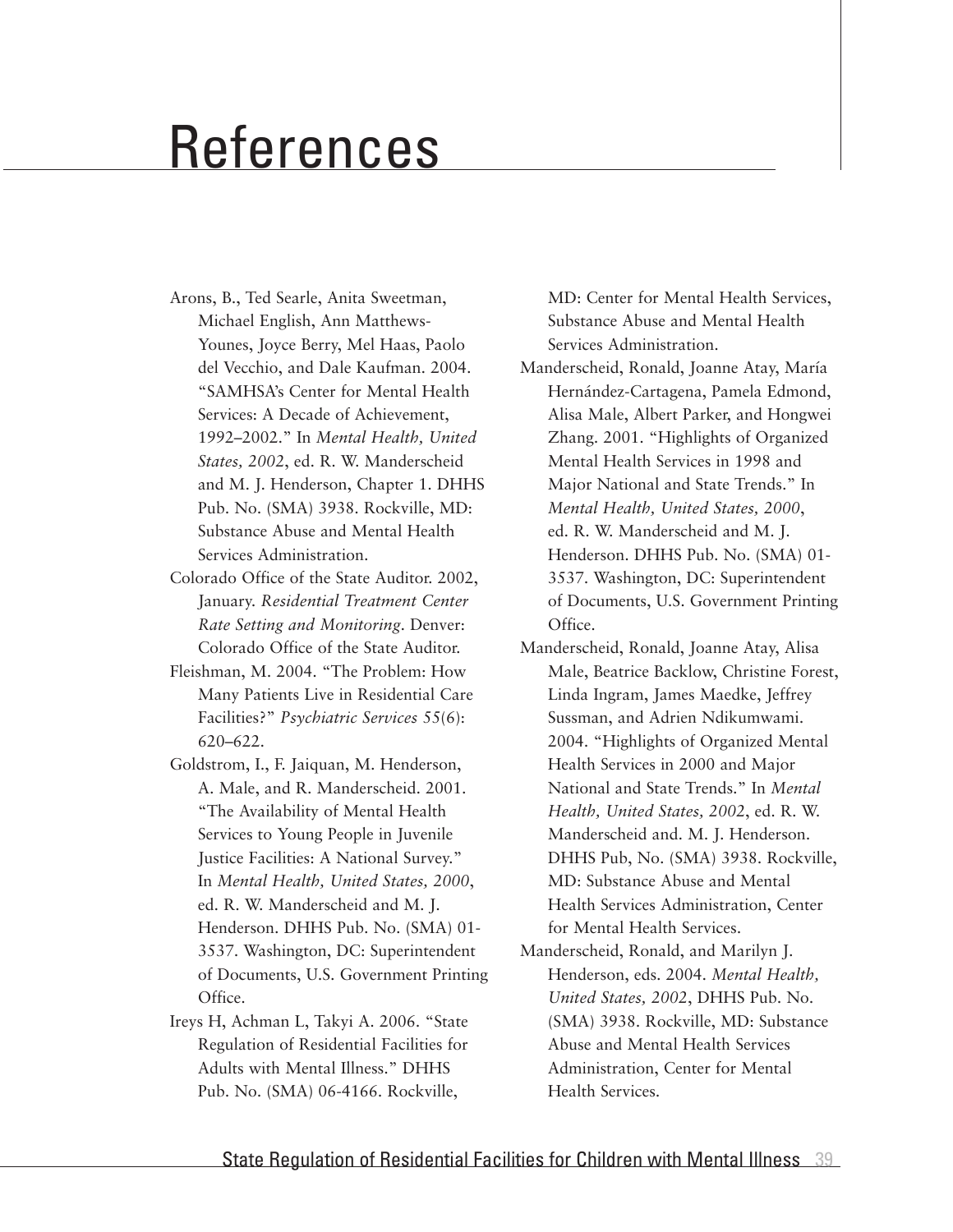- Maryland Task Force to Study the Licensing and Monitoring of Community-Based Homes for Children. 2002, September. *Final Report to the Governor*. Baltimore: Governor's Office for Children, Youth, and Families.
- Milazzo-Sayre, L., M. Henderson, R. Manderscheid, M. Bokossa, C. Evans, and A. Male. 2001. "Persons Treated in Specialty Mental Health Care Programs, United States, 1997." In *Mental Health, United States, 2000*, ed. R. W. Manderscheid and M. J. Henderson. DHHS Pub. No. (SMA) 01-3537. Washington, DC: Superintendent of Documents, U.S. Government Printing Office.
- National Association of State Mental Health Program Directors (NASMHPD). 2005. The NASMHPD Research Institute's State Mental Health Agency Profiling System. Available at http:// www.nri-inc.org/defprofiles.cfm. Accessed May 2005.
- New Freedom Commission on Mental Health. 2003. *Achieving the Promise: Transforming Mental Health Care in America. Final Report*. DHHS Pub. No. SMA-03-3832. Rockville, MD:

Substance Abuse and Mental Health Services Administration, Center for Mental Health Services.

- Office of the Inspector General (OIG), U.S. Department of Health and Human Services. 2000, May. *State Oversight of Residential Facilities for Children*. Washington, DC: OIG.
- Pottick, Kathleen, Lynn Warner, Mareasa Isaacs, Marilyn Henderson, Laura Milazzo-Sayre, and Ronald Manderscheid. 2004. "Children and Adolescents Admitted to Specialty Mental Health Care Programs in the United States, 1986 and 1997." In *Mental Health, United States, 2002*, ed. R. W. Manderscheid and M. J. Henderson, Chapter 20. DHHS Pub. No. (SMA) 3938. Rockville, MD: Substance Abuse and Mental Health Services Administration, Center for Mental Health Services.
- Substance Abuse and Mental Health Services Administration. 2005. *Transforming Mental Health Care in America. The Federal Action Agenda: First Steps*. Washington, DC: U.S. Department of Health and Human Services.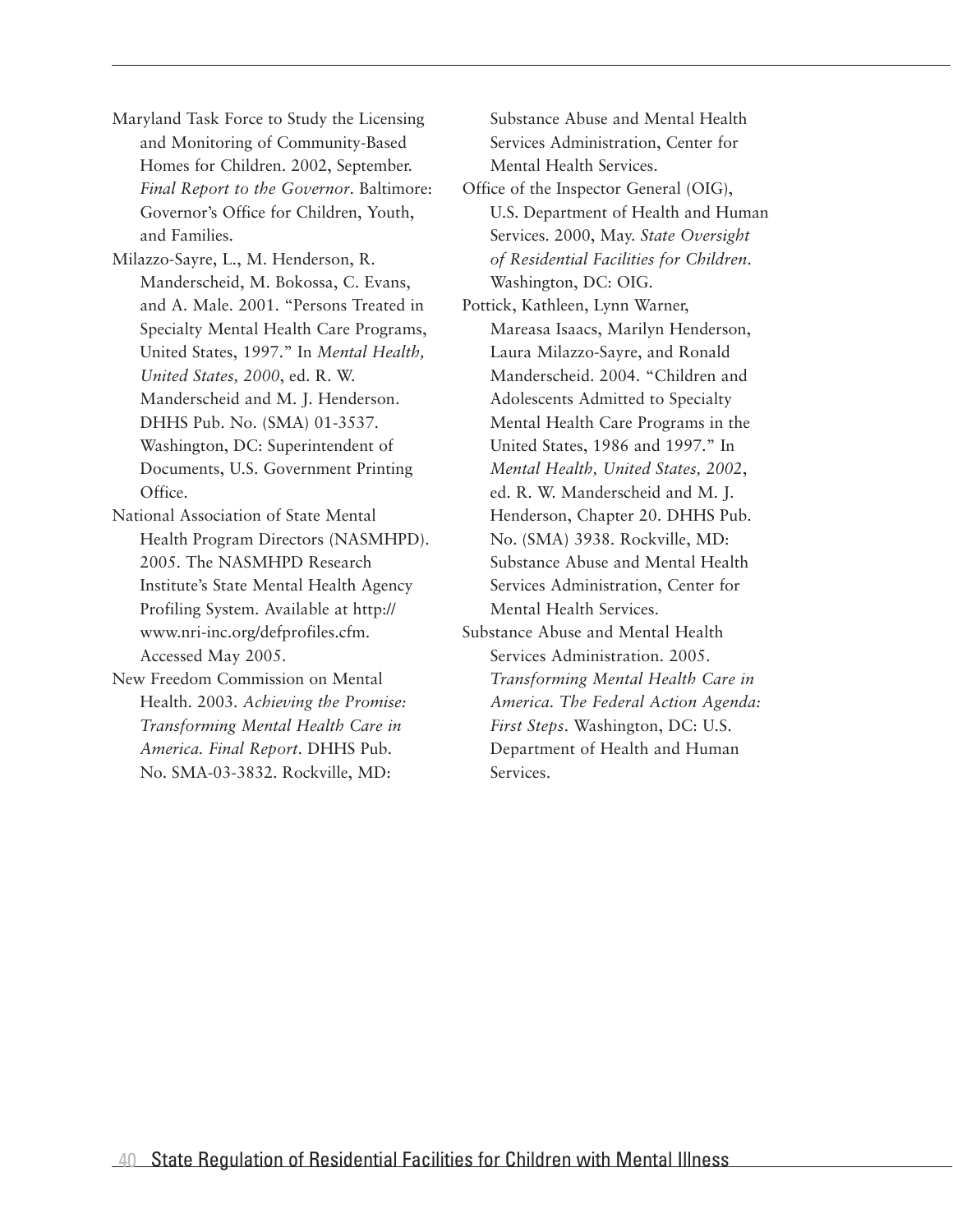# Appendix A Expert Advisory Panel

The authors are grateful to the members of the expert advisory<br>panel who provided thoughtful input into study questions, sur-<br>vey methods, and criteria for the residential facilities included<br>ne study; members of this pane panel who provided thoughtful input into study questions, survey methods, and criteria for the residential facilities included in the study; members of this panel are listed in Appendix A. The authors would like to extend particular thanks to Joy Midman, Sandra Newman, and Tom Harmon for their careful review of an early draft of the survey instrument and for guidance at strategic stages of the study. Jeff Horton of North Carolina, Brenda Harvey of Maine, and Alfred Nichols of California also provided useful feedback during the pilot test of the survey. James Maedke and Nancy Darrow of Social and Scientific Systems, Inc., provided assistance in understanding definitions of mental health organizations used in the Survey of Mental Health Organizations.

At MPR, Debra Draper played an important leadership role in the first phase of the project. Jesse Gregory and Kathy Bencio spent many hours contacting State officials as part of the survey effort. Myles Maxfield gave us insightful comments on an early

draft of the report, and Sharon Clark provided unmatched secretarial assistance in producing the report. The authors extend special thanks to the individuals in the various States who took time to complete the survey.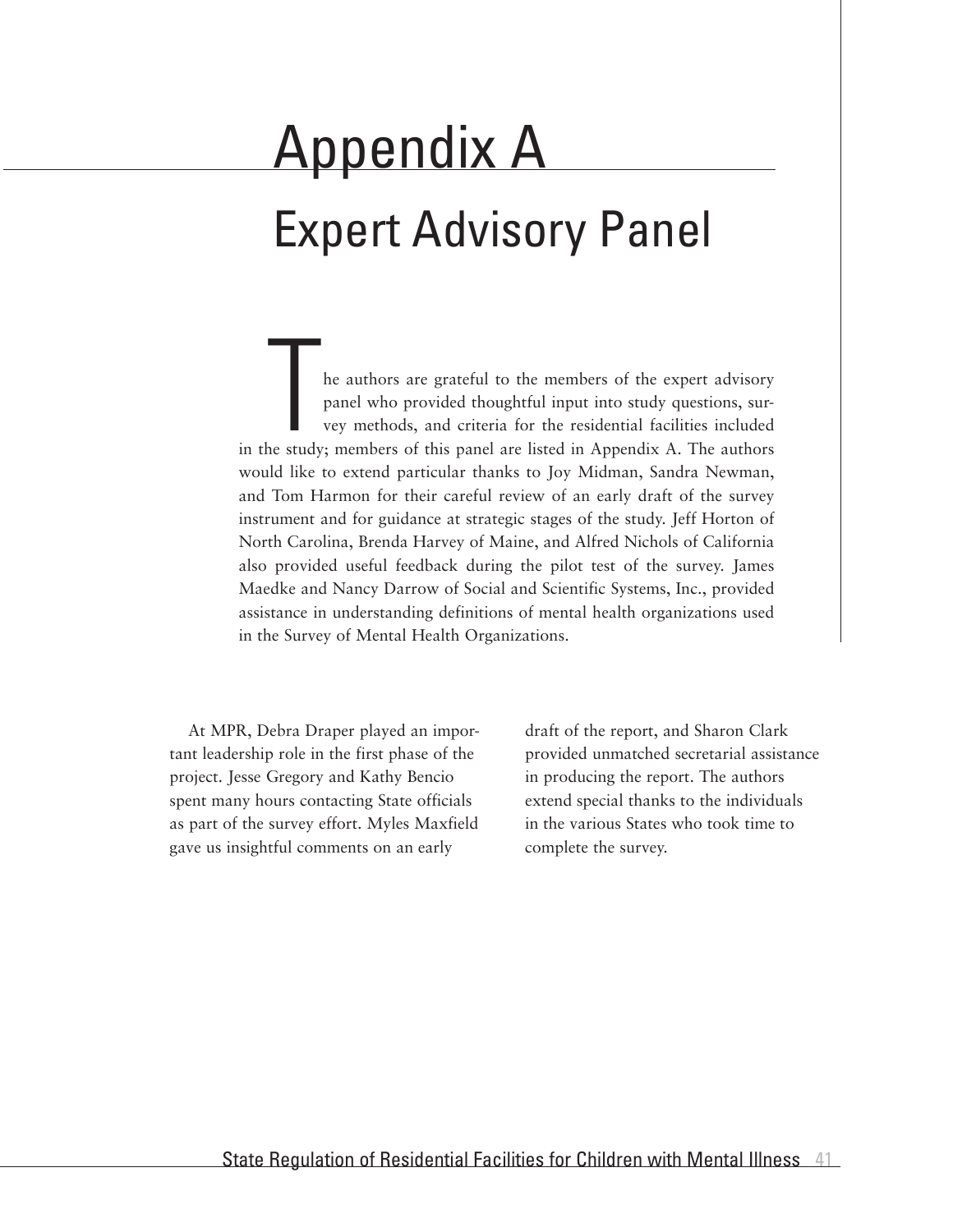| <b>Expert Advisory Panel List of Participants</b>                                                                                                                                                      |                                                                                                                  |                                                                                                                                        |
|--------------------------------------------------------------------------------------------------------------------------------------------------------------------------------------------------------|------------------------------------------------------------------------------------------------------------------|----------------------------------------------------------------------------------------------------------------------------------------|
|                                                                                                                                                                                                        | <b>Panel Members</b>                                                                                             |                                                                                                                                        |
| <b>Karen Saltus Armstrong</b>                                                                                                                                                                          | <b>Collete Croze</b>                                                                                             | <b>Joe Dziobek</b>                                                                                                                     |
| Senior Public Health Advisor<br>Protection & Advocacy for<br>Individuals with Mental Illness<br>(PAIMI) Program<br><b>Substance Abuse and Mental Health</b><br><b>Services Administration (SAMHSA)</b> | Consultant<br><b>Technical Assistance Collaborative</b><br>(TAC) Housing Center                                  | President/CEO<br>Fellowship Health Resources, Inc.                                                                                     |
| <b>Steve Fields</b>                                                                                                                                                                                    | <b>Brian Fitzmaurice</b>                                                                                         | <b>Tom Harmon</b>                                                                                                                      |
| Director<br><b>Progress Foundation</b>                                                                                                                                                                 | <b>Director of Community Assistance</b><br>Programs<br>U.S. Department of Housing and<br>Urban Development (HUD) | <b>Commission Staff</b><br>New York Commission on the Quality<br>of Care for the Mentally III                                          |
| <b>Jeff Horton</b>                                                                                                                                                                                     | <b>Bonnie Kirkland</b>                                                                                           | <b>Martha Knisley</b>                                                                                                                  |
| Chief of Mental Health Licensure and<br>Certification<br><b>North Carolina Division of Facilities</b>                                                                                                  | <b>Special Secretary</b><br>Maryland Governor's Office for<br>Children, Youth, and Families                      | Director<br>DC Department of Mental Health                                                                                             |
| <b>Joy Midman</b>                                                                                                                                                                                      | <b>Sandra Newman</b>                                                                                             | <b>Fran Randolph</b>                                                                                                                   |
| <b>Executive Director</b><br>National Association for Children's<br><b>Behavioral Health</b>                                                                                                           | Director<br>Institute for Policy Studies<br>Johns Hopkins University                                             | <b>Acting Branch Chief</b><br>Homeless Programs Branch<br>Substance Abuse and Mental Health<br><b>Services Administration (SAMHSA)</b> |
| <b>John Rio</b>                                                                                                                                                                                        | <b>Sam Tsemberis</b>                                                                                             | <b>Deborah Wilkerson</b>                                                                                                               |
| Program Director<br><b>Corporation for Supportive Housing</b>                                                                                                                                          | <b>Executive Director</b><br>Pathways to Housing                                                                 | Director of Research and Quality<br>Improvement<br>Commission on Accreditation of<br><b>Rehabilitation Facilities (CARF)</b>           |
|                                                                                                                                                                                                        | <b>SAMHSA Project Staff</b>                                                                                      |                                                                                                                                        |
| <b>Jeffrey Buck</b>                                                                                                                                                                                    | <b>Judith Teich</b>                                                                                              | <b>William Wallace</b>                                                                                                                 |
| <b>Associate Director</b><br>Office of Organization and Financing                                                                                                                                      | Office of Organization and Financing                                                                             | Office of Organization and Financing                                                                                                   |
|                                                                                                                                                                                                        | <b>Mathematica Policy Research, Inc. Staff</b>                                                                   |                                                                                                                                        |
| <b>Debra Draper</b>                                                                                                                                                                                    | <b>Myles Maxfield</b>                                                                                            | <b>Henry Ireys</b>                                                                                                                     |
| Senior Researcher                                                                                                                                                                                      | <b>Senior Fellow</b>                                                                                             | <b>Senior Researcher</b>                                                                                                               |
| <b>Deborah Bukoski</b>                                                                                                                                                                                 | Lori Achman                                                                                                      | Ama Takyi                                                                                                                              |
| Survey Researcher                                                                                                                                                                                      | <b>Research Analyst</b>                                                                                          | <b>Research Assistant</b>                                                                                                              |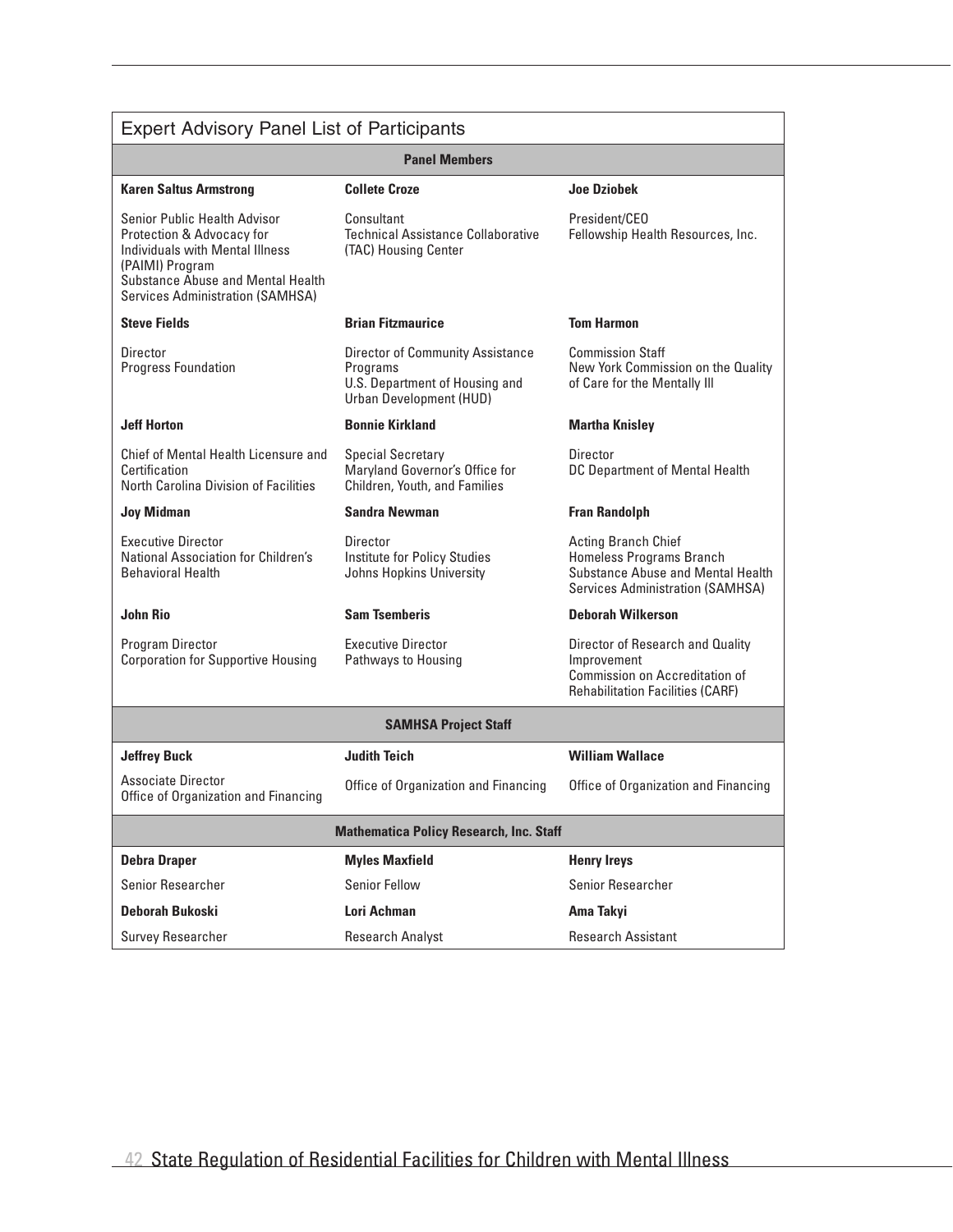# Appendix B Survey Questionnaire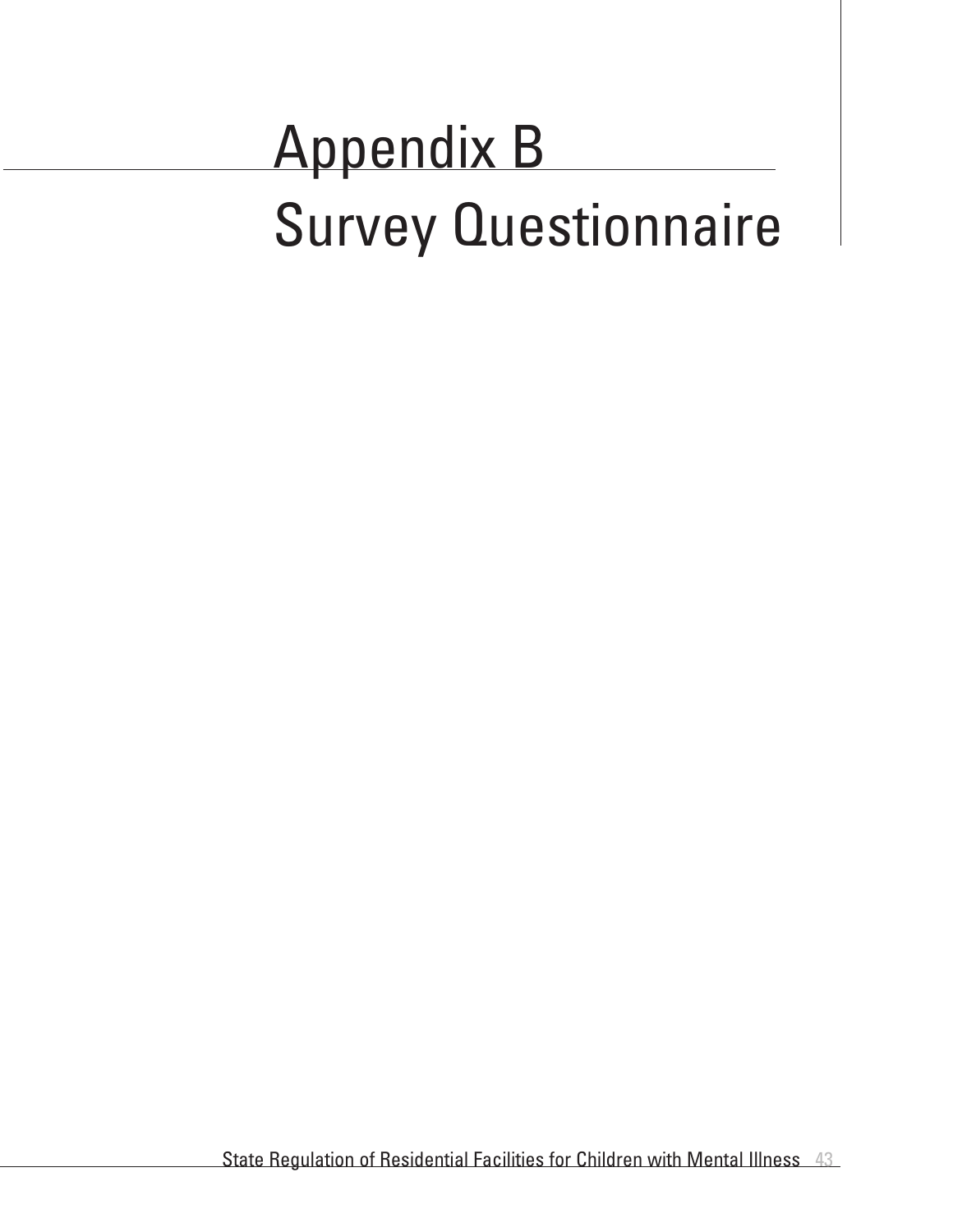

U.S. DEPARTMENT OF HEALTH AND HUMAN SERVICES Substance Abuse and Mental Health Services Administration Center for Mental Health Services www.samhsa.gov

Public reporting burden for this collection of information is estimated to average 1 hour per response, including the time for reviewing instructions, searching existing data sources, gathering and maintaining the data needed, and completing and reviewing the collection of information. Send comments regarding this burden estimate or any other aspect of this collection of information, including suggestions for reducing this burden to SAMHSA Reports Clearance Officer; Paperwork Reduction Project (0930-0251); Room 16- 105, Parklawn Building; 5600 Fishers Lane, Rockville, MD 20857. An agency may not conduct or sponsor, and a person is not required to respond to, a collection of information unless it displays a currently valid OMB control number. The OMB control number for this project is 0930-0251.

| OMB Number:             | 0930-0251  |
|-------------------------|------------|
| <b>Expiration Date:</b> | 10/31/2004 |
| Case ID:                |            |
| Agency Name:            |            |
| Address:                |            |
| City, State, Zip:       |            |
| Respondent Name:        |            |
| Respondent Title:       |            |
| Respondent Email:       |            |

# **DEPARTMENT OF HEALTH AND HUMAN SERVICES**

## **SUBSTANCE ABUSE AND MENTAL HEALTH SERVICES ADMINISTRATION**

# **NATIONAL SURVEY OF ADMINISTRATION AND FINANCING OF GROUP HOMES AND RESIDENTIAL FACILITIES FOR PERSONS WITH MENTAL ILLNESS**

#### **FACILITY TYPE HERE**

#### **INTRODUCTION:**

Thank you for agreeing to complete this questionnaire. Your participation is critical to the success of this important project. Instructions for completing and returning the questionnaire are included in a separate document. If you have any questions, please do not hesitate to contact:

600 Maryland Avenue, S.W., Suite 550 Washington, DC 20024-2512 Henry Ireys Senior Researcher, Mathematica Policy Research hireys@mathematica-mpr.com lachman@mathematica-mpr.com Tel: 202.554.7536 Fax: 202.863.1763

or Washington, DC 20024-2512 Lori Achman Research Analyst, Mathematica Policy Research 600 Maryland Avenue, S.W., Suite 550 Tel: 202.264.2464 Fax: 202.863.1763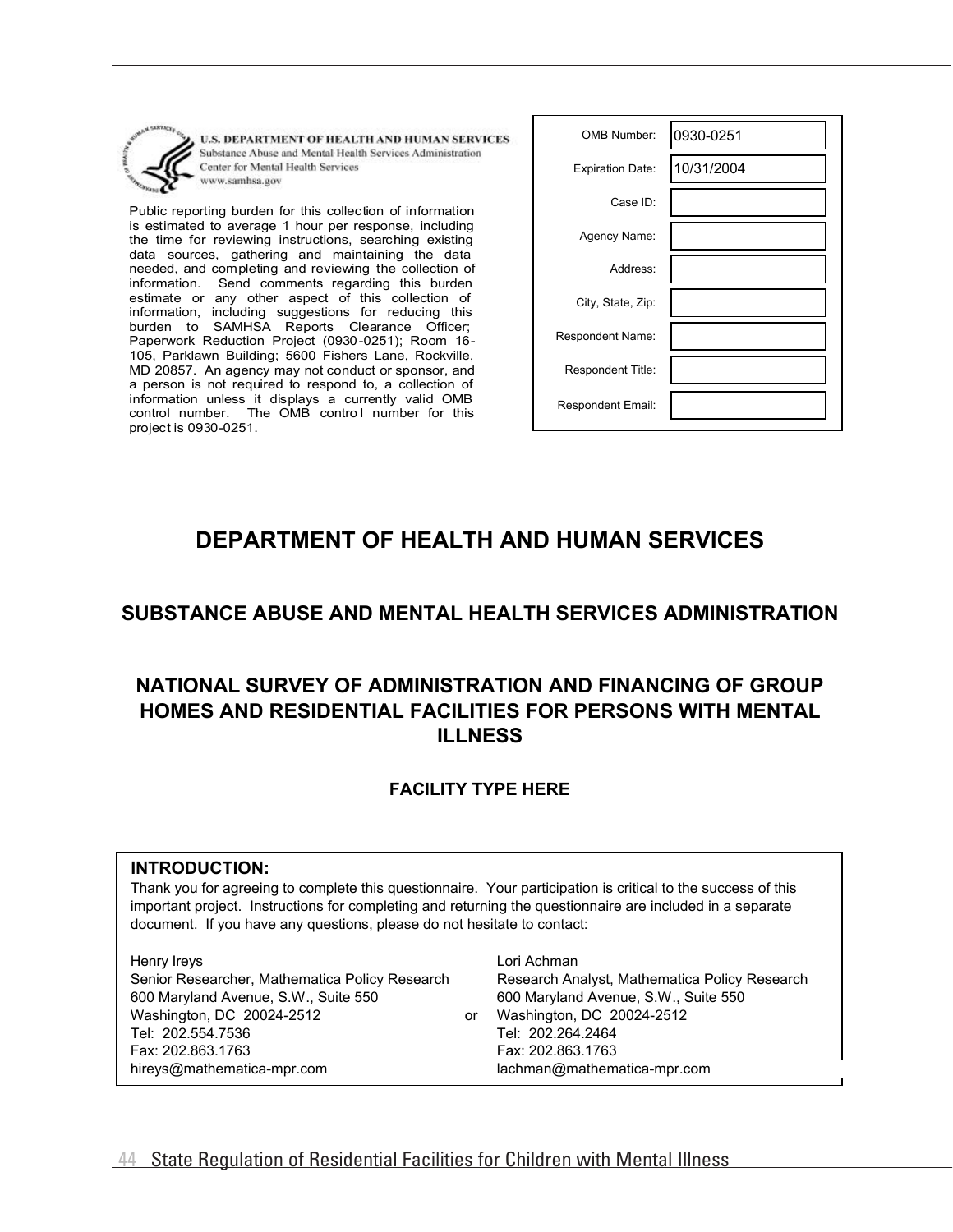# **Helpful Hints to Complete Your Survey**

*While there are many types of facilities in your state, this survey is only asking about [FILL TYPE] .*



This type of question is similar to Yes/No. Rather than an arrow appearing over the choices, a hand will appear. As with the Yes/No questions,

O<sub>M.D.</sub>

**Special Certifications** OTHER (SPECIFY):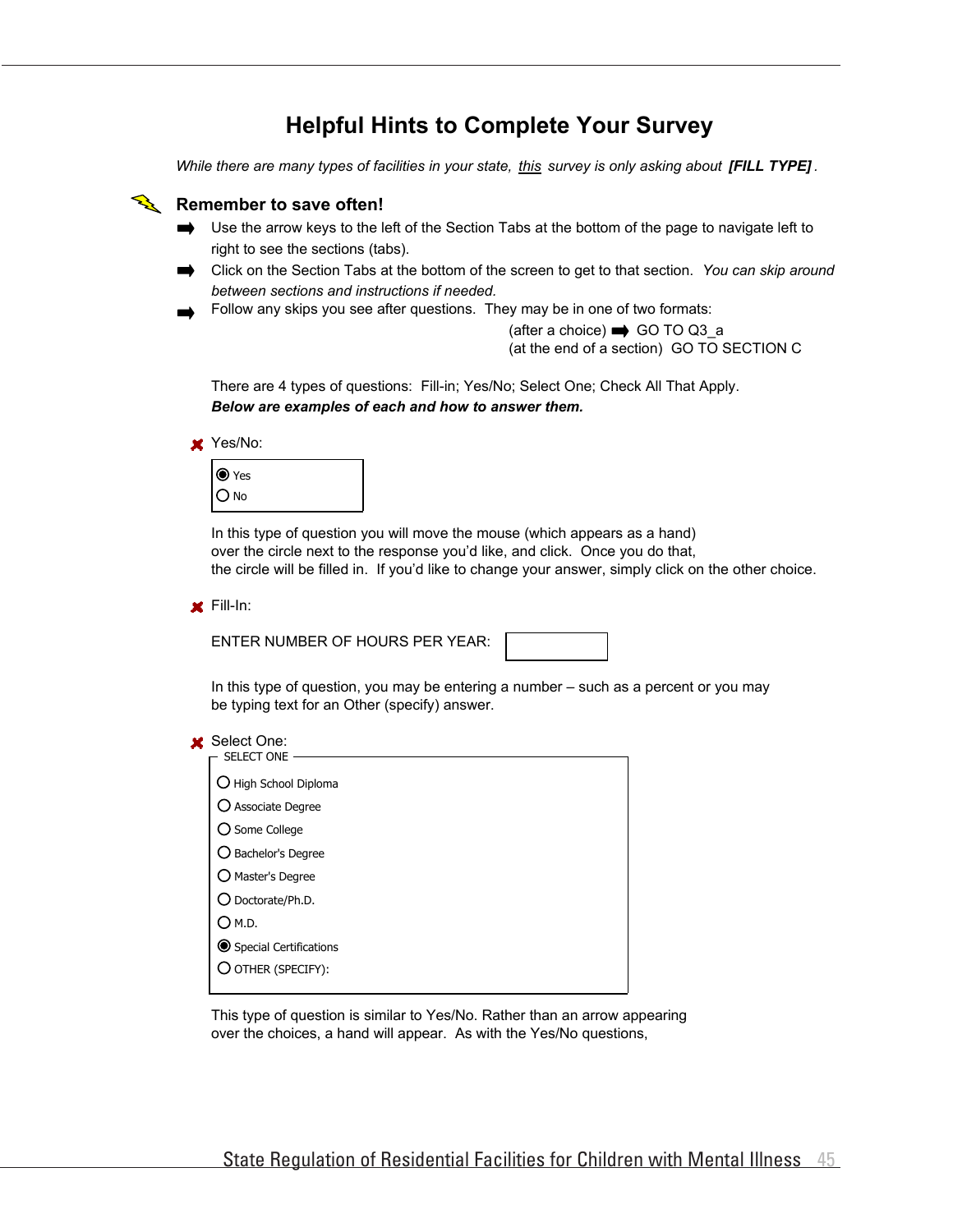you may only choose one (by clicking on the circle beside your choice). You may change your answer by clicking on a different answer.

| Check All That Apply:<br>CHECK ALL THAT APPLY |
|-----------------------------------------------|
|                                               |
| $\cup$ Physician                              |
| Psychologist                                  |
| Nurse                                         |
| Social Worker                                 |
| OTHER (SPECIFY):                              |
|                                               |

For this type of question, you will also see a hand when you move the mouse over the choices. To select the choices you'd like, click your mouse over the box next to your desired answer. Repeat for all your choices. To change any answer, click again in the box already filled in. It will become blank again.

#### **Assessing Data Quality**

We recognize that some items may require you to estimate a number. For a limited number of items, we are asking you to indicate whether your answers are based on an estimate or on actual figures in an existing report or database. This will help SAMHSA evaluate the precision and accuracy of the data. Whenever possible, please use actual figures.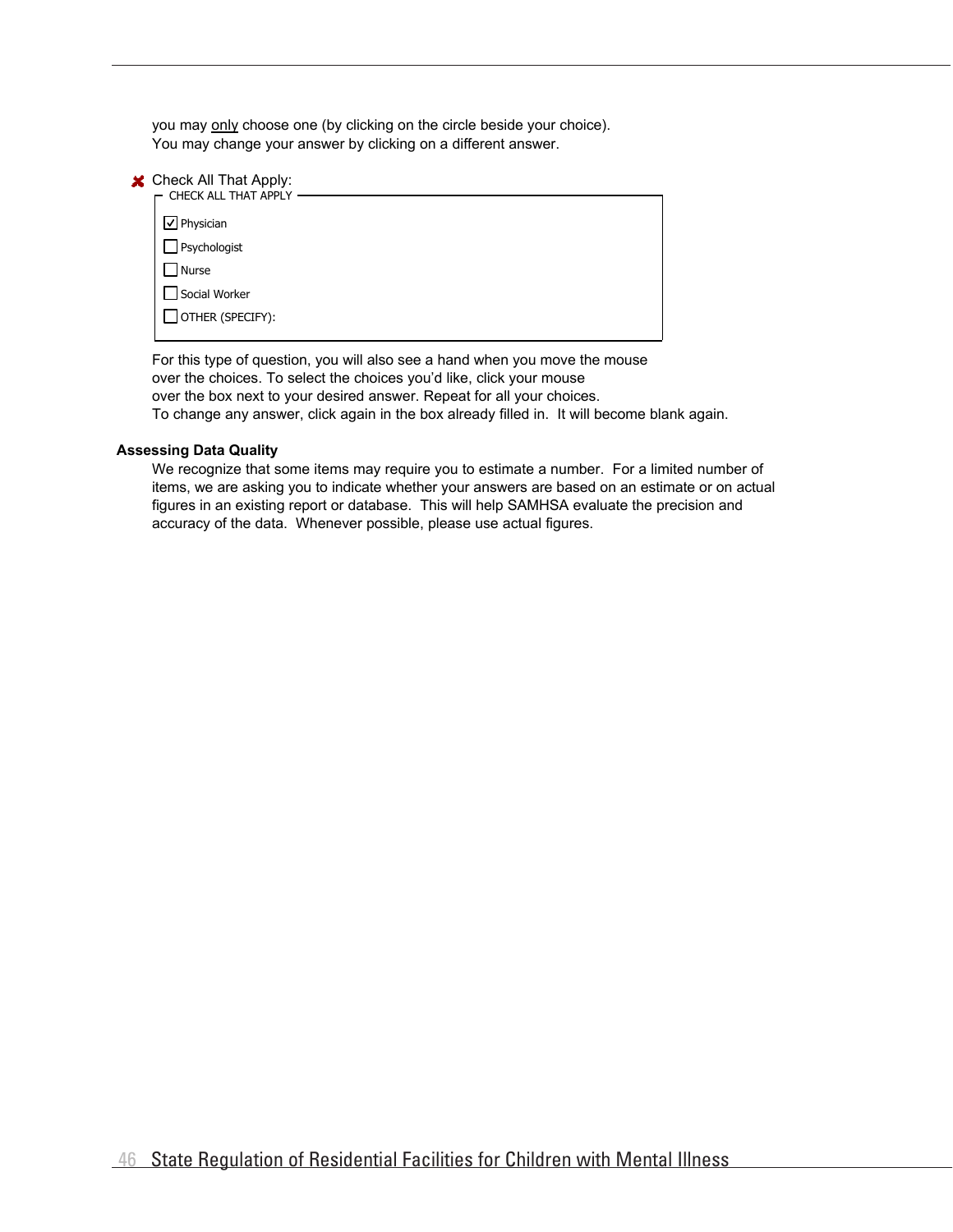## **A. FACILITY CHARACTERISTICS**

*We would like to start by asking some questions about the characteristics of [FILL TYPE] in your State.*

| A1. | How many of these facilities were licensed in your state as of September 30, 2003?                                                                        |  |  |  |  |  |
|-----|-----------------------------------------------------------------------------------------------------------------------------------------------------------|--|--|--|--|--|
|     | Please indicate whether this figue is an<br><b>ENTER NUMBER:</b><br>estimate or is the result of record review.<br>◯ Record Review<br>$\bigcirc$ Estimate |  |  |  |  |  |
| A2. | What were the total number of beds in operation in all of these facilities as of September 30, 2003?                                                      |  |  |  |  |  |
|     | TOTAL NUMBER OF BEDS:                                                                                                                                     |  |  |  |  |  |
|     | Of these beds, what percent were occupied as of September 30, 2003?<br>A2_a.                                                                              |  |  |  |  |  |
|     | <b>ENTER PERCENT:</b>                                                                                                                                     |  |  |  |  |  |
| A3. | What was the average number of residents in a single facility of this type as of September 30, 2003?                                                      |  |  |  |  |  |
|     | <b>ENTER AVERAGE NUMBER OF RESIDENTS:</b><br>Please indicate whether this figue is an<br>estimate or is the result of record review.                      |  |  |  |  |  |
|     | $\supset$ Record Review<br>( ) Estimate                                                                                                                   |  |  |  |  |  |
| A4. | Is there a law or regulation in the state that limits the number of beds in a single facility of this type?                                               |  |  |  |  |  |
|     | $\bigcirc$ Yes $\bigstar$ GO TO A4 a<br>GO TO A5<br>No.                                                                                                   |  |  |  |  |  |
|     | What is the maximum number of beds allowed by law or regulation for a single facility of this<br>A4_a.<br>type?                                           |  |  |  |  |  |
|     | <b>ENTER NUMBER OF BEDS:</b>                                                                                                                              |  |  |  |  |  |
| A5. | What is the usual age range of residents in these facilities?                                                                                             |  |  |  |  |  |
|     | <b>ENTER AGE RANGE:</b>                                                                                                                                   |  |  |  |  |  |
| A6. | Is there a state law or regulation that specifies the maximum length of stay for residents in these facilities                                            |  |  |  |  |  |
|     | $\bigcirc$ Yes $\Rightarrow$ GO TO A6_a<br><b>GO TO A7</b><br>$\cup$ No $\blacksquare$                                                                    |  |  |  |  |  |
|     | What is the maximum length of stay for residents of these facilities?<br>A6_a.                                                                            |  |  |  |  |  |
|     | SELECT ONE<br><b>ENTER NUMBER:</b><br>$\bigcirc$ Weeks<br>$\bigcirc$ Months<br>$\bigcirc$ Years<br>Days                                                   |  |  |  |  |  |
|     |                                                                                                                                                           |  |  |  |  |  |

State Regulation of Residential Facilities for Children with Mental Illness 47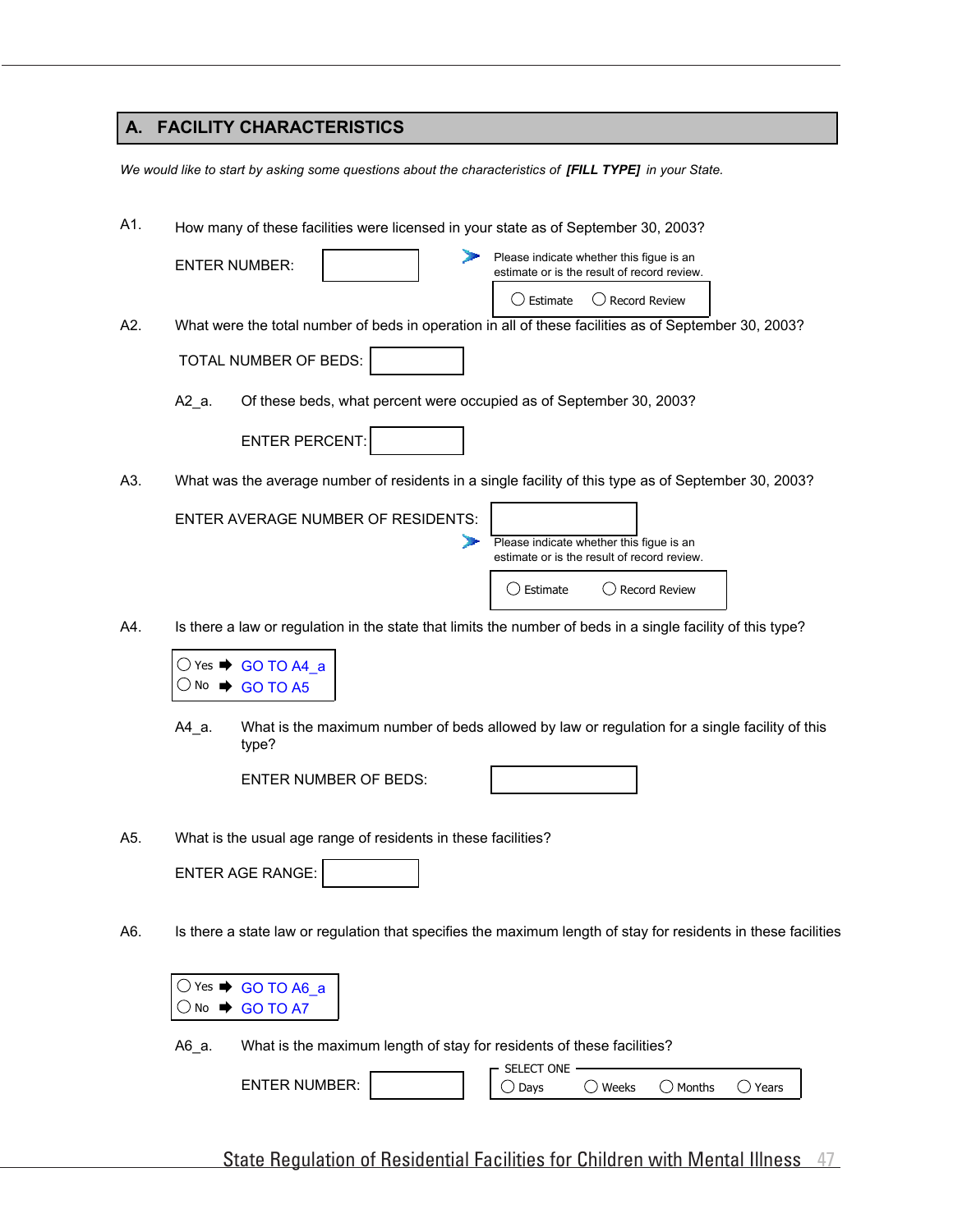A7. What is the average length of stay for residents of these facilities?

|     |                              | SELECT ONE ·<br><b>ENTER NUMBER:</b><br>O Weeks<br>$\bigcirc$ Months<br>◯ Days<br>◯ Years                                             |
|-----|------------------------------|---------------------------------------------------------------------------------------------------------------------------------------|
|     |                              | Please indicate whether this figue is an<br>estimate or is the result of record review.                                               |
| A8. |                              | C Record Review<br>( ) Estimate<br>Is there a state law or regulation requiring minimum patient-to-staff ratios for these facilities? |
|     |                              | $\bigcirc$ Yes $\rightarrow$ GO TO A8_a                                                                                               |
|     | $\bigcirc$ No $\blacksquare$ | GO TO A9                                                                                                                              |
|     | A8_a.                        | What are the minimum patient-to-staff ratios during daytime hours?                                                                    |
|     |                              | ENTER NUMBER OF PATIENTS PER STAFF MEMBER:<br>Not Applicable                                                                          |
|     | $A8_b$ .                     | What are the minimum patient-to-staff ratios during evening hours?                                                                    |
|     |                              | ENTER NUMBER OF PATIENTS PER STAFF MEMBER:<br>Not Applicable                                                                          |
|     | A8_c.                        | What are the minimum patient-to-staff ratios during overnight hours?                                                                  |
|     |                              | ENTER NUMBER OF PATIENTS PER STAFF MEMBER:<br>Not Applicable                                                                          |
| A9. |                              | What percentage of these facilities are operated by                                                                                   |
|     |                              | State or Local Governmental Units -------------------                                                                                 |
|     |                              |                                                                                                                                       |
|     |                              | For-Profit/Proprietary Organization -----------------------------                                                                     |
|     |                              | OTHER (SPECIFY):                                                                                                                      |
|     | <b>TOTAL</b>                 | $0\%$<br><b>INUST EQUAL 100%</b>                                                                                                      |

A10. at these facilities? Is there a state law or regulation requiring clinical supervision of direct care workers

**NOTE:** A direct care worker is defined as an individual who provides active direct care, treatment, rehabilitation or habilitation services to clients.

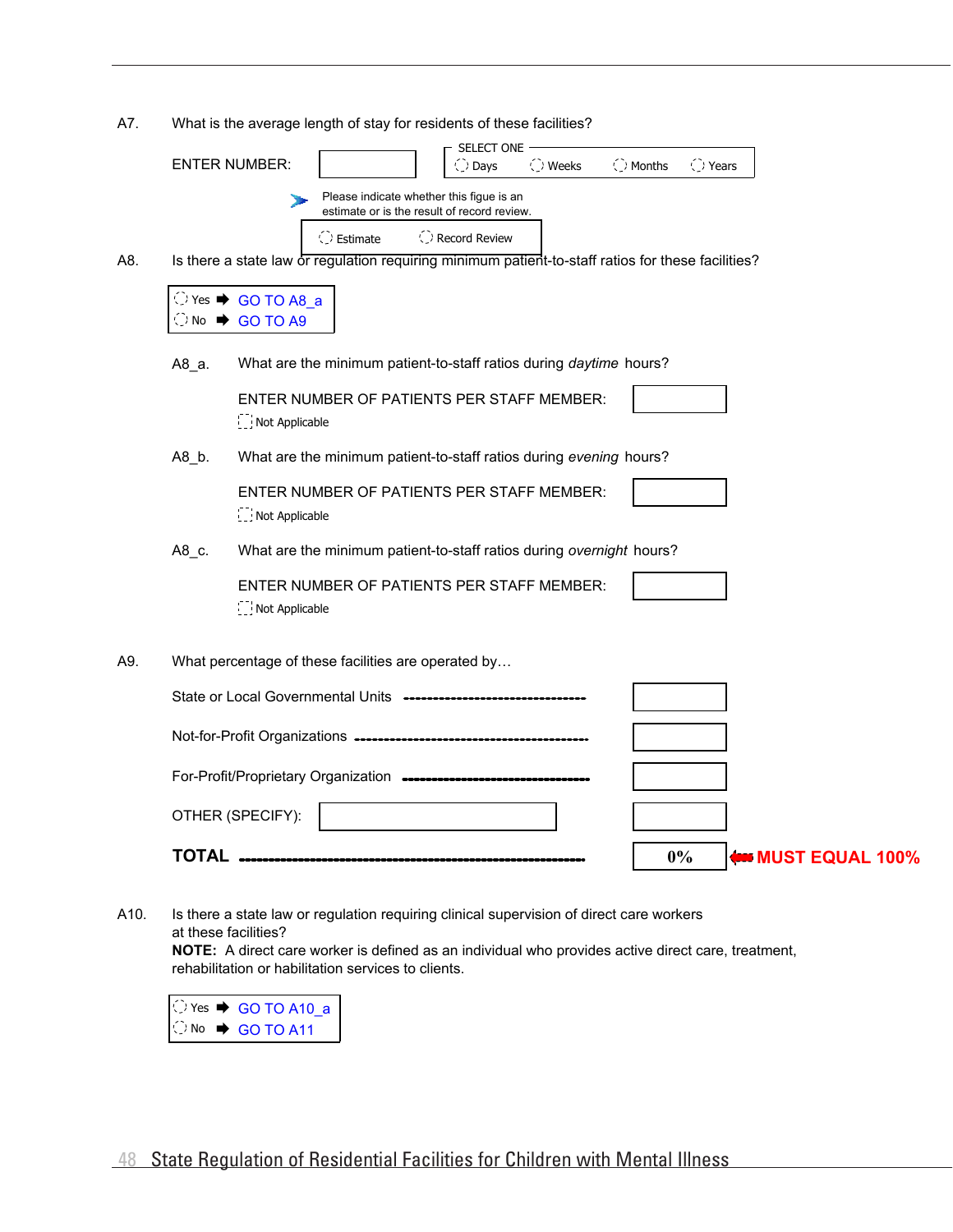A10\_a. What is the *minimum* number of hours per month that direct care workers must be clinically supervised?

ENTER NUMBER OF HOURS PER MONTH:

A10\_b. What type of individual is allowed to provide this clinical supervision?

| $\Gamma$ CHECK ALL THAT APPLY |  |
|-------------------------------|--|
|                               |  |
| Physician                     |  |
| Psychologist                  |  |
| Nurse                         |  |
| Social Worker                 |  |
| OTHER (SPECIFY):              |  |
|                               |  |

A11. Is there a state law or regulation that requires a minimum amount of education for facility directors?

|  | $\bigcirc$ Yes $\rightarrow$ GO TO A11 a |  |
|--|------------------------------------------|--|
|  | $\bigcirc$ No $\rightarrow$ GO TO A12    |  |

A11\_a. What is the minimum education required for facility directors?

| <b>SELECT ONE</b>      |
|------------------------|
|                        |
| High School Diploma    |
| Associate Degree       |
| Some College           |
| Bachelor's Degree      |
| Master's Degree        |
| Doctorate/Ph.D.        |
| M.D.                   |
| Special Certifications |
| OTHER (SPECIFY):       |
|                        |

A12. Are facilities required to provide in-service or continuing education for direct care staff?

|  | $\bigcirc$ Yes $\rightarrow$ GO TO A12 a |
|--|------------------------------------------|
|  | $\bigcirc$ No $\rightarrow$ GO TO A13    |

A12\_a. What is the minimum number of hours required per year?

ENTER NUMBER OF HOURS PER YEAR: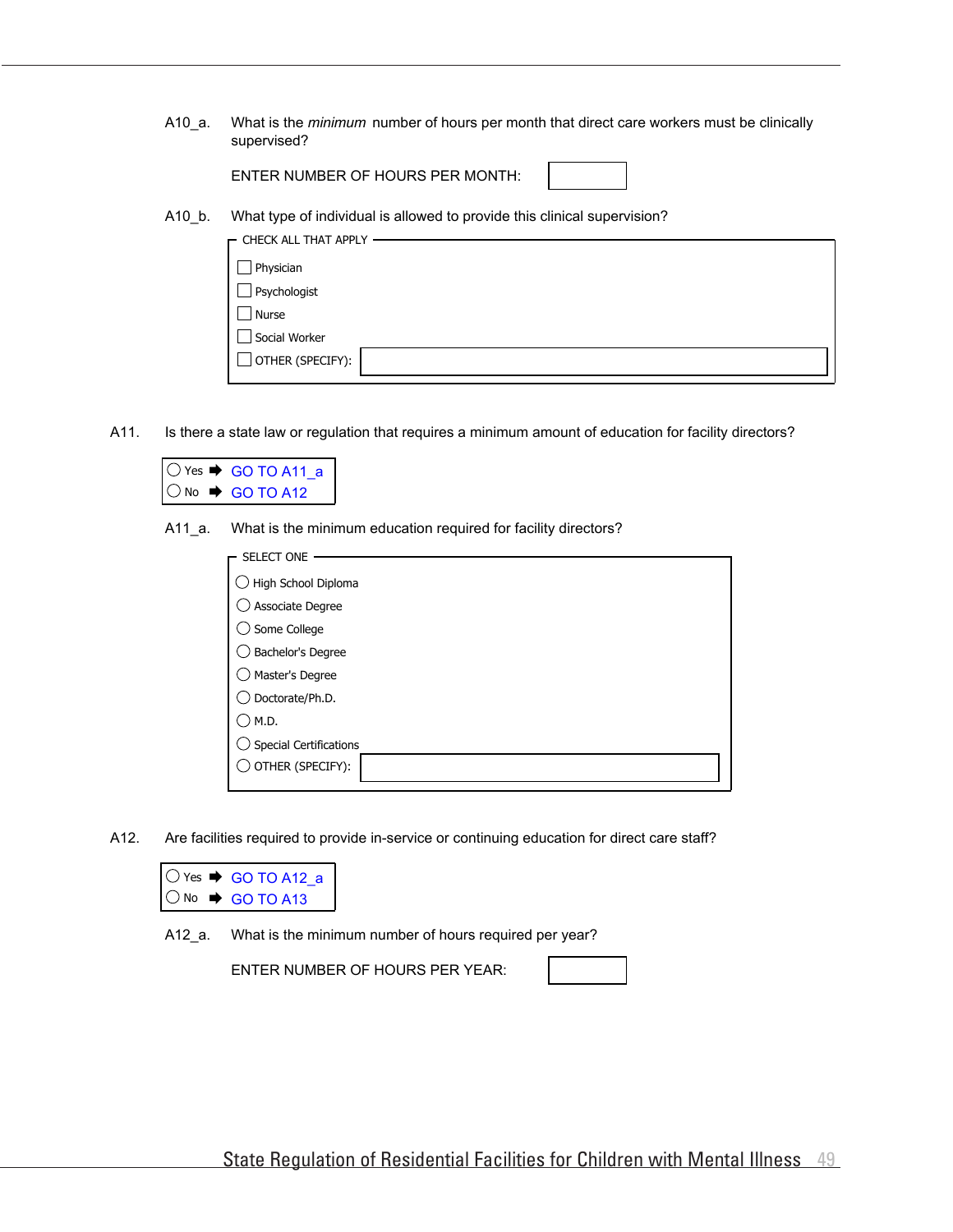A12\_b. Does state law or regulation require that specific topics (e.g., training on confidentiality issues; first aid training) be covered for all or most direct care staff?

| $\circ$ Yes $\rightarrow$ GO TO LIST BELOW |
|--------------------------------------------|
| $\bigcirc$ No $\rightarrow$ GO TO A13      |

Please List Topics:

A13. What agency or entity has the authority to hire and terminate facility directors?

| CHECK ALL THAT APPL'                   |  |  |  |  |
|----------------------------------------|--|--|--|--|
| State Mental Health Agency             |  |  |  |  |
| Local Mental Health Agency             |  |  |  |  |
| Department of Health                   |  |  |  |  |
| Children and Family Services Agency    |  |  |  |  |
| Social Services Agency                 |  |  |  |  |
| Board of Directors of Private Entities |  |  |  |  |
| Senior Management in Private Entities  |  |  |  |  |
| No One                                 |  |  |  |  |
| OTHER (SPECIFY):                       |  |  |  |  |
|                                        |  |  |  |  |

A14. Are these facilities allowed to have locked units?



A14\_a. What percent of these facilities have locked units?

| ENTER PERCENT OF FACILITIES<br>WITH LOCKED UNITS: |          | Please indicate whether this figue is an<br>estimate or is the result of record review |
|---------------------------------------------------|----------|----------------------------------------------------------------------------------------|
|                                                   | Estimate | ◯ Records Review                                                                       |

**GO TO PART B: LICENSING, CERTIFICATION, & ACCREDITING**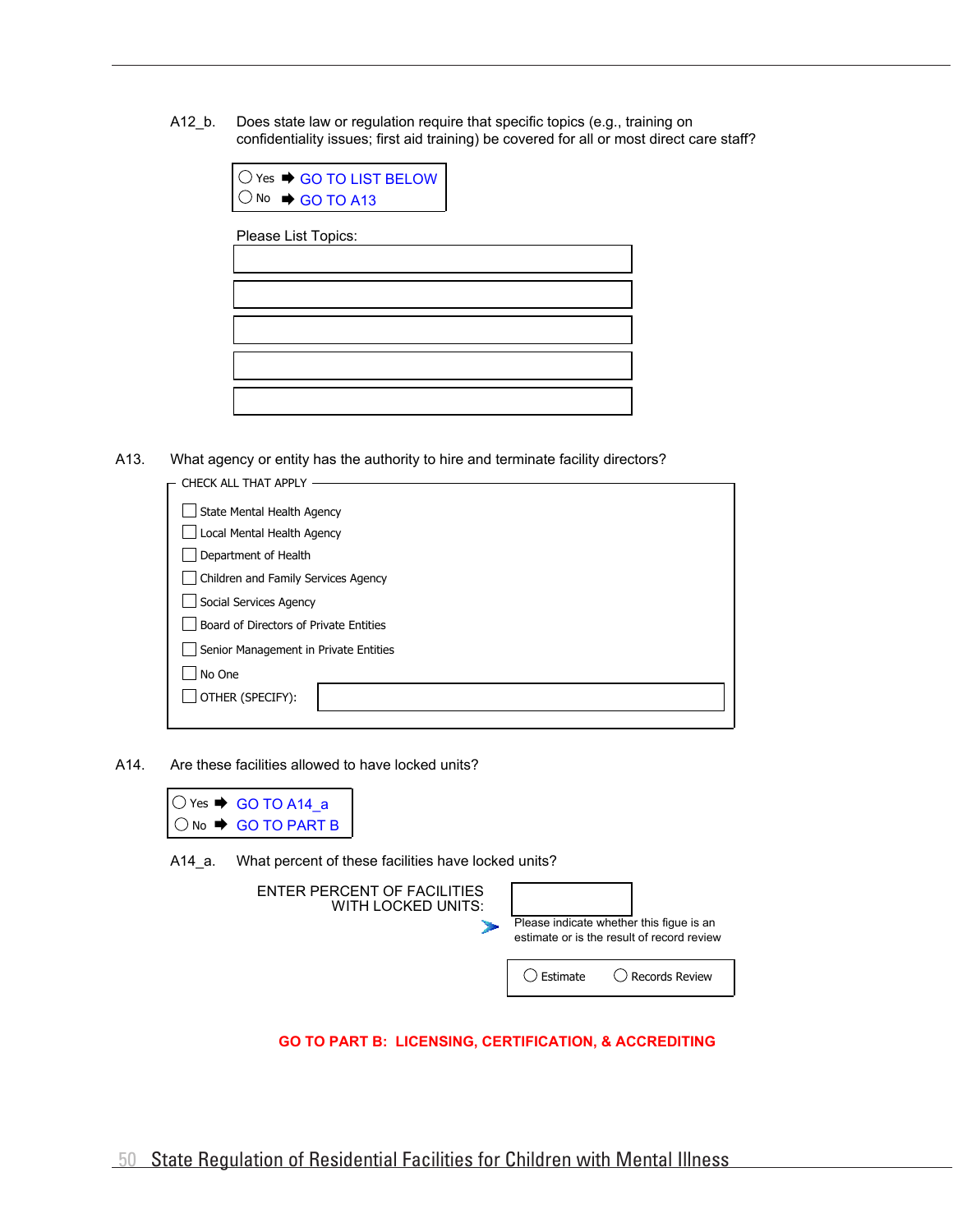## **B. LICENSING, CERTIFICATION, AND ACCREDITATION**

*The next questions are about licensure, certification, and accreditation requirements for [FILL TYPE] .*

| <b>B1. LICENSURE</b><br>Which of the following agencies/departments license<br>these facilities in your state?<br><b>CHECK ALL THAT APPLY</b> | Is this license?<br><b>CHECK ALL THAT APPLY</b>                       | What is the duration of<br>the licensure period? |
|-----------------------------------------------------------------------------------------------------------------------------------------------|-----------------------------------------------------------------------|--------------------------------------------------|
| State Mental Health Agency                                                                                                                    | Required to Operate<br>Required to Receive Public Funding<br>Optional | Duration of Licensure<br>Period (in years)       |
| Local (i.e., city or county) Mental Health Agency                                                                                             | Required to Operate<br>Required to Receive Public Funding<br>Optional | Duration of Licensure<br>Period (in years)       |
| Department of Social Services                                                                                                                 | Required to Operate<br>Required to Receive Public Funding<br>Optional | Duration of Licensure<br>Period (in years)       |
| Department of Children and Families                                                                                                           | Required to Operate<br>Required to Receive Public Funding<br>Optional | Duration of Licensure<br>Period (in years)       |
| Department of Health                                                                                                                          | Required to Operate<br>Required to Receive Public Funding<br>Optional | Duration of Licensure<br>Period (in years)       |
| OTHER (SPECIFY):                                                                                                                              | Required to Operate<br>Required to Receive Public Funding<br>Optional | Duration of Licensure<br>Period (in years)       |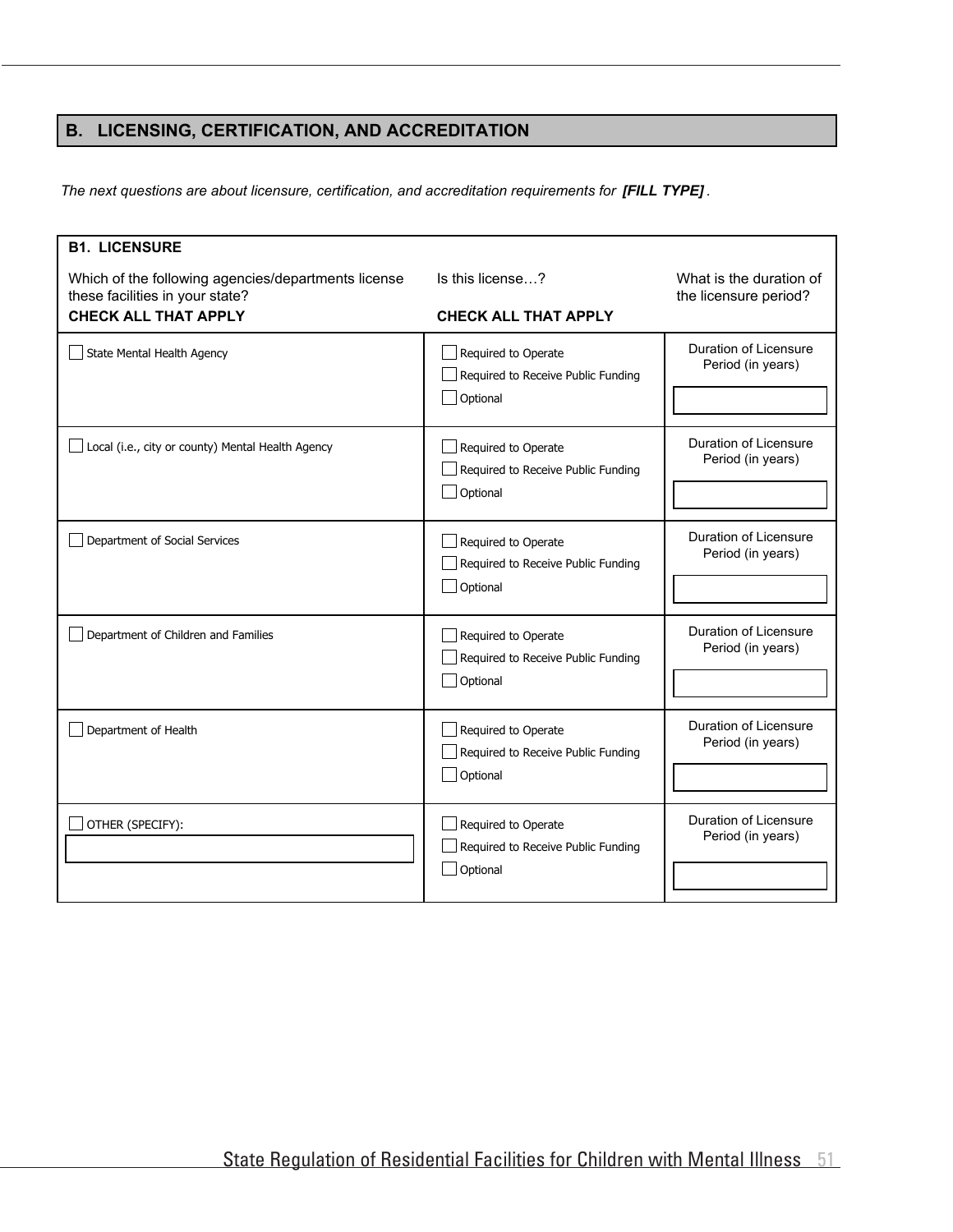| <b>B2. CERTIFICATION</b>                                                               |                                                                       |                                                       |  |
|----------------------------------------------------------------------------------------|-----------------------------------------------------------------------|-------------------------------------------------------|--|
| Which of the following agencies/departments certify<br>these facilities in your state? | Is this certification?                                                | What is the duration of<br>the certification          |  |
| <b>CHECK ALL THAT APPLY</b>                                                            | <b>CHECK ALL THAT APPLY</b>                                           | period?                                               |  |
| State Mental Health Agency                                                             | Required to Operate<br>Required to Receive Public Funding             | Duration of Certification<br>Period (in years)        |  |
|                                                                                        | Optional                                                              |                                                       |  |
| Local Mental Health Agency                                                             | Required to Operate<br>Required to Receive Public Funding             | Duration of Certification<br>Period (in years)        |  |
|                                                                                        | Optional                                                              |                                                       |  |
| Department of Social Services                                                          | Required to Operate<br>Required to Receive Public Funding<br>Optional | Duration of Certification<br>Period (in years)        |  |
| Department of Children and Families                                                    | Required to Operate<br>Required to Receive Public Funding<br>Optional | <b>Duration of Certification</b><br>Period (in years) |  |
| Department of Health                                                                   | Required to Operate<br>Required to Receive Public Funding<br>Optional | Duration of Certification<br>Period (in years)        |  |
| OTHER (SPECIFY):                                                                       | Required to Operate<br>Required to Receive Public Funding<br>Optional | Duration of Certification<br>Period (in years)        |  |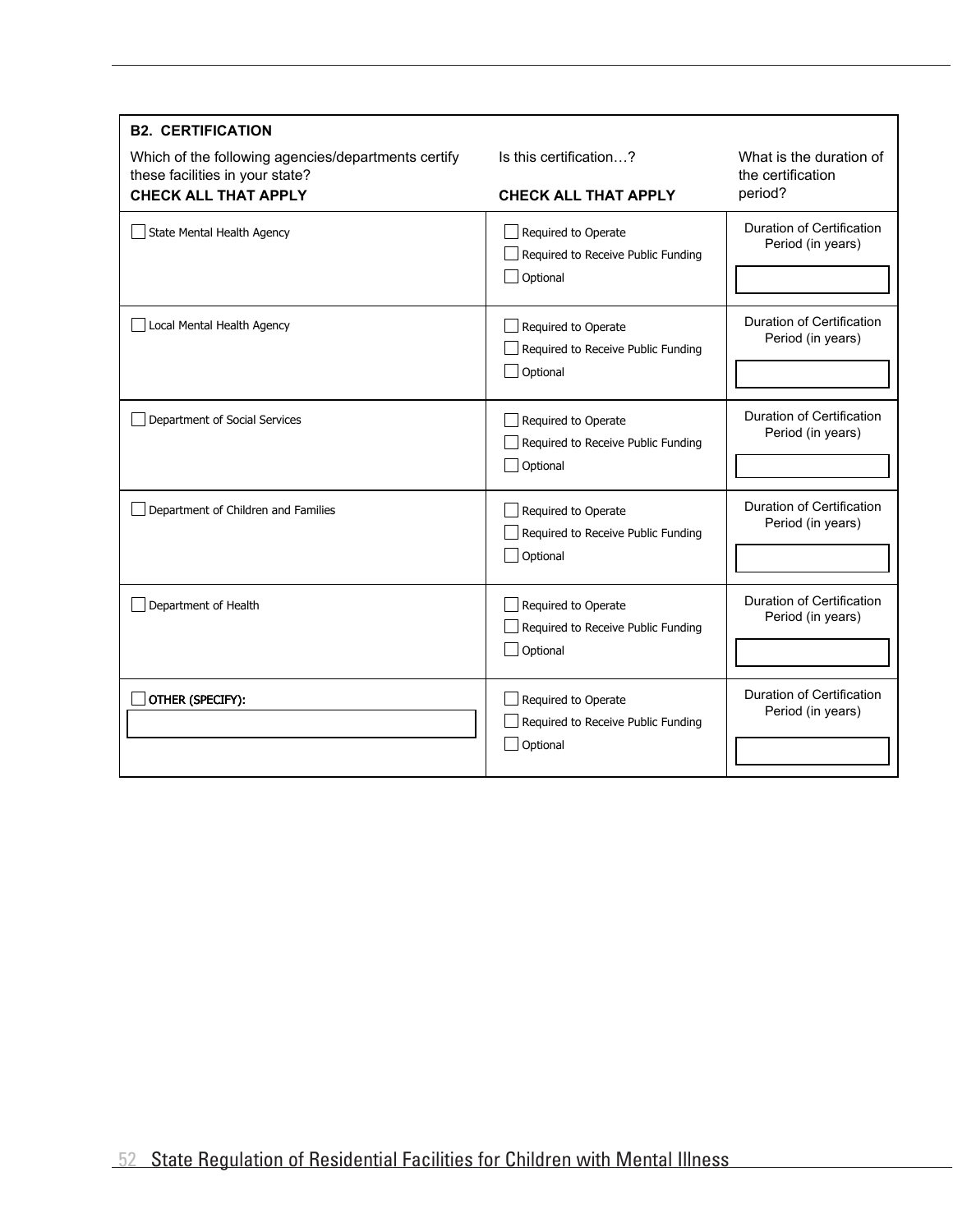| <b>B3. ACCREDITATION</b>                                                    |                                                                       |                                                   |
|-----------------------------------------------------------------------------|-----------------------------------------------------------------------|---------------------------------------------------|
| Which of the following entities accredit these facilities<br>in your state? | Is this Accreditation?                                                | What is the duration of<br>the accreditation      |
| <b>CHECK ALL THAT APPLY</b>                                                 | <b>CHECK ALL THAT APPLY</b>                                           | period?                                           |
| Utilization Review Accreditation Commission (URAC)                          | Required to Operate<br>Required to Receive Public Funding<br>Optional | Duration of Accreditation<br>Period<br>(in years) |
| Commission on Accreditation of Rehabilitation Facilities<br>(CARF)          | Required to Operate<br>Required to Receive Public Funding<br>Optional | Duration of Accreditation<br>Period<br>(in years) |
| Joint Commission on Accreditation of Healthcare<br>Organizations (JCAHO)    | Required to Operate<br>Required to Receive Public Funding<br>Optional | Duration of Accreditation<br>Period<br>(in years) |
| Council on Accreditation for Children and Family Services<br>(CACFS)        | Required to Operate<br>Required to Receive Public Funding<br>Optional | Duration of Accreditation<br>Period<br>(in years) |
| OTHER (SPECIFY):                                                            | Required to Operate<br>Required to Receive Public Funding<br>Optional | Duration of Accreditation<br>Period<br>(in years) |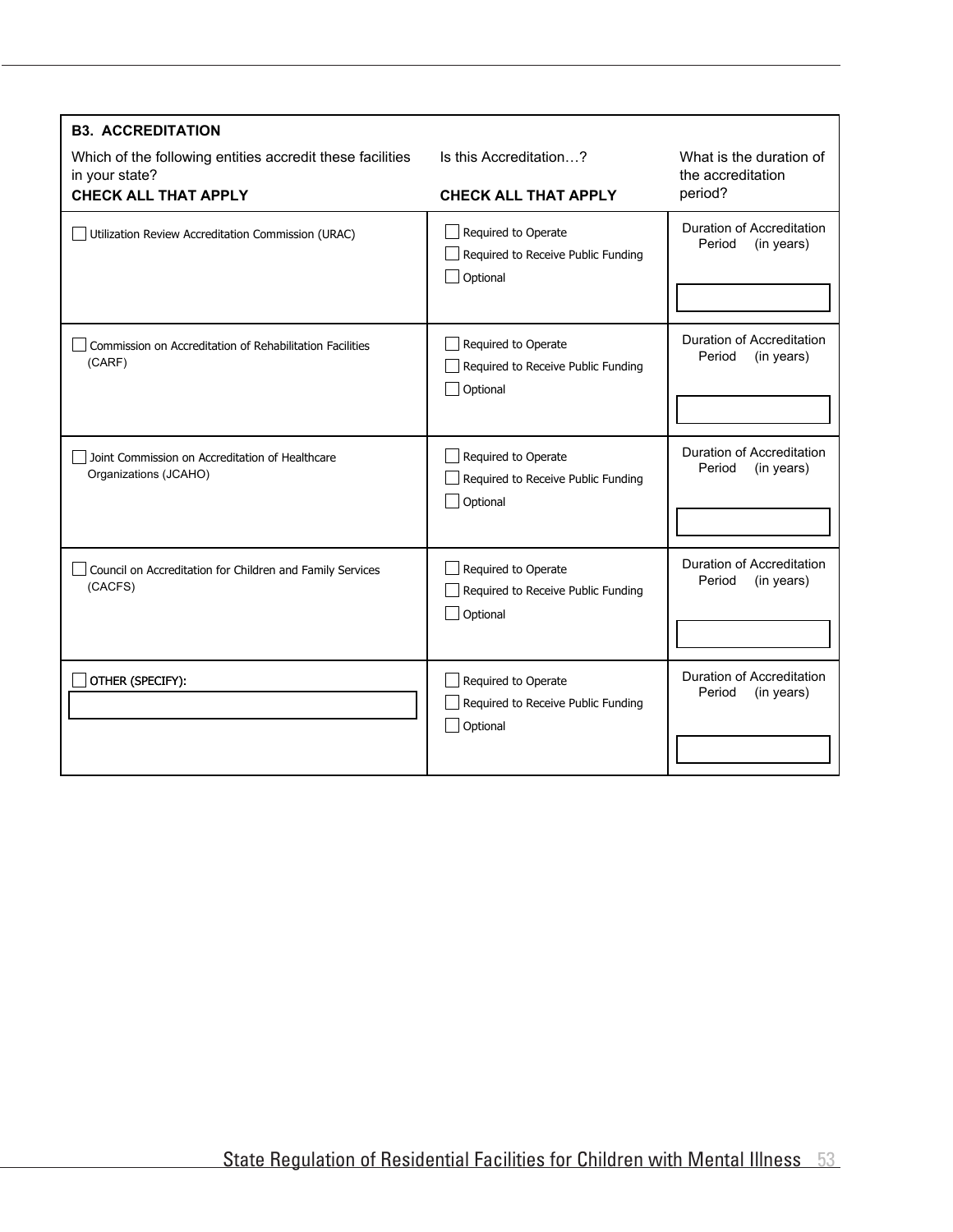B4. Is there a provisional license process for first-time applicants?

| ٧o |
|----|

#### **CHECK ALL THAT APPLY** B5. What is required for initial licensure, license renewal, certification, and re-certification?

|                          | Inspection/<br>Visit | Submission of<br>On-Site State Documentation of<br>Staff<br>Qualifications | Submission of<br>Documentation<br>of Staff Training | Record<br>Review | Resident<br>Interviews | OTHER (SPECIFY) |
|--------------------------|----------------------|----------------------------------------------------------------------------|-----------------------------------------------------|------------------|------------------------|-----------------|
| <b>Initial Licensure</b> |                      |                                                                            |                                                     |                  |                        |                 |
| License Renewall         |                      |                                                                            |                                                     |                  |                        |                 |
| Certification            |                      |                                                                            |                                                     |                  |                        |                 |
| Re-Certification         |                      |                                                                            |                                                     |                  |                        |                 |

B6. Were any licenses for these facilities in your state revoked or suspended in 2002?

|       | Yes $\rightarrow$ GO TO B6_a, then B6_b<br>No → GO TO C1                                                                                                        |
|-------|-----------------------------------------------------------------------------------------------------------------------------------------------------------------|
| B6_a. | How many?                                                                                                                                                       |
|       | <b>ENTER NUMBER:</b>                                                                                                                                            |
| B6 b. | What were the reasons?                                                                                                                                          |
|       | CHECK ALL THAT APPLY<br><b>Client Neglect</b><br>Unsafe conditions<br>Failure to report critical events<br>Lack of qualified staff<br>Fraud<br>OTHER (SPECIFY): |

#### **GO TO PART C: FACILITY PROGRAMS & TREATMENT SERVICES**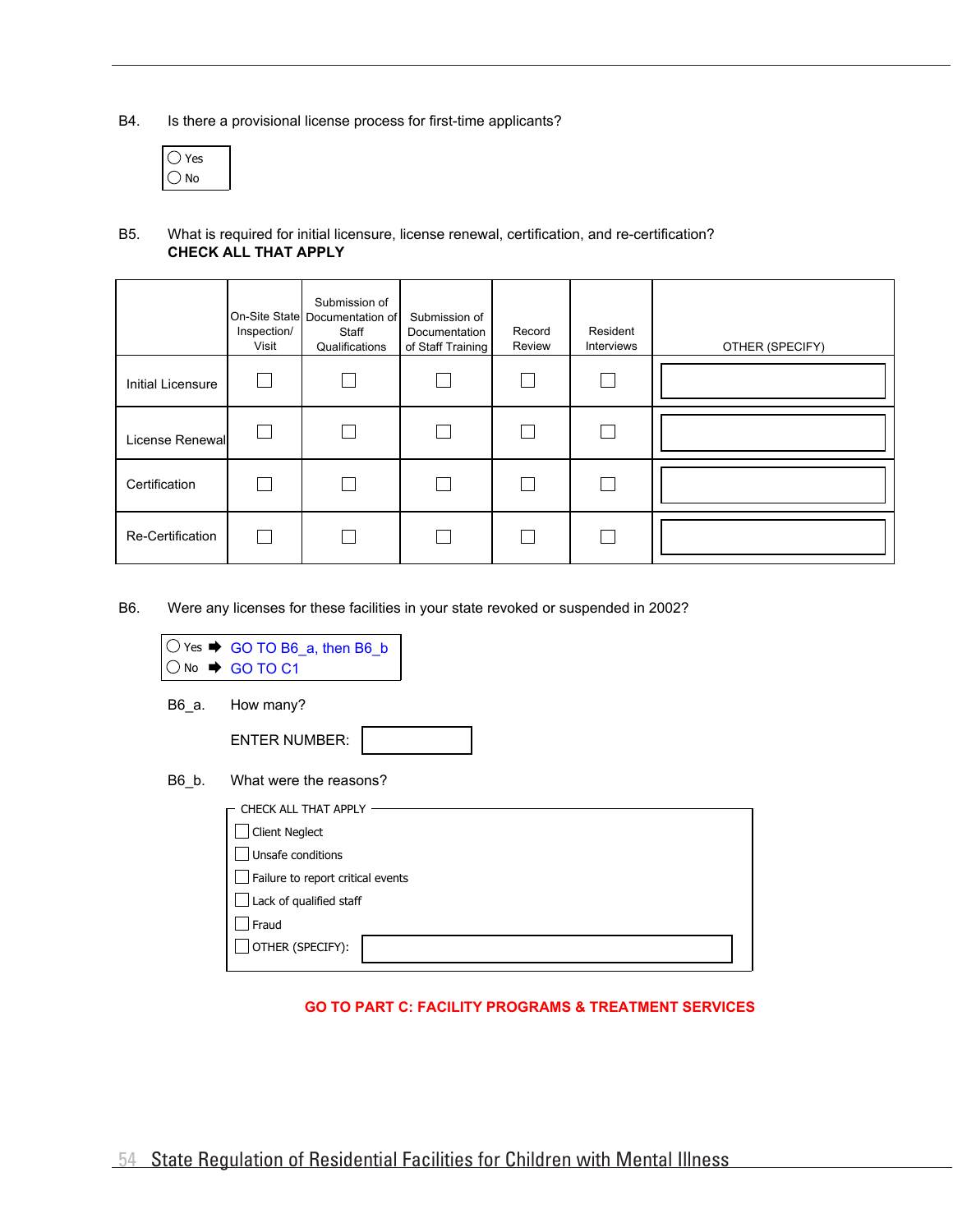#### **C. FACILITY PROGRAMS AND TREATMENT SERVICES**

*In this section we'd like you to answer some questions about the services provided to residents and requirements governing service provision in [FILL TYPE] .*

C1. Are these facilities required to develop individualized treatment/service plans for residents?



C1\_a. How often must the individualized treatment/service plans be updated?

|                | DI<br>SPFL<br>FASE | CUL <sup>V</sup> |        |       |
|----------------|--------------------|------------------|--------|-------|
|                |                    |                  |        |       |
| $ENTFR$ NUMRER | Davs               | Weeks            | Months | ears' |
|                |                    |                  |        |       |

 $C1$  b. Is the client or parent/guardian required to provide written acknowledgement of the individualized treatment plan?



C2. Which of the following services does the state *require* these facilities to provide, either by staff or through contractual arrangements?

| CHECK ALL THAT APPLY                       |
|--------------------------------------------|
| <b>Individual Counseling</b>               |
| Group Counseling                           |
| Family Counseling                          |
| Assistance with Activities of Daily Living |
| Financial Management Counseling            |
| <b>Vocational Training</b>                 |
| Training in Activities of Daily Living     |
| Occupational Therapy                       |
| Education                                  |
| Client Advocacy                            |
| Case Management                            |
| Dispensing of Medication                   |
| <b>Medication Management</b>               |
| OTHER (SPECIFY):                           |
| OTHER (SPECIFY):                           |
| OTHER (SPECIFY):                           |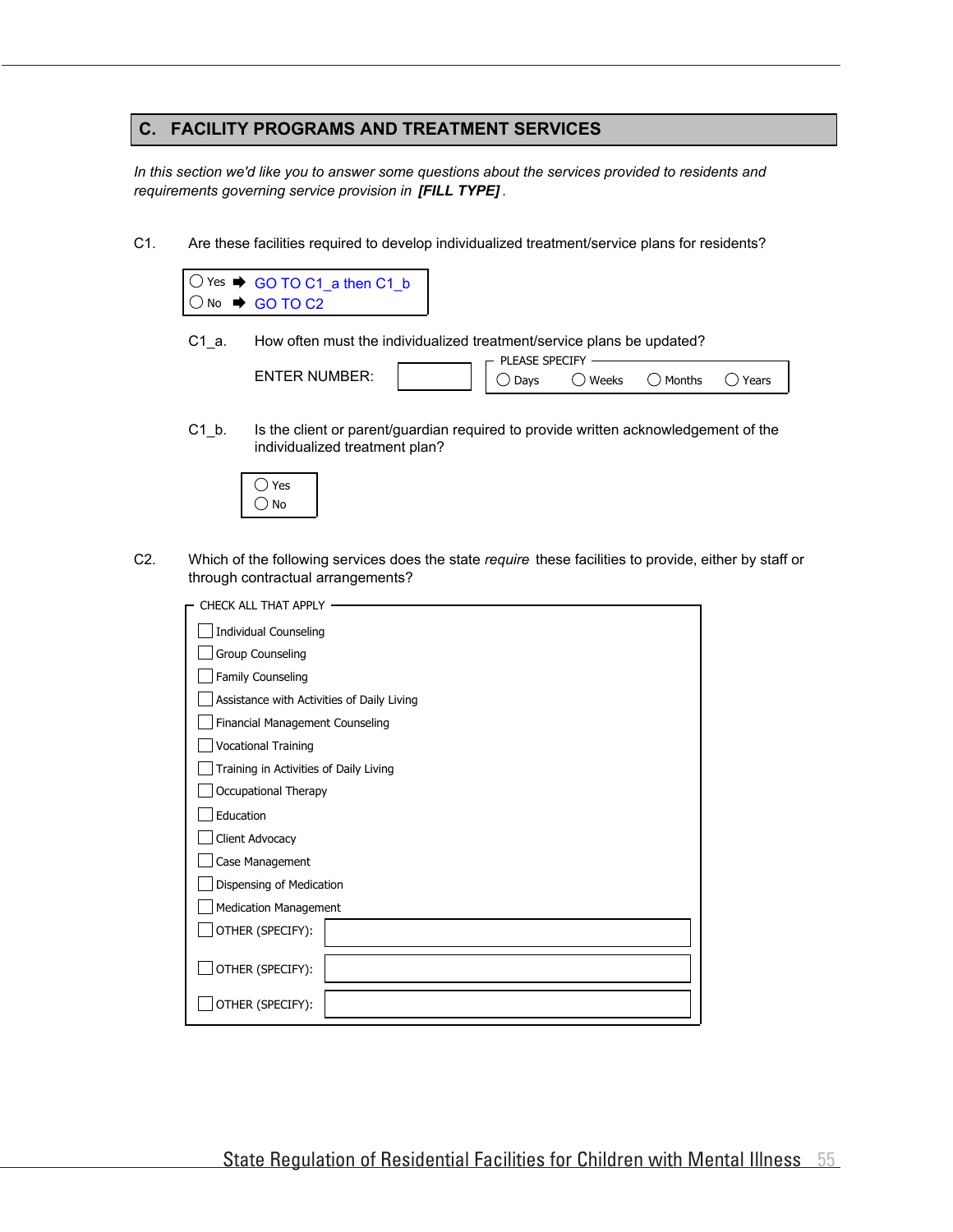C3. Are these facilities required to provide a minimum number of service/treatment hours to residents?

| Yes   | $\bullet$ GO TO C3 a                                                                                                       |
|-------|----------------------------------------------------------------------------------------------------------------------------|
| No    | GO TO C4                                                                                                                   |
| C3 a. | What is the minimim number of service/treatment hours required per resident?<br>PLEASE SPECIFY                             |
|       | <b>ENTER NUMBER:</b><br>Weeks<br>Months<br>Years<br>Days                                                                   |
|       |                                                                                                                            |
|       | Are these facilities required to provide any of the following services upon discharging residents?<br>CHECK ALL THAT APPLY |
|       | Comprehensive Discharge Plan                                                                                               |
|       | Followup Visit at Home/Other Residence                                                                                     |
|       | Followup Treatment or Aftercare Plan Post Discharge                                                                        |
|       | Discharge Interview or Satisfaction Survey                                                                                 |
|       | Discharge Medications or Specific Medication Plan                                                                          |
|       | OTHER (SPECIFY):                                                                                                           |

C4.

#### **GO TO PART D: FACILITY MONITORING & OVERSIGHT**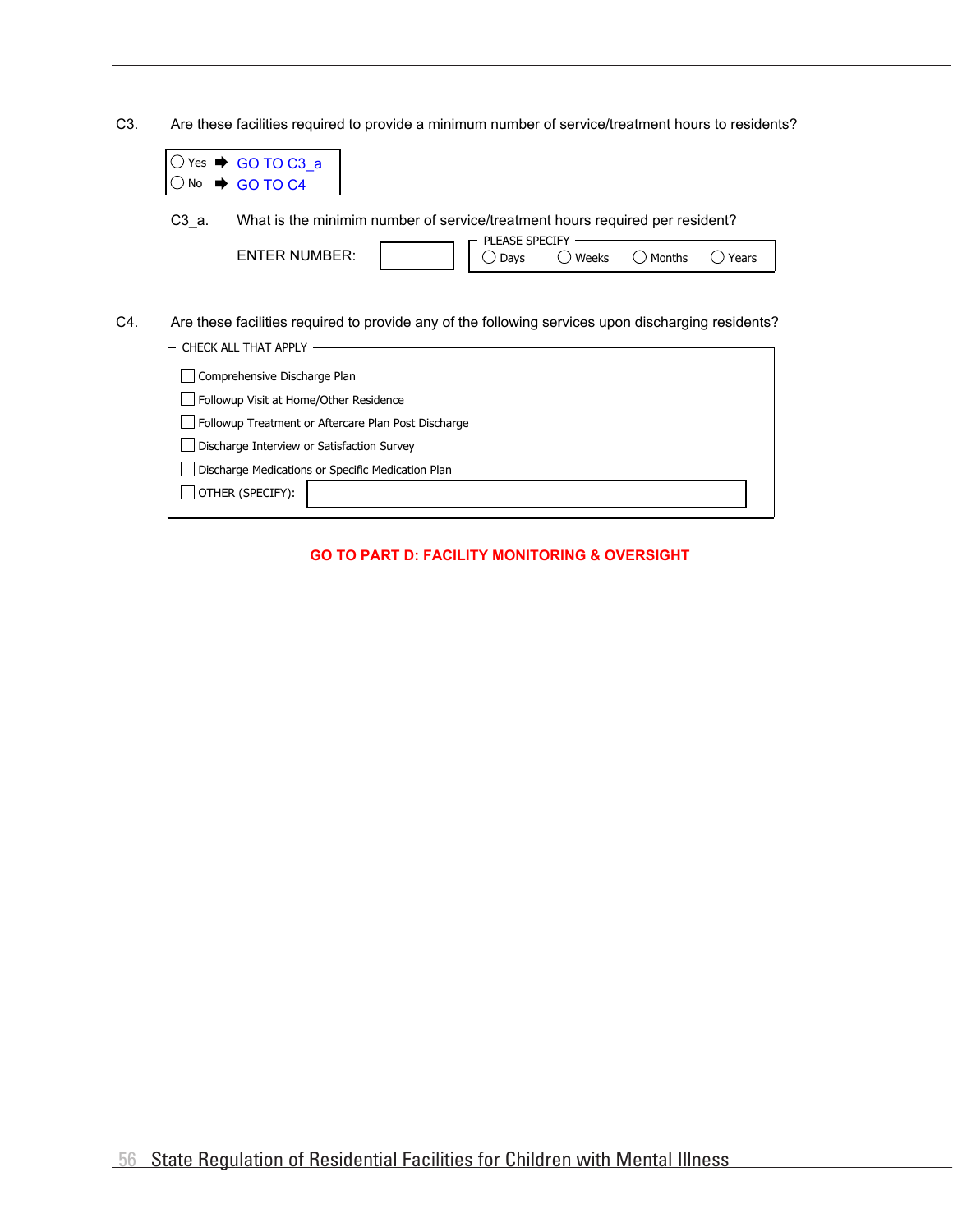*The following questions involve procedures for monitoring and overseeing [FILL TYPE] .*

D1. Did the state make *unannounced* visits to any of these facilities in 2002?

**D. FACILITY MONITORING AND OVERSIGHT**

| <b>No</b> | Yes $\bigoplus$ GO TO D1_a then D1_b and D1_c<br>GO TO D <sub>2</sub>                                                                                        |
|-----------|--------------------------------------------------------------------------------------------------------------------------------------------------------------|
| $D1_a$ .  | What percent of these facilities did the state make unannounced visits to in 2002?                                                                           |
|           | $\%$<br><b>ENTER PERCENT:</b><br>Please indicate whether this figue is an estimate or<br>is the result of record review<br>Estimate<br><b>Records Review</b> |
| $D1_b$ .  | What agency or agencies conducted these site visits?                                                                                                         |
|           | CHECK ALL THAT APPLY                                                                                                                                         |
|           | State Mental Health Agency                                                                                                                                   |
|           | Local (i.e., city or county) Mental Health Agency                                                                                                            |
|           | Department of Social Services                                                                                                                                |
|           | Department of Children and Families                                                                                                                          |
|           | Department of Health                                                                                                                                         |
|           | OTHER (SPECIFY):                                                                                                                                             |
|           |                                                                                                                                                              |
| D1 c.     | What is the minimum required frequency of these visits per facility?                                                                                         |
|           | No Frequency Rate Required                                                                                                                                   |
|           | PLEASE SPECIFY<br><b>ENTER NUMBER:</b>                                                                                                                       |
|           | Weeks<br>Months<br>Years<br>$\bigcirc$ Days                                                                                                                  |
|           | Did the state make announced visits to any of these facilities in 2002?<br>$\bigcirc$ Yes $\blacktriangleright$ GO TO D2_a then D2_b and D2_c                |

No ♥ GO TO D3

D2.

D2\_a. What percent of these facilities did the state make announced visits to in 2002?

| <b>ENTER PERCENT:</b> | $\%$<br>Please indicate whether this figue is an estimate or<br>is the result of record review |                    |  |
|-----------------------|------------------------------------------------------------------------------------------------|--------------------|--|
|                       | ( ) Estimate                                                                                   | ( ) Records Review |  |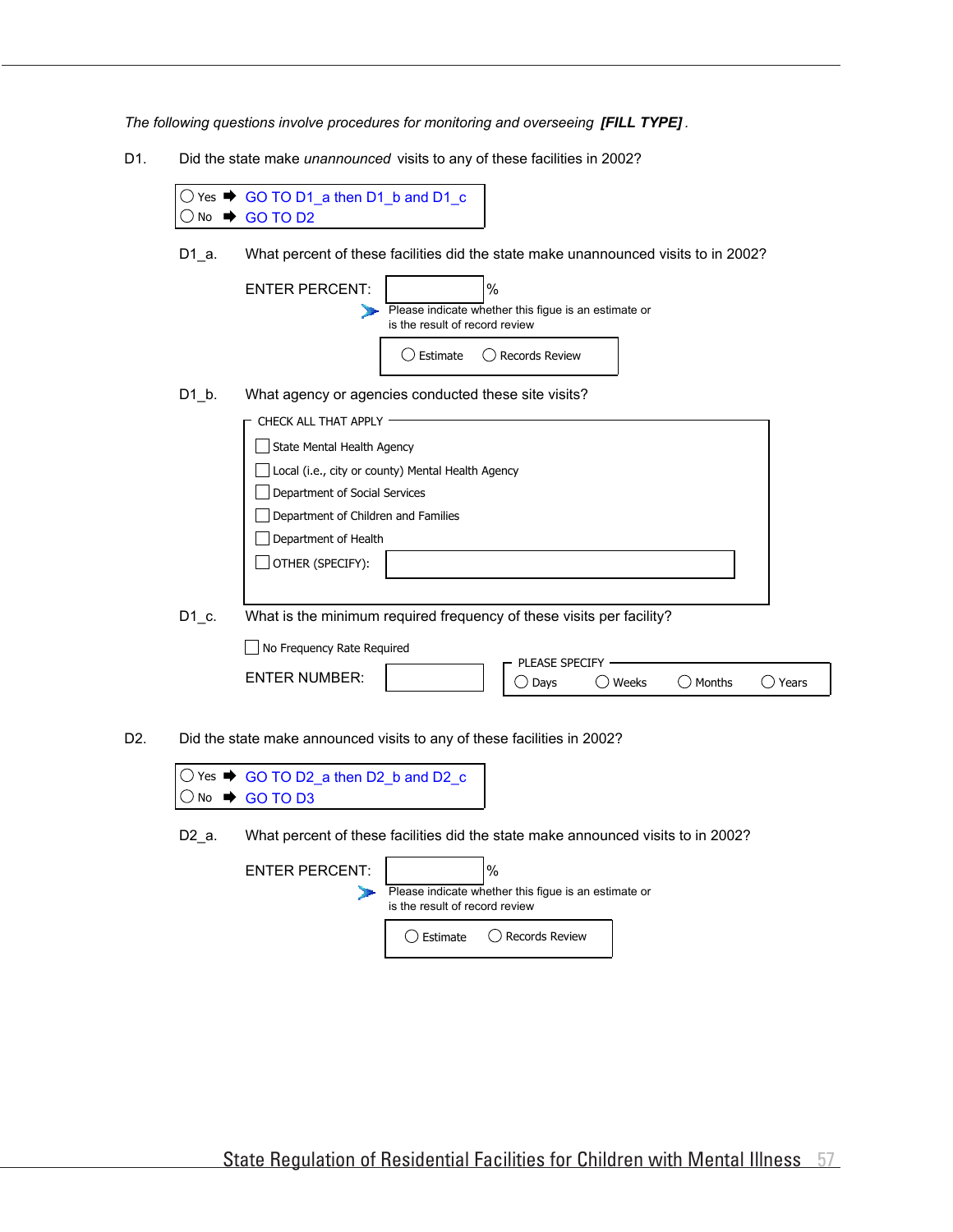|  | D <sub>2</sub> b. |  | What agency or agencies conducted these site visits? |  |
|--|-------------------|--|------------------------------------------------------|--|
|--|-------------------|--|------------------------------------------------------|--|

|                   | CHECK ALL THAT APPLY                                                       |
|-------------------|----------------------------------------------------------------------------|
|                   | State Mental Health Agency                                                 |
|                   | Local (i.e., city or county) Mental Health Agency                          |
|                   | Department of Social Services                                              |
|                   | Department of Children and Families                                        |
|                   | Department of Health                                                       |
|                   | OTHER (SPECIFY):                                                           |
|                   |                                                                            |
| D <sub>2</sub> c. | What is the minimum required frequency of these visits per facility?       |
|                   | No Frequency Rate Required                                                 |
|                   | PLEASE SPECIFY<br><b>ENTER NUMBER:</b><br>Weeks<br>Years<br>Months<br>Days |

D3. What agency (or agencies) reviews complaints and/or grievances about these facilities?

| CHECK ALL THAT APPLY                              |  |  |
|---------------------------------------------------|--|--|
| State Mental Health Agency                        |  |  |
| Local (i.e., city or county) Mental Health Agency |  |  |
| Department of Social Services                     |  |  |
| Department of Children and Families               |  |  |
| Department of Health                              |  |  |
| OTHER (SPECIFY):                                  |  |  |
|                                                   |  |  |
|                                                   |  |  |

D4. Are these facilities required to report adverse events or incidents to the state?



D4\_a. What types of adverse events or incidents must be reported?

| CHECK ALL THAT APPLY            |  |
|---------------------------------|--|
| Deaths                          |  |
| Suicides                        |  |
| Suicide Attempts                |  |
| Hospitalization of a Resident   |  |
| Allegations of Abuse or Neglect |  |
| Other Critical Incidents:       |  |
|                                 |  |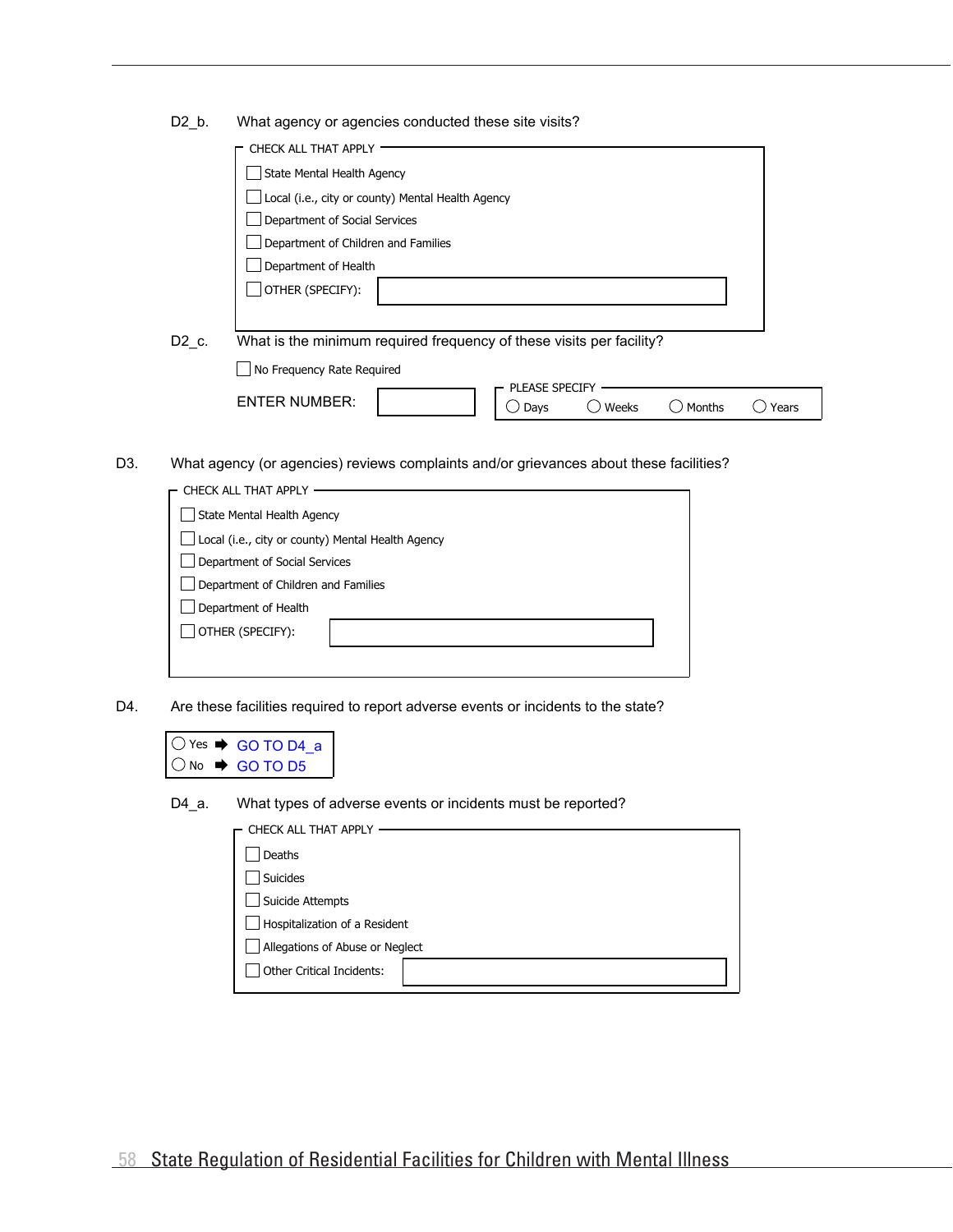D5. Is there a court order in effect that is influencing any monitoring or oversight procedures for these facilities?

| $\bigcirc$ Yes $\Rightarrow$ GO TO D5 a  |
|------------------------------------------|
| $\bigcirc$ No $\Rightarrow$ GO TO PART E |

D5\_a. Please describe the nature of any court orders in place.

#### **GO TO PART E: FINANCING**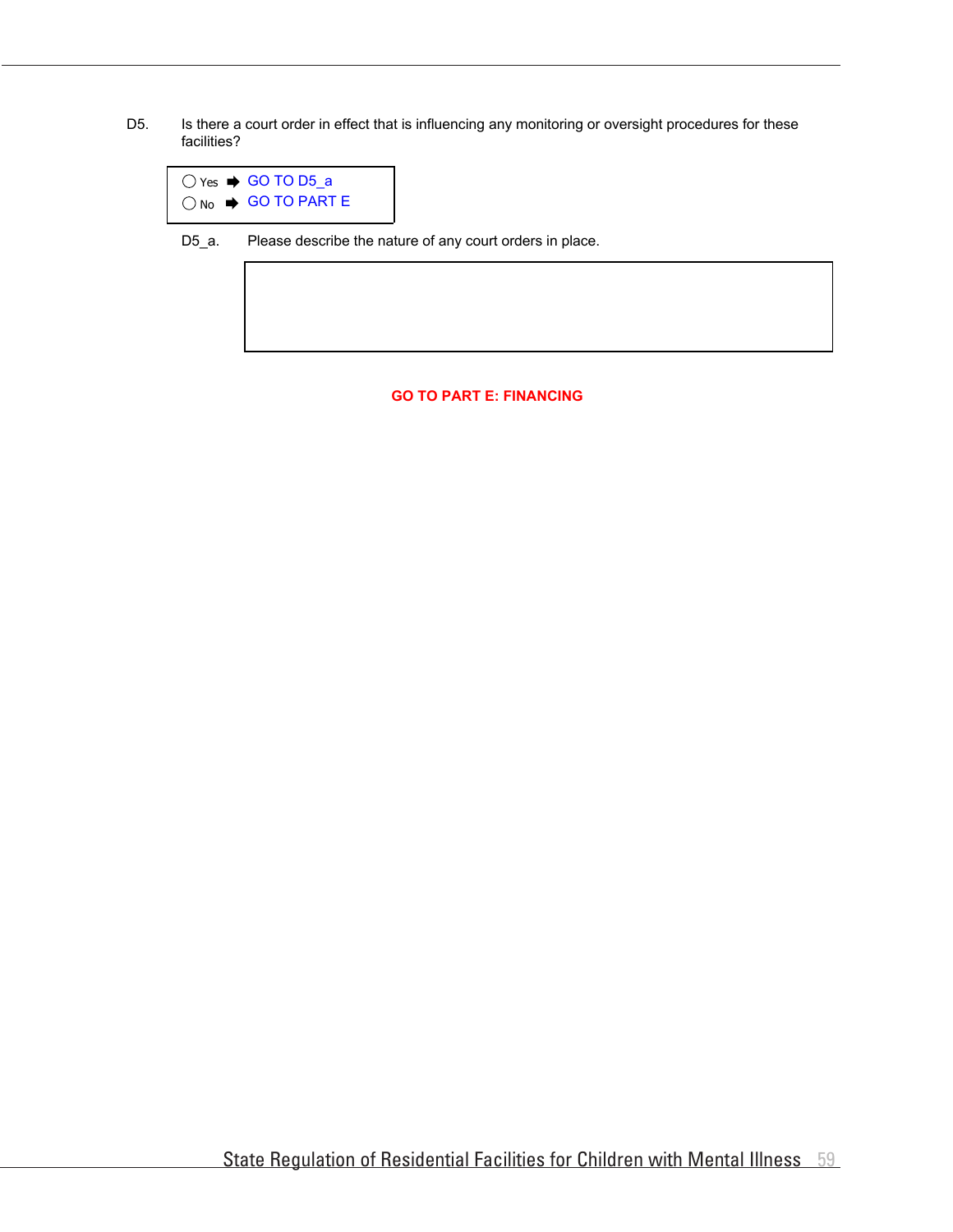## **E. FINANCING**

*These questions involve financing of services in [FILL TYPE] .*

E1. For a typical facility, where does financial support come from? Check all the apply.

| State/Local Mental Health Agency Funds <b>Example 2014</b>                                                                                                                                                                          | IJ |
|-------------------------------------------------------------------------------------------------------------------------------------------------------------------------------------------------------------------------------------|----|
| State/Local Family/Child Service Agency Funds <b>Commissions</b> and State/Local Family/Child Service Agency Funds                                                                                                                  | m  |
|                                                                                                                                                                                                                                     |    |
|                                                                                                                                                                                                                                     |    |
| SSDI Payments <b>www.communication.communication.communication</b>                                                                                                                                                                  |    |
| State Supplemental Payments (SSP) <b>Examinal State Supplemental Payments</b> (SSP)                                                                                                                                                 |    |
| Federal Grants <b>Executive Construction</b> and the construction of the construction of the construction of the construction of the construction of the construction of the construction of the construction of the construction o |    |
| Department of Education <b>Example 2018</b>                                                                                                                                                                                         |    |
| Juvenile Justice <b>Entrepreneurs and Street Construction</b>                                                                                                                                                                       |    |
| Department of Defense                                                                                                                                                                                                               |    |
|                                                                                                                                                                                                                                     |    |
|                                                                                                                                                                                                                                     |    |
|                                                                                                                                                                                                                                     |    |
| OTHER (SPECIFY):                                                                                                                                                                                                                    |    |
|                                                                                                                                                                                                                                     |    |
| OTHER (SPECIFY):                                                                                                                                                                                                                    |    |
|                                                                                                                                                                                                                                     |    |
| OTHER (SPECIFY):                                                                                                                                                                                                                    |    |
|                                                                                                                                                                                                                                     |    |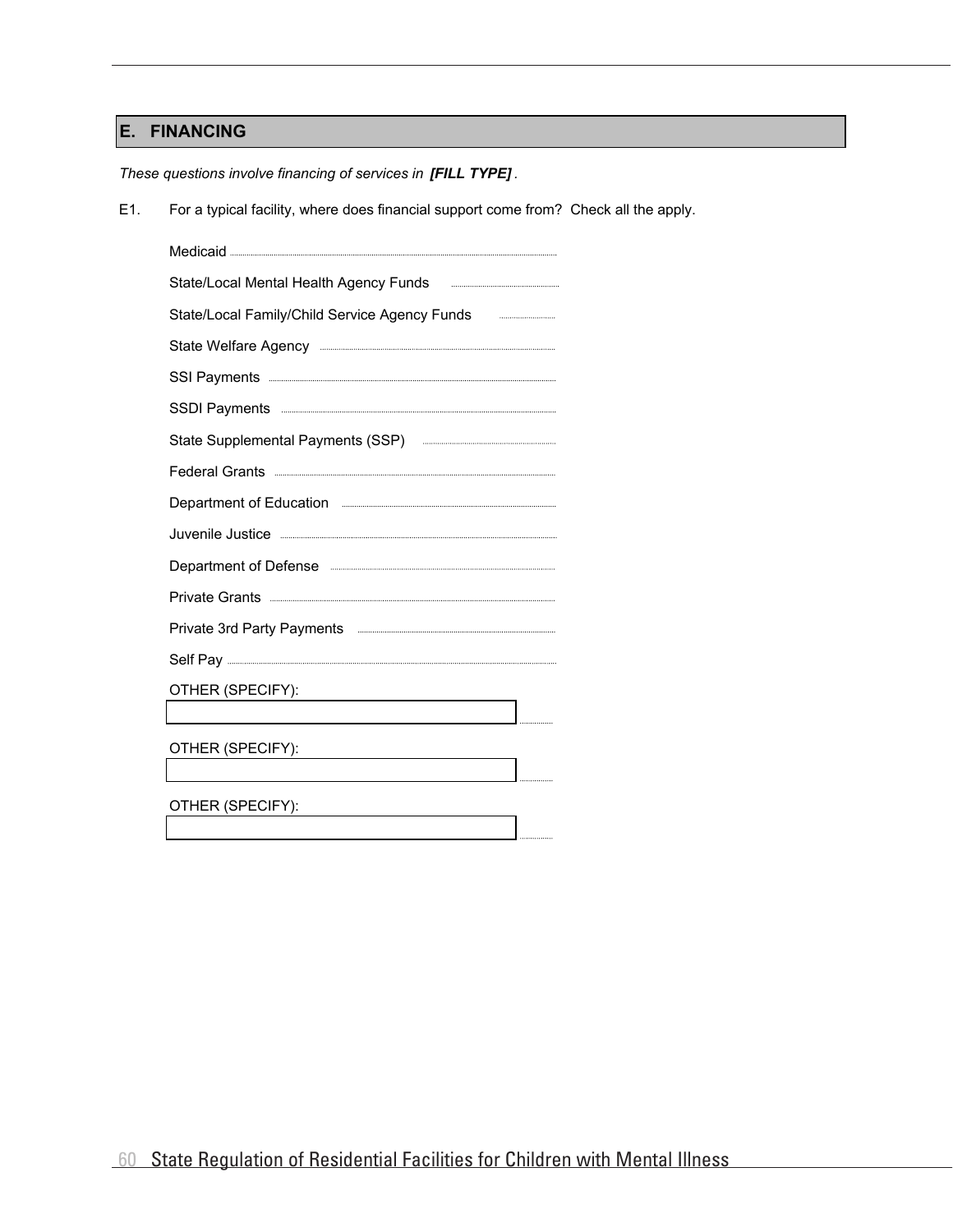E2. For these facilities, are there different per diem rates for treatment services applied to different groups of Medicaid patients (for example, a group of residents with more severe problems might be charged a higher rate)?

|  | $\overline{O}$ Yes $\rightarrow$ GO TO E2_a<br>$\overline{O}$ No $\rightarrow$ GO TO E3 |
|--|-----------------------------------------------------------------------------------------|
|  |                                                                                         |

E2\_a. What is the range?

| $F$ NTER THE RANGE: |  |  |
|---------------------|--|--|

E3. For a typical facility of this type, what is the Medicaid per diem for treatment services?

| <b>ENTER AVERAGE DAILY RATE:</b> |                                                                                         |                 |
|----------------------------------|-----------------------------------------------------------------------------------------|-----------------|
|                                  | Please indicate whether this figue is an<br>estimate or is the result of record review. |                 |
|                                  | Estimate                                                                                | ◯ Record Review |
|                                  |                                                                                         |                 |

**THANK YOU FOR TAKING THE TIME TO COMPLETE THIS SURVEY.**

**PLEASE EMAIL IT TO [RESEARCHER] AT [EMAIL] .**

**OR**

**MAIL IT TO [RESEARCHER] AT 600 MARYLAND AVE., SW STE. 550, WASHINGTON, DC 20024**